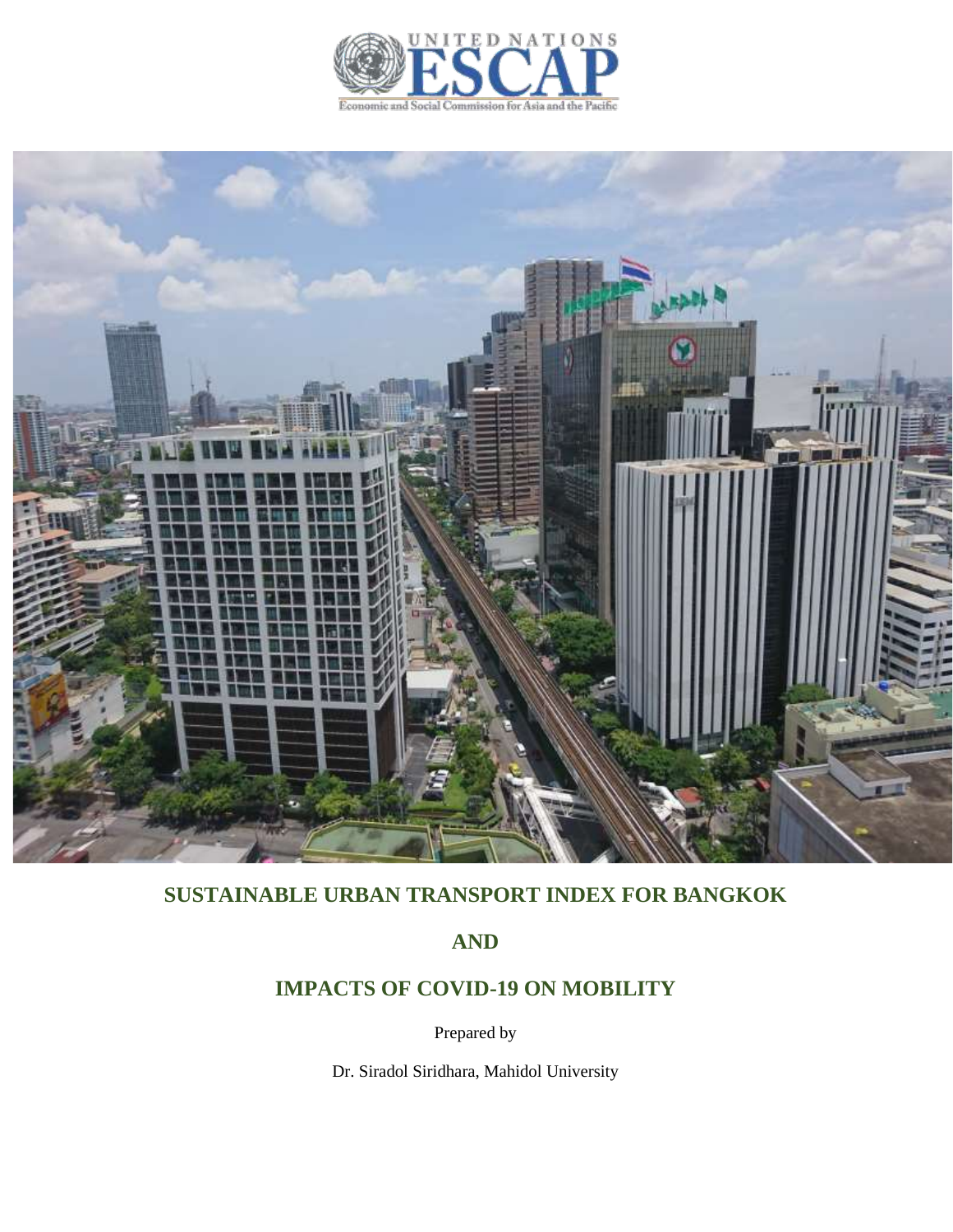# *Draft Final Report*

# **SUSTAINABLE URBAN TRANSPORT INDEX FOR BANGKOK AND**

# **IMPACTS OF COVID-19 ON MOBILITY**

# **Table of Contents**

| Chapter 1 |                                                                                           |
|-----------|-------------------------------------------------------------------------------------------|
| 1.1       |                                                                                           |
| 1.2       |                                                                                           |
| 1.3       |                                                                                           |
| Chapter 2 |                                                                                           |
| 2.1       |                                                                                           |
| 2.2       |                                                                                           |
| 2.3       |                                                                                           |
| Chapter 3 |                                                                                           |
| 3.1       | SUTI 1: Extent to which transport plans cover public transport, intermodal facilities and |
|           |                                                                                           |
| 3.2       |                                                                                           |
| 3.3       |                                                                                           |
| 3.4       |                                                                                           |
| 3.5       |                                                                                           |
| 3.6       |                                                                                           |
| 3.7       |                                                                                           |
| 3.8       |                                                                                           |
| 3.9       |                                                                                           |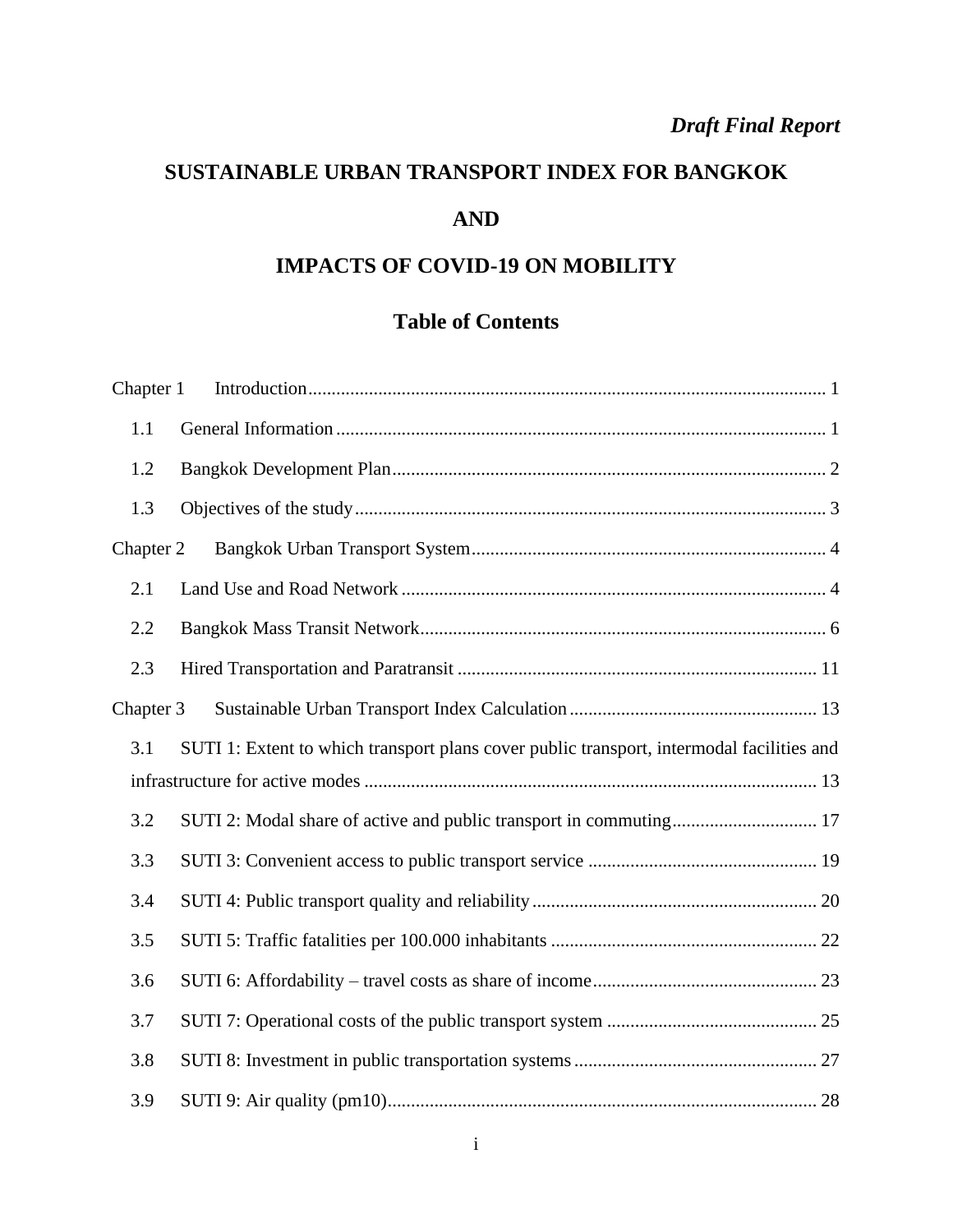| 3.10      |                                                                |  |
|-----------|----------------------------------------------------------------|--|
| Chapter 4 |                                                                |  |
| 4.1       |                                                                |  |
| 4.2       |                                                                |  |
| Chapter 5 |                                                                |  |
| 5.1       |                                                                |  |
| 5.2       |                                                                |  |
| 5.3       |                                                                |  |
| Chapter 6 |                                                                |  |
| 6.1       |                                                                |  |
| 6.2       |                                                                |  |
| 6.3       |                                                                |  |
| Chapter 7 |                                                                |  |
| 7.1       |                                                                |  |
| 7.2       | Urban Transport Performance Analysis based on SUTI Scoring  46 |  |
| 7.3       |                                                                |  |

# **Disclaimer:**

This report has been issued without formal editing.

The designation employed and the presentation of the material in the report do not imply the expression of any opinion whatsoever on the part of the Secretariat of the United Nations concerning the legal status of any country, territory, city or area or of its authorities, or concerning the delimitation of its frontiers or boundaries. The views expressed, analysis, conclusions and recommendations are those of the author(s) and should not necessarily be considered as reflecting the views or carrying the endorsement of the United Nations. Mention of firm names and commercial products does not imply the endorsement of the United Nations.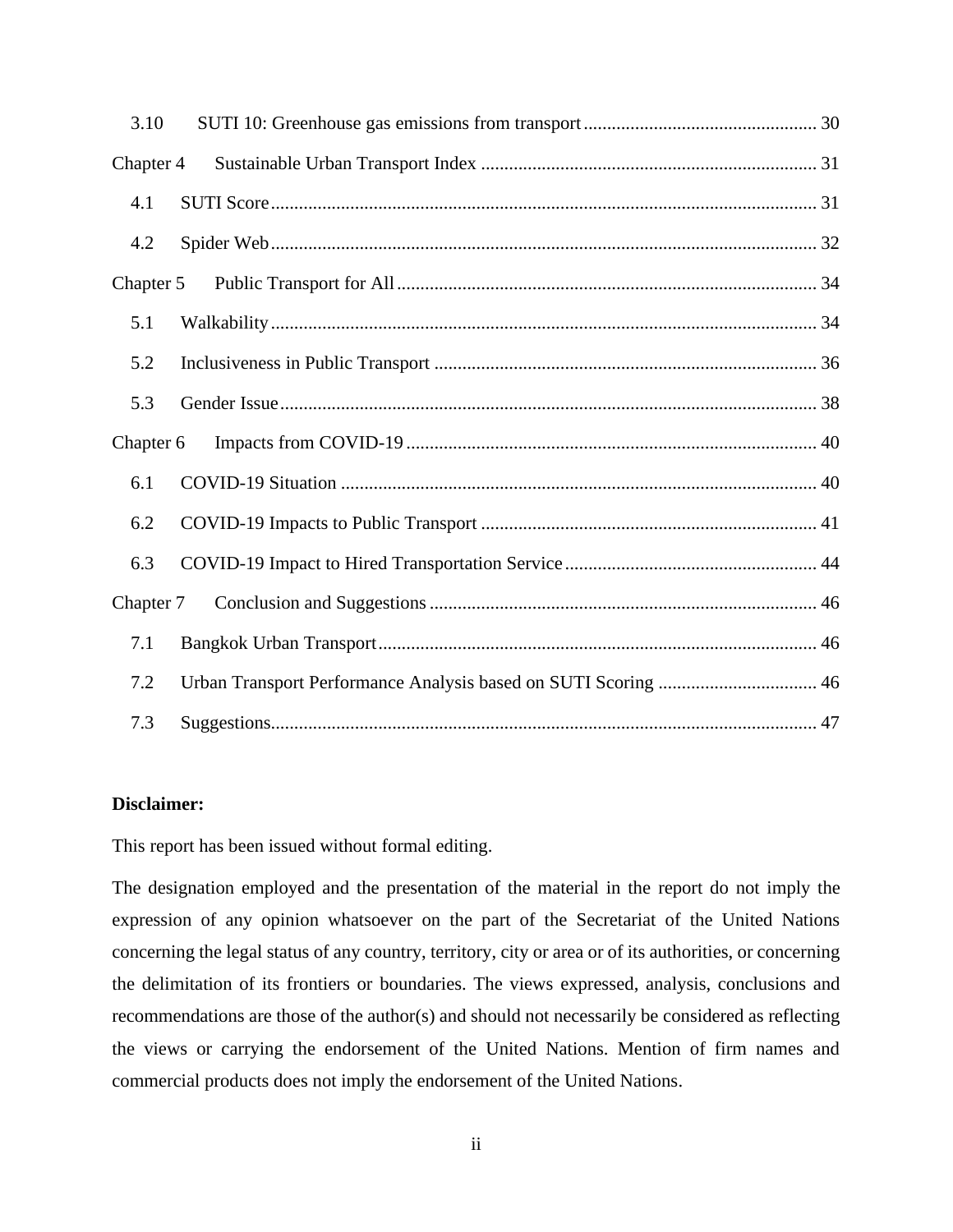# <span id="page-3-0"></span>**Chapter 1 Introduction**

### <span id="page-3-1"></span>**1.1 General Information**

Bangkok, the Capital of Thailand, is located on the Lower Central Plain over Chao Phraya delta at the top of the Gulf of Thailand. It is home to almost six million people. Its true extent may cover some other nearby provinces which now appear to be inseparable from Bangkok. The greater Bangkok may host more than 10 million inhabitants who live, work, shop, play and do many other activities in one day. The city itself covers an area of 1,568.73 square kilometers. This makes the population density of the city equals to 3,690 persons per square kilometers. However, the city has sprawled into many surrounding provinces namely Nonthaburi, Pathum Thani, Samut Prakan, Samut Sakhon, and Nakhon Pathom. These provinces form Greater Bangkok or Bangkok Metropolitan Region, population exceeding 15 million as projected by National Statistic Office, where economic and travel activities are interconnected and almost inseparable. Figure 1-1 shows the location of Bangkok and Figure 1-2 shows Bangkok and its neighboring provinces.



**Figure 1-1 Location of Bangkok**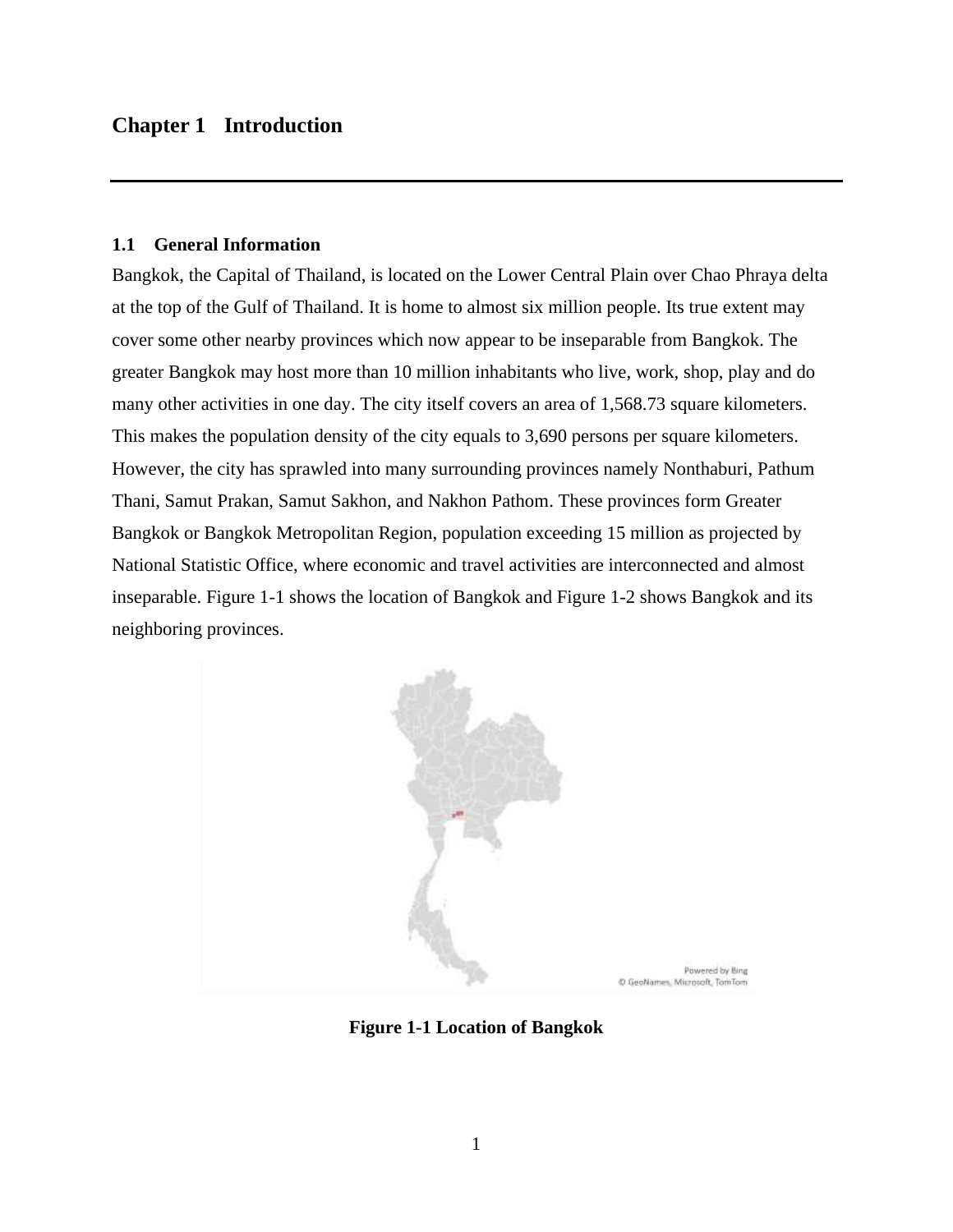

**Figure 1-2 Bangkok Metropolitan Region**

A recent survey in 2018 shows that 32 million trips are made daily, 70% of which are made by private vehicles. This makes Bangkok one of the most congested city in the world with 10.7 and 14.2 kilometers per hour average speed in the peak morning and evening periods respectively.

### <span id="page-4-0"></span>**1.2 Bangkok Development Plan**

Bangkok Metropolitan Authority has developed Bangkok Development Plan (2013-2032) to establish a framework in providing public services and to prioritize long-term project investment. The 20-year development plan is divided into four phases of 5 years so that the goals and measures can be reviewed and evaluated. Currently the second development plan (2018-2022) is in effect with a vision of "convenient metropolitan". The plan consists of six strategies:

### Strategy 1: Safe metropolitan

The first strategy addresses all types of risks including pollutions, drugs and crimes, diseases, disasters and accidents. The accident reduction plans are designed to generally attacks construction and road accidents.

Strategy 2: Green and convenient metropolitan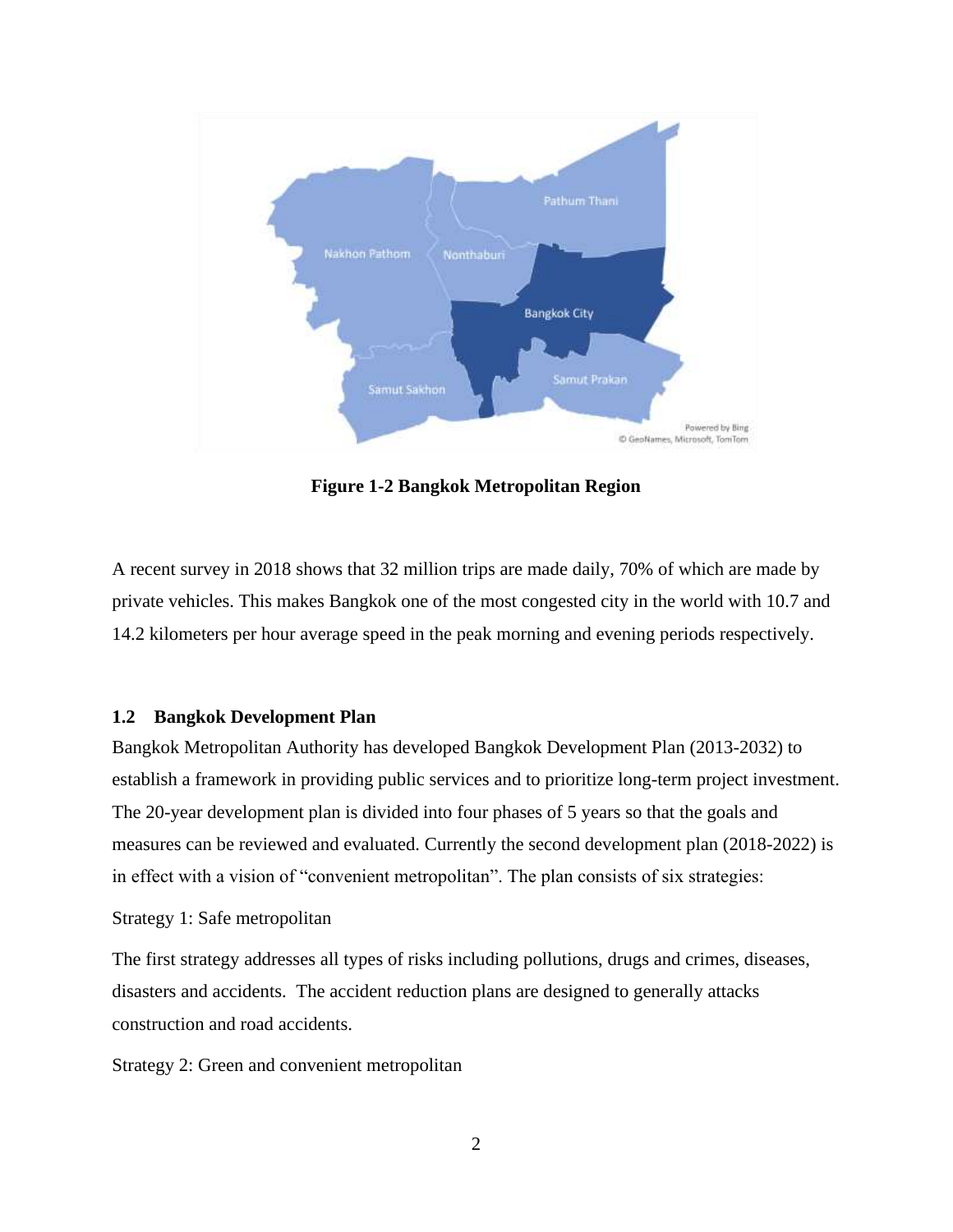The second strategy aims to build public park and green area to the standard ratio compared to the population. It also addresses the clean and environmental-friendly forms of energy and its conservation. This include providing multimodal and convenient transportation with no barriers.

Strategy 3: Metropolitan for all

The third strategy focuses on creating equity and unity for all Bangkokians. All should receive the same opportunity to learn, develop and access to public services. Meanwhile each group or community should beable to maintain their own root, identity, tradition, and culture to make Bangkok multicultural city.

Strategy 4: Elevated metropolitan

The fourth strategy addresses immature development in some area. It aims to promote convenience and optimized expenses on utilities and transport. The city will be planned to be compact with multi-centers connecting with one another in network scheme.

Strategy 5: Democratic metropolitan

The fifth strategy aims to promote democracy and good governance for the city. The administration will have good management without corruption. Business and public participation is encouraged to strongly drive the city development.

Strategy 6: Metropolitan of economy and learning

The sixth strategy sets up 20-year goal for the city to be the capital of Asia with regional economic role. Bangkok will be the trade, investment, tourism, and cultural center, including regional learning hub.

### <span id="page-5-0"></span>**1.3 Objectives of the study**

The objectives of the study are:

- 1. to review the urban transport situation in Bangkok in 2019.
- 2. to explore impact of COVID-19 to the ridership and financial viability of public transport services.
- 3. to evaluate the performance of sustainable urban transport and related sustainable development goals for Bangkok via Sustainable Urban Transportation Index (SUTI).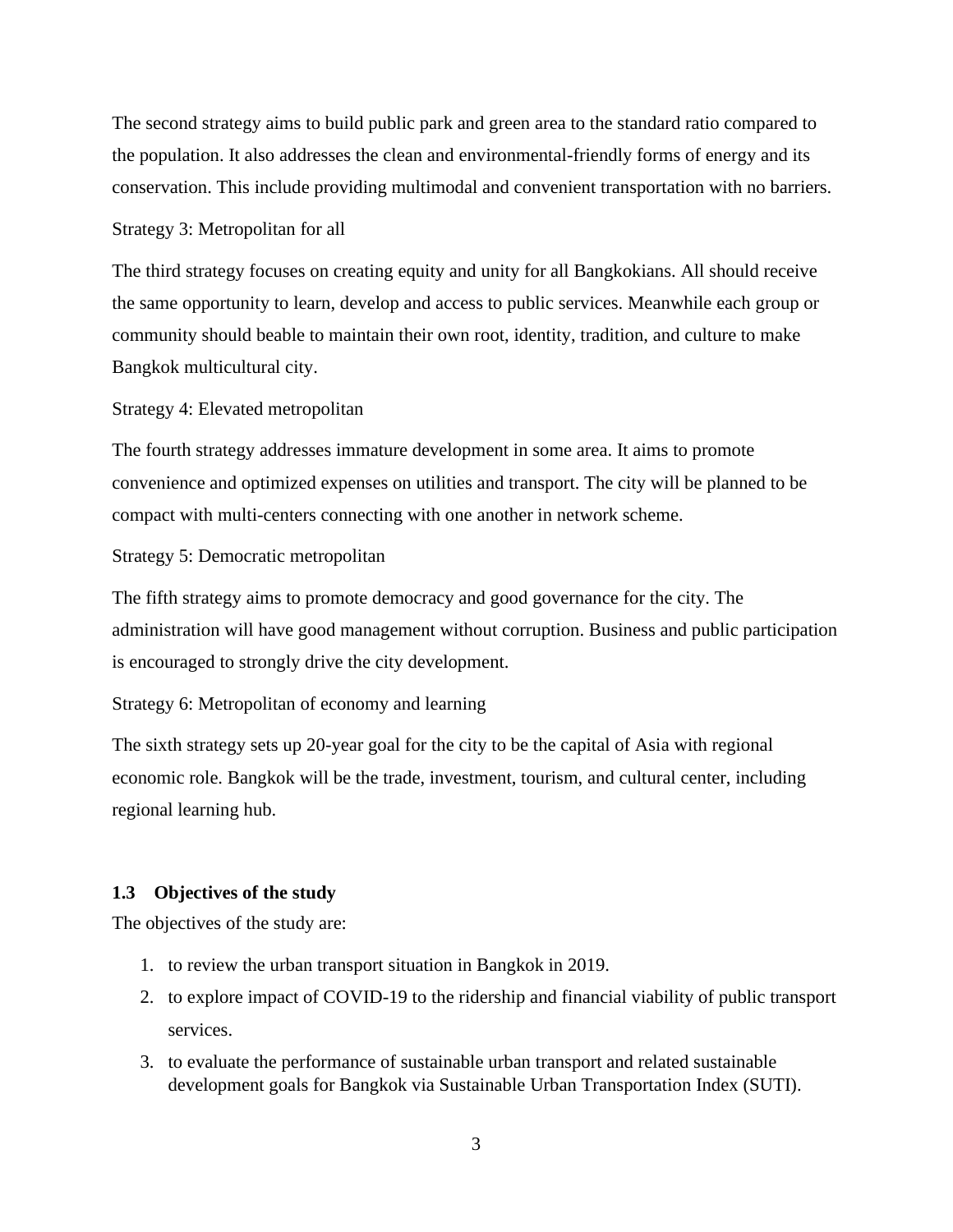### <span id="page-6-1"></span><span id="page-6-0"></span>**2.1 Land Use and Road Network**

Bangkok is divided into two sides by Chao Phraya River. The center of the capital was moved from the west to the east sides of the river more than 230 years ago due to its strategic location which was enclosed by the river. The east side was safe from erosion and was easy to defend from the enemies. Canals were dug for city defense and transport purposes. In the early ages transport relied on boats and animals. Houses were built on or nearby the canals and waterways. Modern roads were paved when the westerners came into contact nearly 160 years ago. These roads increased access to inland regions where they had never been reached before. Inhabitants started to move from the canals to the land. Since then, the city has expanded rapidly, especially eastward, while the west side remained mostly agricultural area.

Figure 2-1 shows the most current version of Bangkok comprehensive plan which was prepared in 2014 and updated constantly after. The red and brown areas represent commercial and highdensity residential areas respectively in the middle of the city, mostly on the east side of the river. The second and third strips in orange and yellow show medium- and low-density residential area. Finally, the conservation and agricultural areas in light and dark green are located on both farthest corners of the city.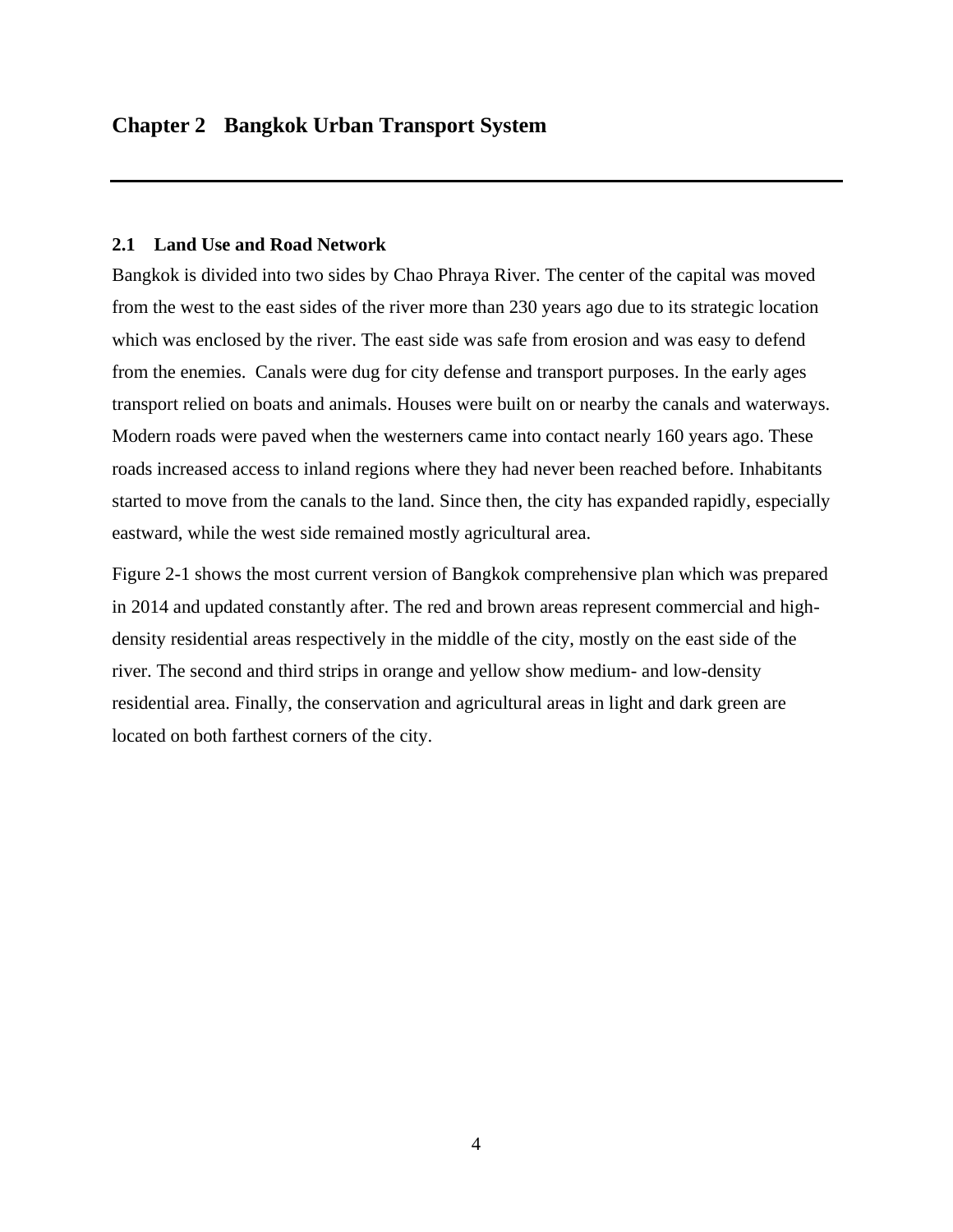

Source: Department of Public Works and Town & Country Planning, 2020

**Figure 2-1 Bangkok Comprehensive Plan 2014**

The city is naturally polycentric. Although the core business area is apparently in the middle, the small red dots are also distributed everywhere around the city. The central business district itself is also a combination of many sub-centers sprawling into one another. The roads are mainly formed as ring and radial system with key main roads running from the city center to all directions. These roads are, for example, Phahonyothin and Vibhavadi Rangsit to the north, Lat Phrao and Sukhumvit to the east, and Petkasem and Boromratchonnani to the west. These main roads are connected by webs of collector street networks also known as "soi". Business and commercial settlements and large condominiums are located on the main roads, while lowerdensity residential are dispersed around these soi networks. This makes clear road hierarchical system which requires comprehensive plan to provide transit coverage and access to some area deep into soi network.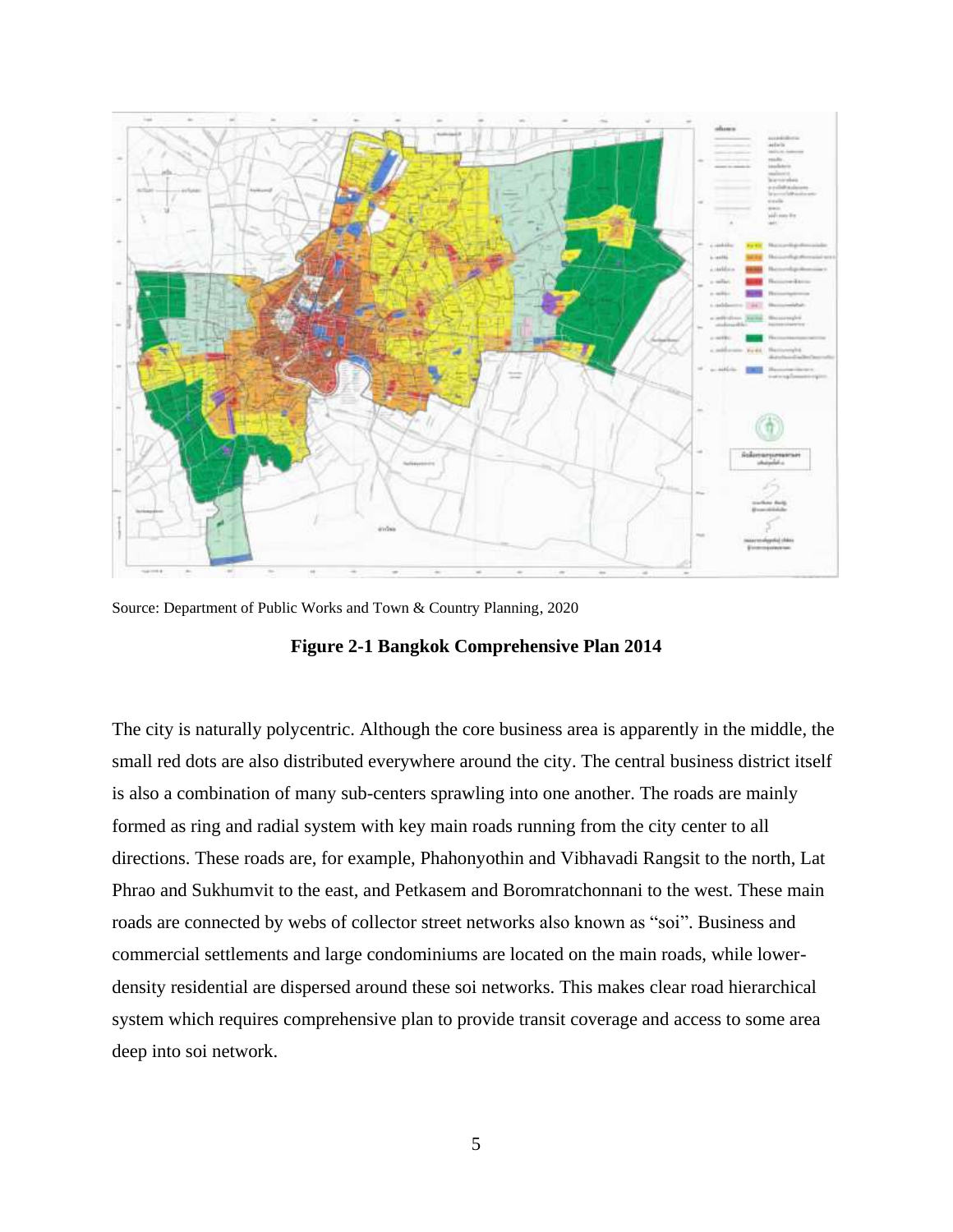#### <span id="page-8-0"></span>**2.2 Bangkok Mass Transit Network**

Bangkok mass transit network comprises two main modes: rail and bus. It is estimated that rail network accommodates more than five million trips per day and bus close to four million trips per day. Although water transport is widely use, the network is limited to the main river and two canals, and the ridership is incomparable to other two dominant modes.

Bangkok railway network has been developed through a series of rail transit master plans. The first Mass Rapid Transit Systems Master Plan was endorsed by the cabinet in 1994 and to be implemented from 1995 to 2011. In the meantime, Bangkok Metropolitan Administration has already commissioned BTS to develop the first elevated urban railway or "sky train" under build-operate-transfer (BOT) concession. In response to 1997 Asian Financial crisis, Urban Rail Transportation Master Plan in Bangkok and Surrounding Areas (URMAP) was proposed to begin in 2001 follows by an updated version called Bangkok Mass Transit Master Plan (BMT). The latest version of the master plan is the Mass Rapid Transit Master Plan in Bangkok Metropolitan Region (M-Map) which was proposed in 2008 and constantly updated in detail.

M-Map was developed with the concept of trunk and feeders, in which the main line or trunk enabled mobility from key origins to destinations and feeders facilitated accessibility to lowdensity area. The network was planned in a radial and circumference pattern as shown in Figure 2-2. The two Red lines function as backbone "commuters" conveying people from suburban to the city in the morning and doing the opposite in the evening. The key main metro lines that runs through the city main streets are Light and Dark Green Lines. The Orange Line is the main arterial for the east-west journeys, while Purple Line is for north-south. Blue Line is necessary the Ring Line for the network accommodating trips on the inner peripheral area of the city. Finally, Yellow and Pink Lines are light rail routes feeding travelers from the east and the north area to the main metro lines respectively.

The full version of M-Map plan consists of the aforementioned lines. Brown, Grey, Light Blue, Gold Lines were later added to fill in the coverage gap throughout the city. The current network as of December 2020 consists of 6 Lines which are Light and Dark Green Lines, Blue Line, Purple Line, Airport Rail Link, and newly opened LRT Gold Line. There are 123 Metro Stations for a total of 169 km as shown in Figure 2-3. The complete network is shown in Figure 2-4. The latest version of M-Map consists of 504 kilometers of rail network as detailed in Table 2-1.

6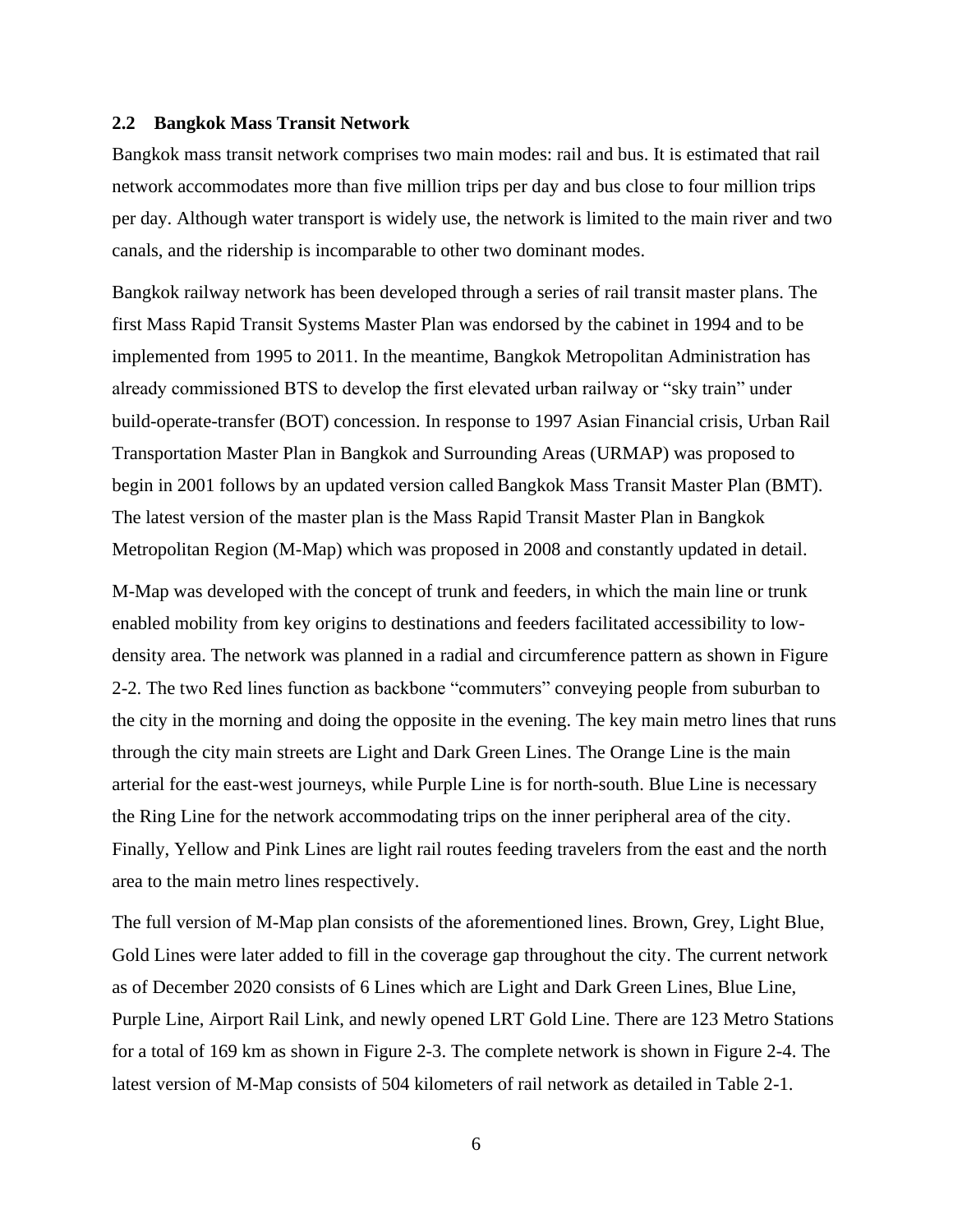





Source: Mahidol University, 2020

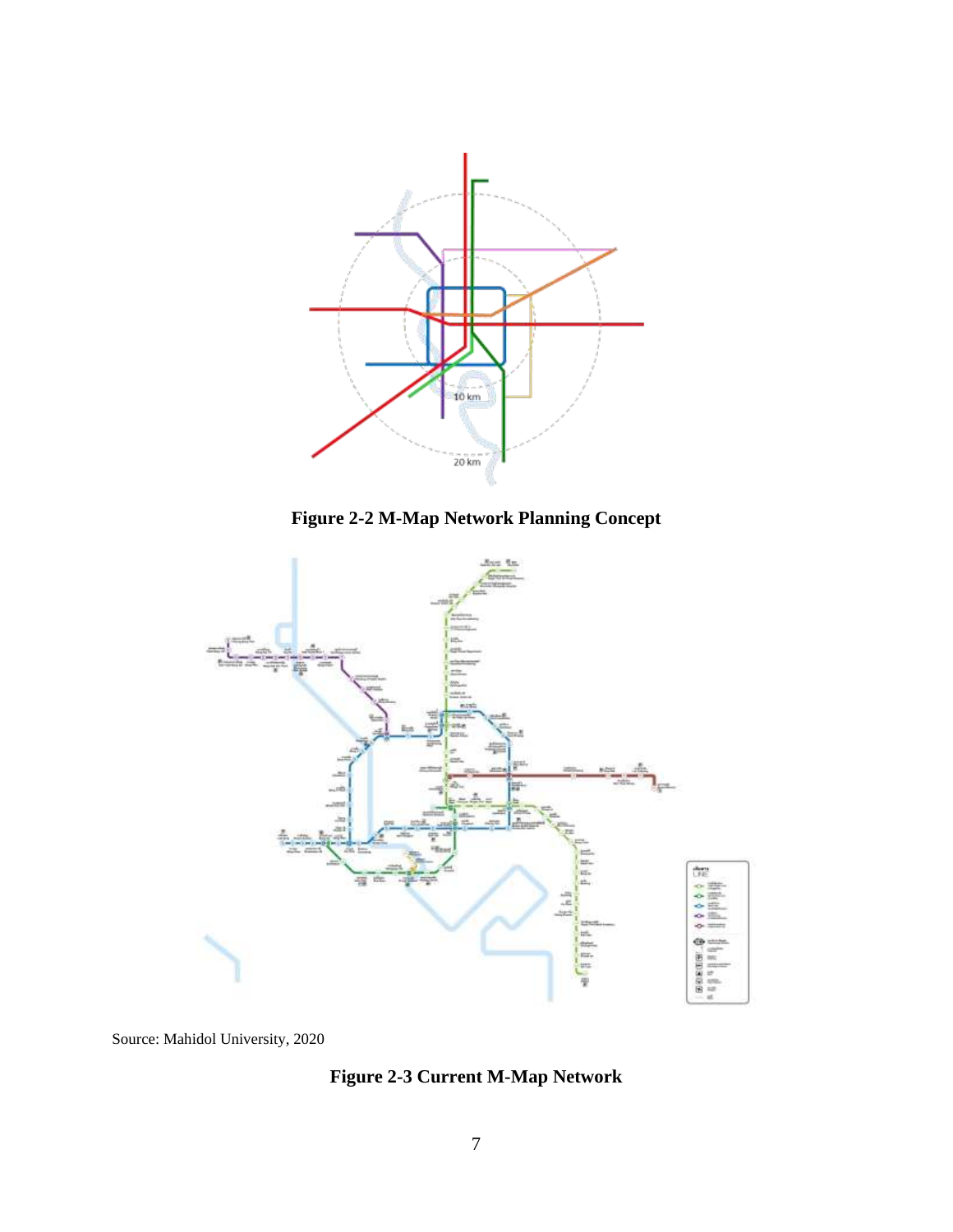

Source: Mass Rapid Transit Authority of Thailand, 2020

# **Figure 2-4 Complete M-Map Network**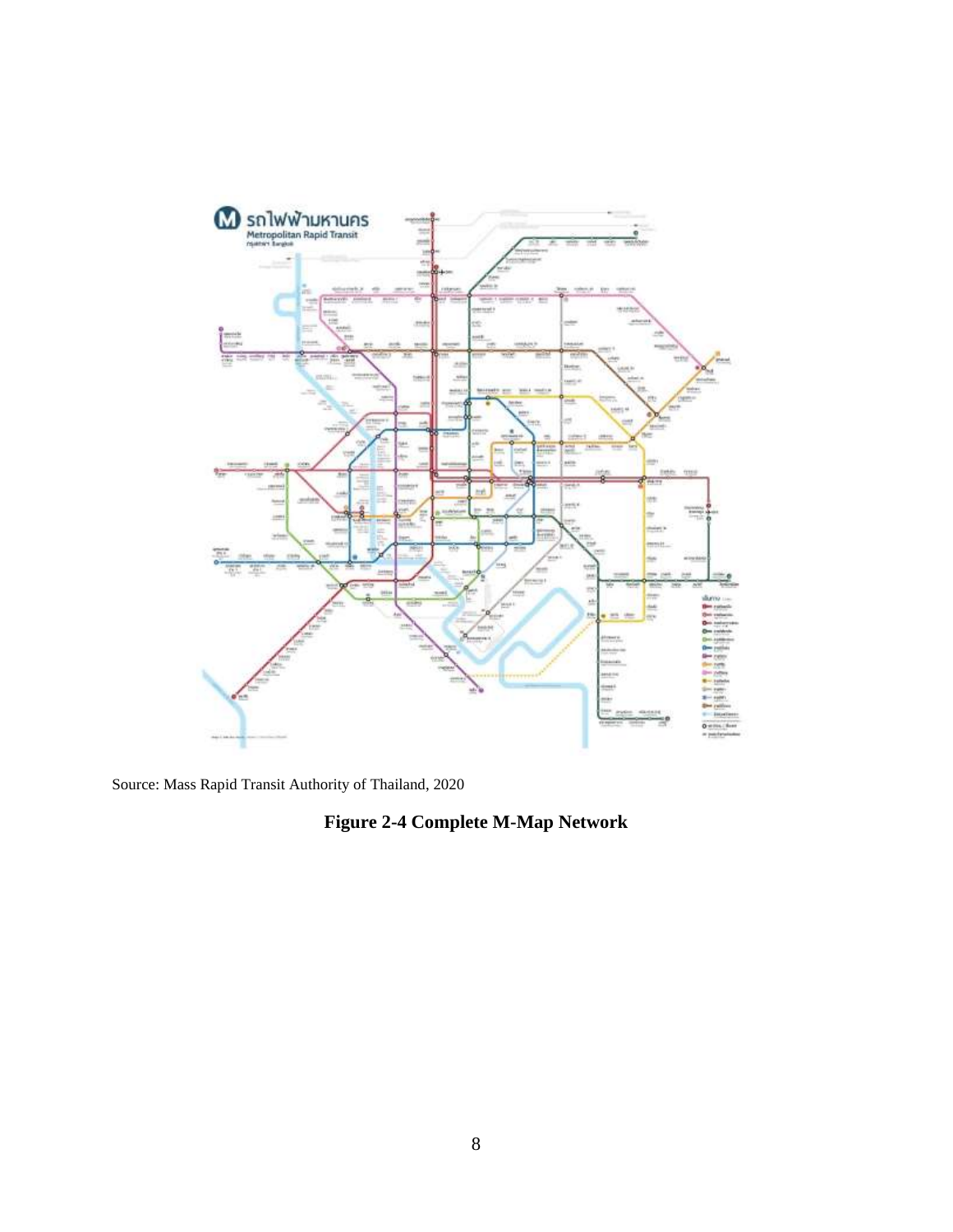| Line                     | <b>Stations</b> | Length (km) |
|--------------------------|-----------------|-------------|
| <b>Light Green</b>       | 55              | 66.5        |
| Dark Green               | 20              | 22.5        |
| Blue                     | 42              | 55.0        |
| Purple                   | 32              | 42.8        |
| Orange                   | 30              | 35.4        |
| Pink                     | 30              | 36.0        |
| Yellow                   | 23              | 30.4        |
| <b>Brown</b>             | 23              | 21.0        |
| Gold                     | $\overline{4}$  | 2.7         |
| Grey                     | 39              | 26.0        |
| Light Blue               | 19              | 30.0        |
| Light Red                | 55              | 58.5        |
| Dark Red                 | 20              | 80.8        |
| <b>Airport Rail Link</b> | 14              | 49.5        |
| <b>Total</b>             |                 | 504.0       |

**Table 2-1 List of Rail Transit Lines in M-Map Network**

The rail transport business in the city belongs to three main owners who hires separate operators to run the services. Bangkok Metropolitan Administration (BMA) commissioned Bangkok Transit System (BTS) to build and operate the first metro line, the Green line in 1999. The Mass Rapid Transit Authority of Thailand (MRTA) was founded a year later to oversee the metro network development. MRTA built the Blue line and hired Bangkok Metro Company Limited (BMCL, later merged with BECL to form Bangkok Expressway and Metro: BEM) to operate the Blue line in 2004. BMA and MRTA has initiated and implemented a few other metro line projects since then while BEM and BTS are alternatively granted service contracts. The third player in the metro business is the State Railway of Thailand who built the Airport Rail Link (ARL) to Suvarnabhumi Airport and established a subsidiary company SETET to operate the line in 2010. This ARL line is slightly different from the normal metro operation as it takes a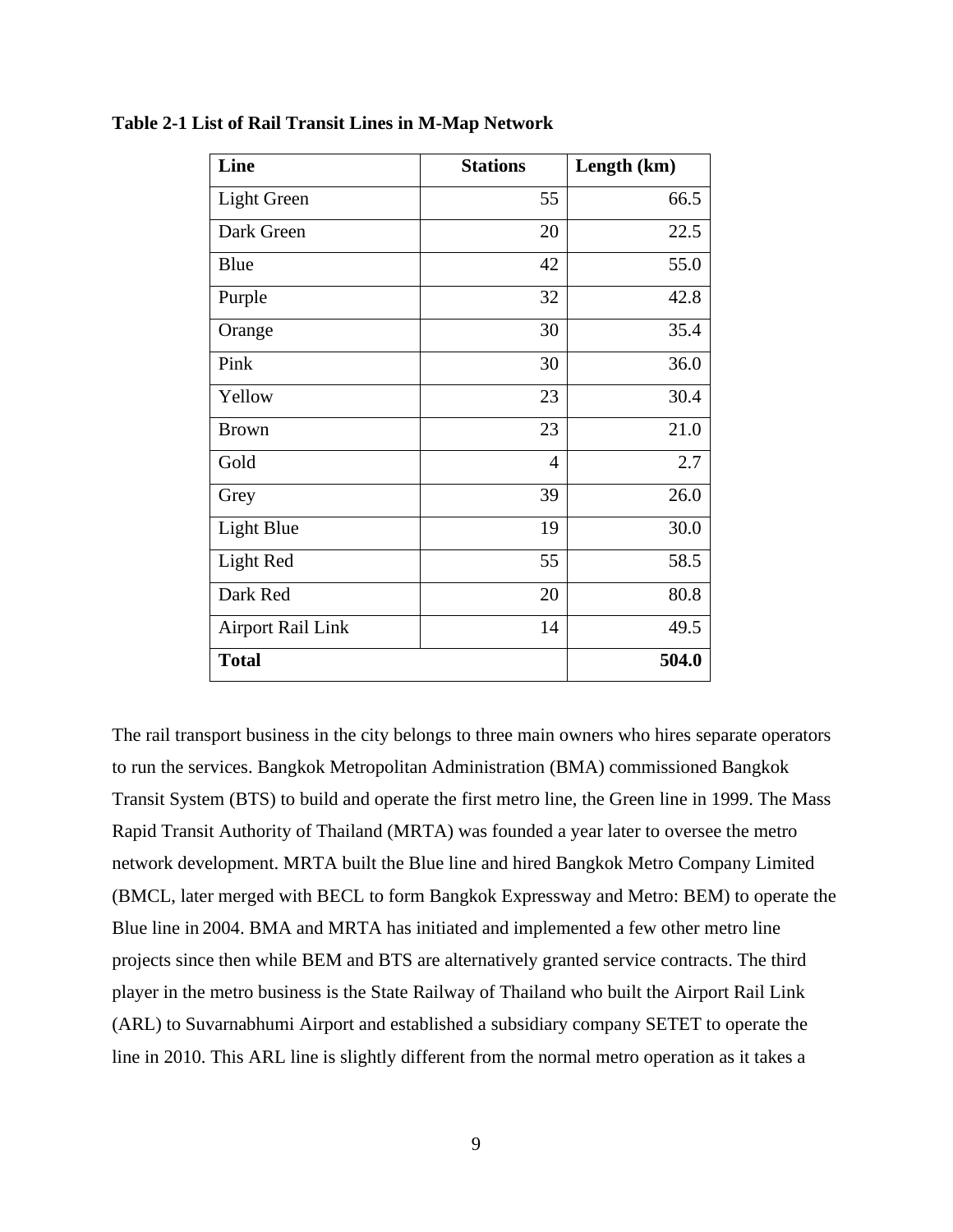commuter train characteristic serving travelers from the airport and inhabitant from the east suburban to the city with infrequent stops.

At the onset of the industry, bus transport had been run by private operators. The government granted licenses to private companies and ensure that the bus routes will not overlap with then in-operation streetcars. Due to high competition and sharp rise of fuel price, most operators could not sustain their business. Most of the remainders were operating with low quality services. In 1976, Bangkok Mass Transit Authority (BMTA) was formed to combine all bus operation under one umbrella.

Now, BMTA is the sole bus owner for the city. It operates part of the bus itself and also gives licenses out to private companies. The 2019 statistics reported that BMTA owns 3,005 buses and the private joint companies own 9,927 buses bringing the total to 12,932 buses. A total of 456 bus routes are in operation in Bangkok and its vicinity. A majority of buses use natural gas as their fuel. Table 2-2 and 2-3 show the 2019 bus statistics.

| <b>Type of Service</b>          | <b>Buses</b> | Percentage | <b>Routes</b>   | Percentage |
|---------------------------------|--------------|------------|-----------------|------------|
| <b>BMTA</b> buses               | 3,005        | 23.24      | 117             | 25.66      |
| Private joint buses             | 3,302        | 25.53      | 94              | 20.61      |
| <b>Minibuses</b>                | 881          | 6.81       | 41 <sup>a</sup> |            |
| Shuttle in sois                 | 2,039        | 15.77      | 98              | 21.49      |
| Air-conditioned microbuses      | 3,619        | 27.98      | 139             | 30.48      |
| Suvarnabhumi airport connection | 86           | 0.67       | 8               | 1.75       |
| microbuses                      |              |            |                 |            |
| <b>Total</b>                    | 12,392       | 100        | 456             | 100        |

**Table 2-2 Bangkok Bus Fleet and Routes** 

<sup>a</sup> route shared with regular and air-conditioned vehicles in normal traffic.

Source: Bangkok Mass Transit Authority, 2019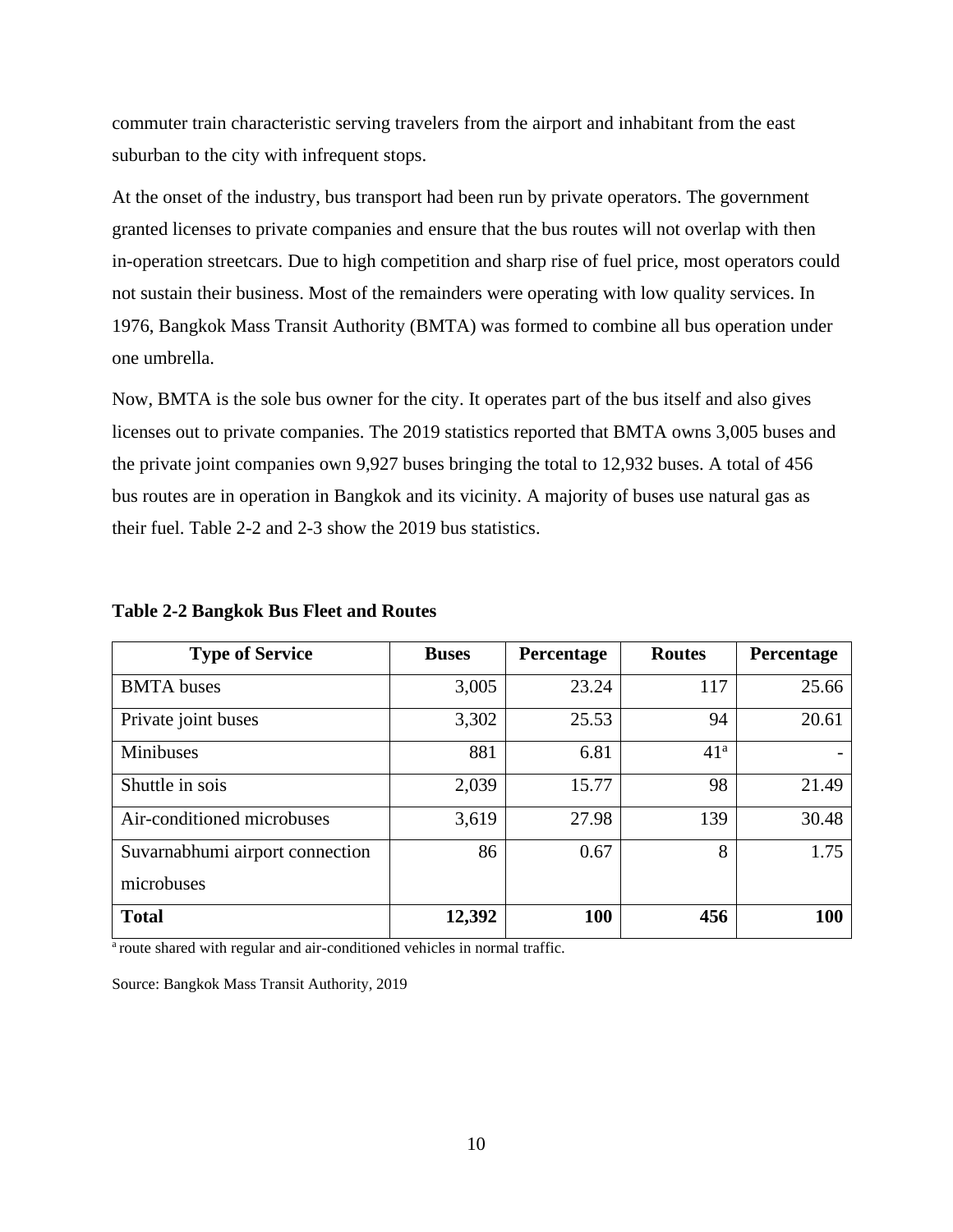| <b>Type of Service</b>          | <b>Diesel</b> | <b>Natural</b> gas | <b>Total</b> |
|---------------------------------|---------------|--------------------|--------------|
| <b>BMTA</b> buses               | 2,076         | 929                | 3,005        |
| Private joint buses             |               | 3,302              | 3,302        |
| <b>Minibuses</b>                |               | 881                | 881          |
| Shuttle in sois                 | 1,551         | 488                | 2,039        |
| Air-conditioned microbuses      |               | 3,619              | 3,619        |
| Suvarnabhumi airport connection |               | 86                 | 86           |
| microbuses                      |               |                    |              |
| <b>Total</b>                    | 3,627         | 9,305              | 12,392       |

**Table 2-3 Buses Categorized by Fuel Type** 

Source: Bangkok Mass Transit Authority, 2019

# <span id="page-13-0"></span>**2.3 Hired Transportation and Paratransit**

As Bangkok network consist of clear hierarchy of roads, providing access to all area by feeders is extremely difficult. Hire transportation plays an important role in connecting people to transit stations and stops. Hired transportation in Bangkok are dominated by two forms: taxi and motorcycle taxi.

Motorcycle taxis are stationed together in places known as *"wyn".* These stations are normally located at the intersection of collectors and arterials, mass transit stations, major bus stops, activity center or community where there are a lot of pedestrian and transit traffic. These motorcycle taxi do not cruise around for their customers, but users must walk to their *wyn* to use the service. Each *wyn* is organized by queuing system. The fares to nearby places are displayed so passengers have prior knowledge of travel costs. Helmets may be provided for the passengers, but most of the time they are not. This is a fast, convenient and efficient connection transitconnection mode, although their safety is still a big concern. Also, as parking space is not usually planned for these motorcycle taxis at the first place, traffic congestion may be observed around their *wyns*.

Taxis are normally not used for trip connection to the transit stations or stops, but to complete a whole journey. They used to be slightly more difficult to call as they did not often roam through small collector streets without passengers. They were also known to illegally refuse to pick up

11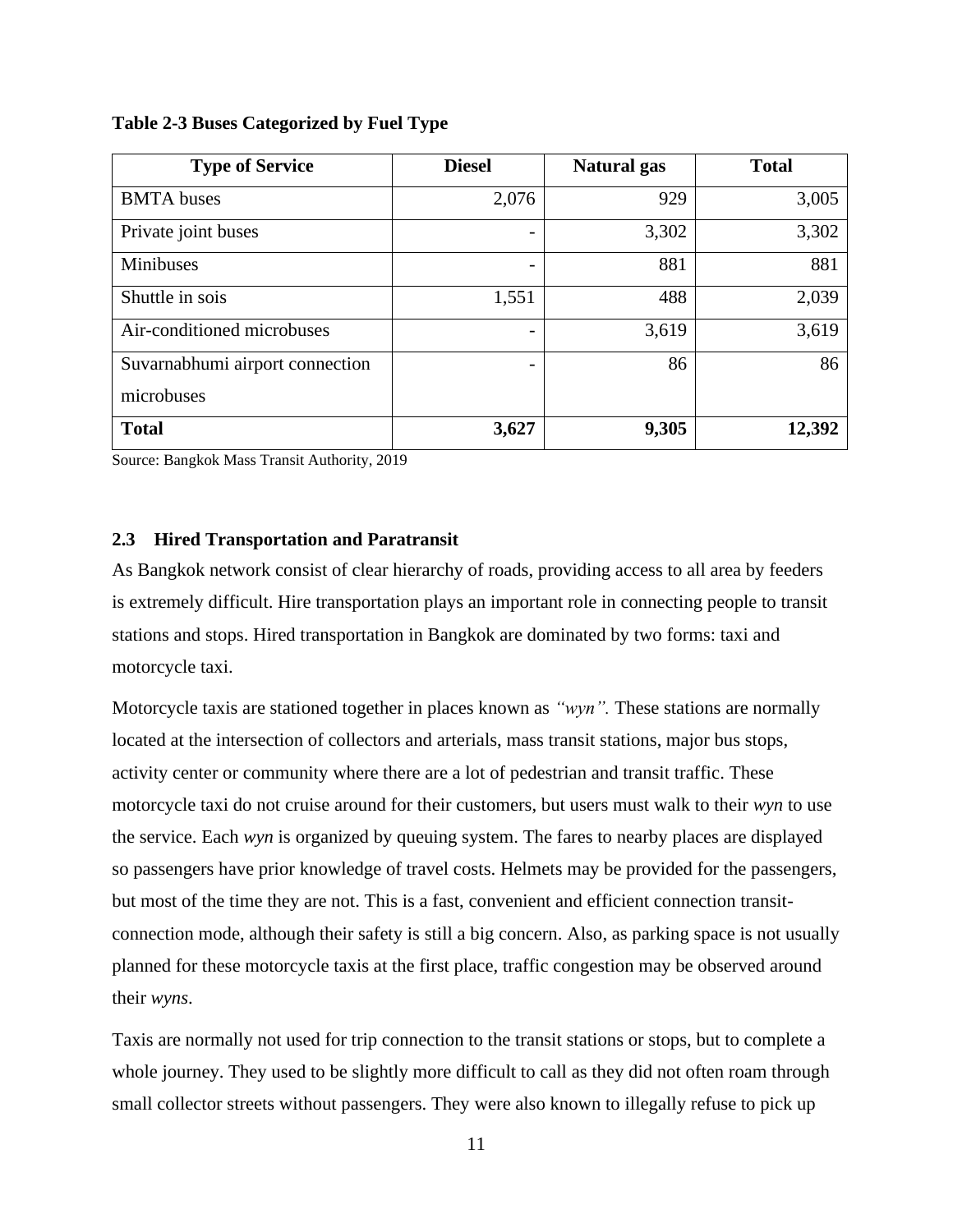some passengers who needed to go to destinations that were not profitable. Negative impression included favoring foreign over Thai passengers. During rush hours, it could be difficult to flag down a taxi as they were mostly occupied. However, with an arrival of on-demand taxi application, they are now become more easily available. Higher competition makes most taxi drivers decide to tie with one of these application providers, who in turn regulate the drivers to pick up passengers and maintain good quality of service. As a result, they provide complete door-to-door access to both ends of the trips. Now they are more reliable and become legitimate competitor to high-priced mass transit.

Motorized three-wheelers or so-called "tuk-tuk" functions as a connector mode between transit stations and stops to the final destinations. They usually gather near motorcycle *wyn* where parking space is available. Tuk-tuks normally form a group in similar way to motorcycle's *wyn*, but with a smaller number. The fare rate is comparable to that of motorcycle taxi. They hold advantage over the motorcycle taxi for customers with luggage but lost the edge on the speed and availability.

Paratransit in Bangkok is rare. Some can still be found at the outskirt in a form of old small trucks. They operate close to a short-range taxi but a vehicle can be shared among customers with different destinations. This form of transportation is losing their popularity as other forms of hired transportation are improving themselves. However, there has been some proposals on developing more systematic paratransit service for some remoted area with help of modern information technology.





(a) Motorcycle taxi (b) taxi (c) tuk-tuk

**Figure 2-5 Bangkok's Hired Transportation**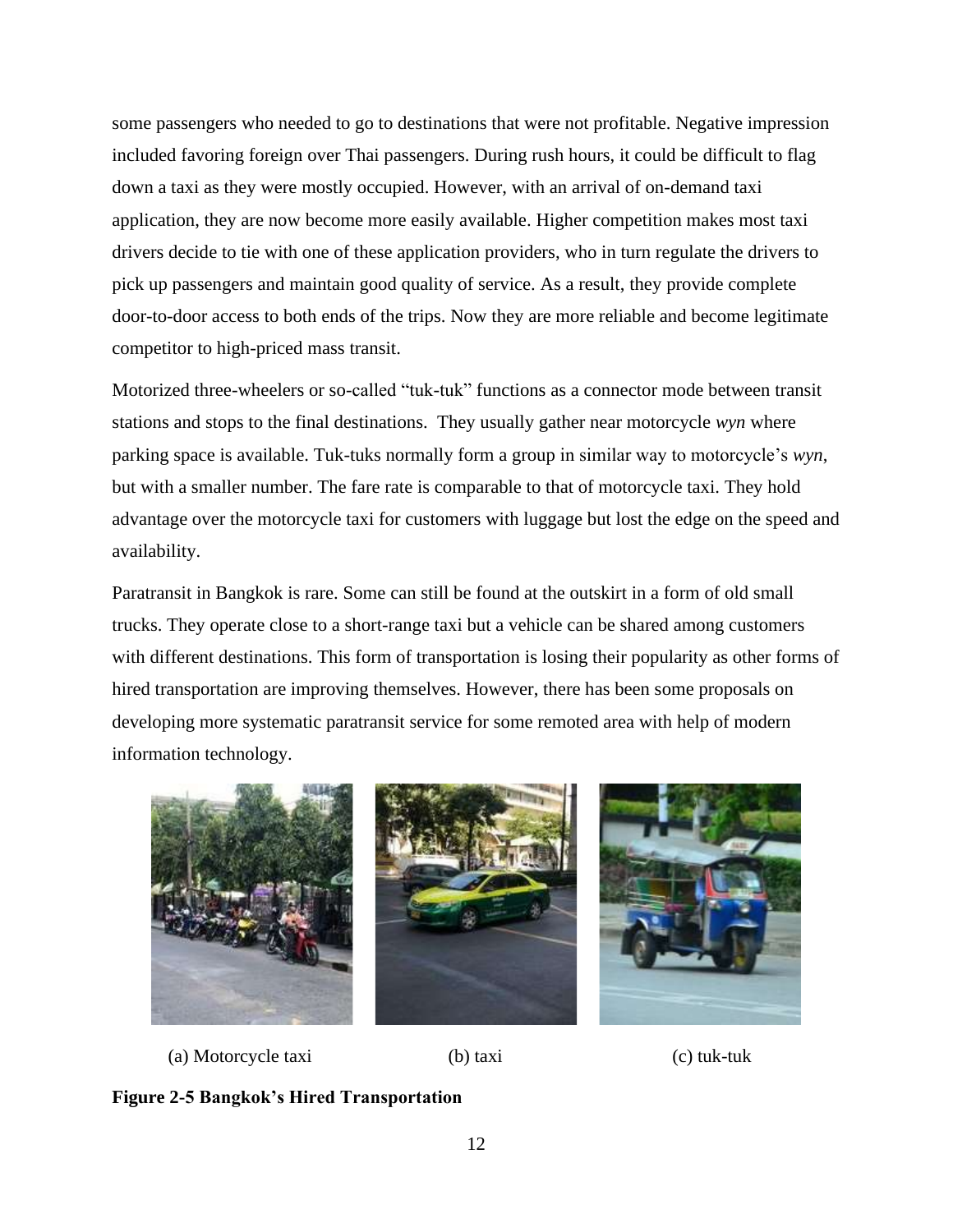# <span id="page-15-0"></span>**Chapter 3 Sustainable Urban Transport Index Calculation**

# <span id="page-15-1"></span>**3.1 SUTI 1: Extent to which transport plans cover public transport, intermodal facilities and infrastructure for active modes**

#### **Walking**

Bangkok Development Plan (2013-2032) does not address any strategy or project specifically dedicated to pedestrian well-being. The second strategy "Green and Convenient Metropolitan" includes development and improvement of public transport, but with limited a vision of accessibility. Only type of pedestrian facility introduced to this strategy is the elevated walkway directly connected metro stations to buildings. The third strategy "Metropolitan for All" address disable and elder needs in all aspects but transportation. The fourth strategy "Elevated Metropolitan" concentrates on city planning in a big picture but not detailed enough to focus on pedestrian network. No project or budget was allocated on pedestrian facility improvement.

Pedestrian facilities including walkways, crosswalks and overpasses are periodically maintained. Some are improved with new materials and painting. Nonetheless, the city has no monitoring and evaluation system for these facilities. Repair, replacement or other improvement activities are induced by public appeal. However, the awareness of the needs of pedestrian facilities have recently been raised from the general public. A few Facebook fan pages have been dedicated to pedestrian facilities and surrounding including shading, bus stops and tree maintenance. They receive many good feedbacks and have actually stimulated some prompt action from BMA units on pedestrian facility improvement.

# **Cycling**

The coverage of the cycling network and its safety problems have been realized. The second strategy of BMA Development Plan, "Green and Convenient Metropolitan" provide a general goal for cycling network development in the city. They aim to improve the coverage area and the width of the bike lane, as well as other aspects of safety. Measures are proposed including

13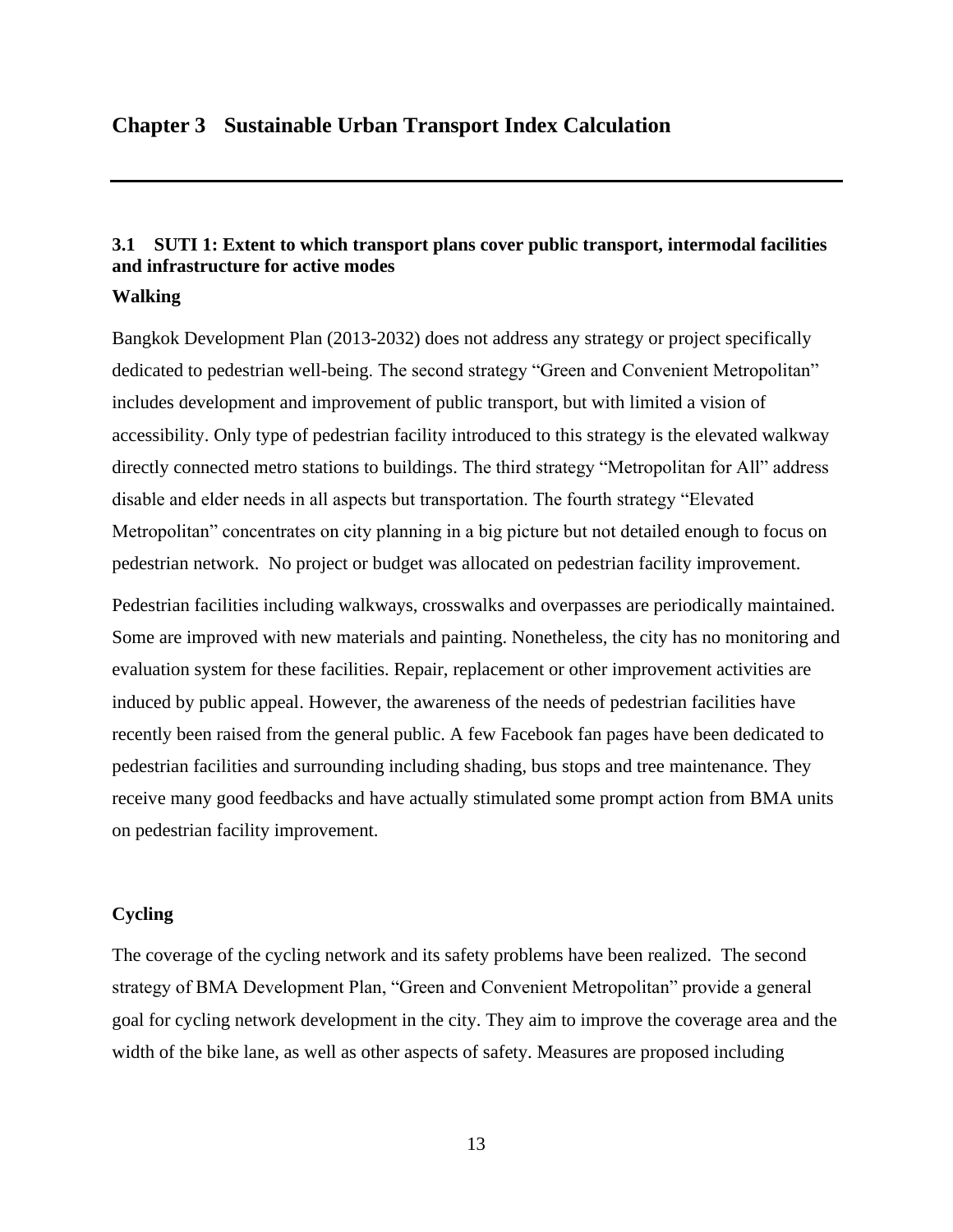develop new bike routes, establish and enforce specific cycling laws, developing a bike lane on all walkways with a width of 1.2 meters or more, and provide good protection to cyclists.

In reality, cycling networks have been implemented with limited success. The reason may be because of lack of proper planning and design. Cycling are still be viewed as recreational activity rather than a mode of commute. The cycling networks are not complete, do not connect housing and economic activity centers. Facilities such as bike rack, lockers and lighting have not been sufficiently provided or well maintained. In conclusion, there are still rooms to improve on cycling program development.

### **Intermodal Transfer Facilities**

Bangkok is expecting a flagship intermodal facility at Bang Sue Grand Station to be in service next year. The grand station will be the terminals of intercity trains and future high-speed rail leading to every part of the country. It also offers mode transfer between intercity train and metro, namely Blue line. However, it does not provide a good connection with the main Chatuchak Bus Terminal, located 2 kilometers away. Therefore, travelers who arrive Bangkok by bus can hardly use Bang Sue Grand Station to connect with the metro line and vice versa. This is the crucial shortcoming for the intermodal facility as its main purpose should actually focus on intercity-urban transfer which happens more often than intercity-intercity transfer. However, the government is seeking solution to facilitate such transfer.

Although Bangkok Development Plan does not specifically include intermodal facility development plan, other central government agencies namely the Office of Traffic and Transport Policy and Planning (OTP) and Department of Rail (DRT) commission intermodal facility development studies. Meanwhile, importance of mode transfer has been increasing realized. Transit station or "transport hub" concepts are always introduced as a part of BMA's area development and transit-oriented development projects. Recently focuses have shifted to connection between rail and water transport. A few feasibility rail-water intermodal facility projects are underway.

14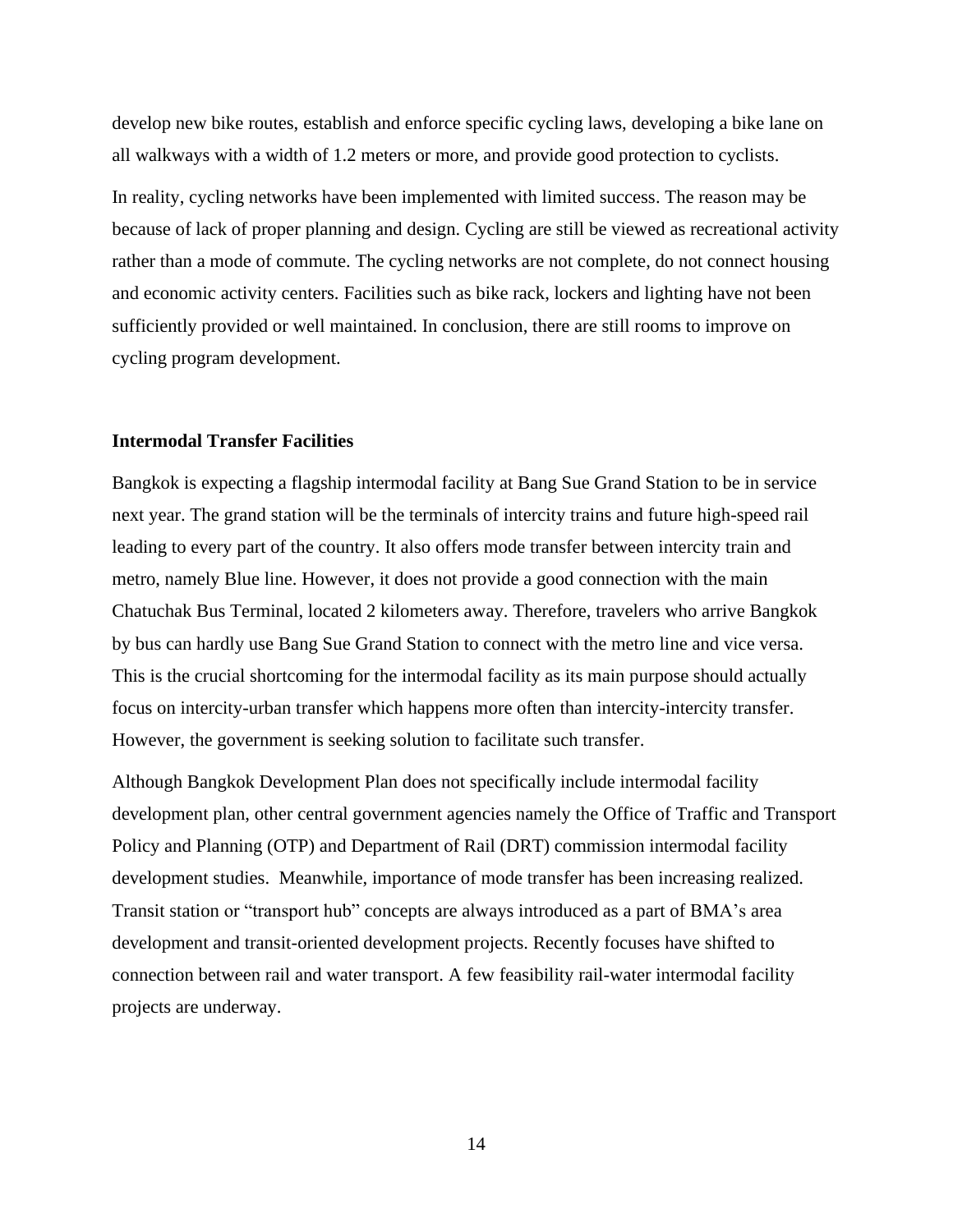#### **Public Transport**

Bangkok Mass Transit Master Plan have been accelerated by the central government. As a result, significant progress has been witnessed. Projects recently completed include green line North Extension and Blue Line Extension. Pink, Yellow LRT Lines, Orange Line and Red Line Commuters are to follow in the near future.

Bus, on the other hand, is facing a sharp decline. Most routes have never been changed for 30 years or more. A large number of bus lines are running along the same route as metro and losing ridership to its main competitor. Newly improved bus lines have been licensed out to private companies under special high-quality service condition, but not with much success. The only exception is the airport bus servicing traveler from both key airports to various destinations in the city.

All things considered, the overall network is in need of new planning. Bus should take feeder roles supplemented to metro travel. Bangkok development plan have put this into a specific plan under the second strategy, stating that it needs to "develop secondary public transport system". Table 4-1 summarize the score and scoring rationale on the four aspects of SUTI 1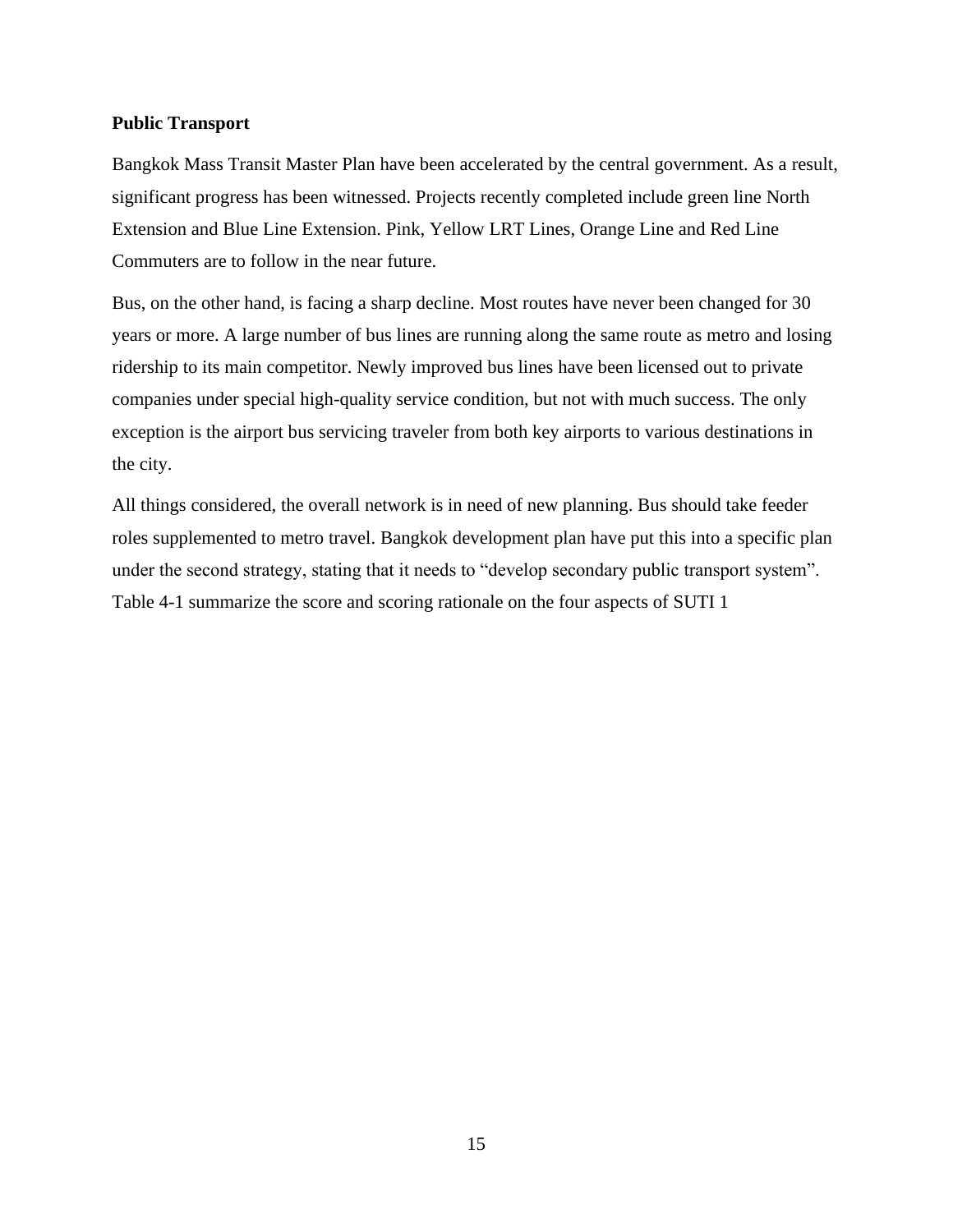| <b>Aspects</b>           | <b>Explanation</b>                                          | <b>Score</b>   |
|--------------------------|-------------------------------------------------------------|----------------|
| I) walking networks      | Little attention has been paid to pedestrian network        | $\overline{2}$ |
|                          | planning, although the awareness of maintenance of          |                |
|                          | walkways and other pedestrian facilities have been raised   |                |
|                          | from the general public.                                    |                |
| II) cycling networks     | Sparse Cycling networks have been implemented, most of      | 2              |
|                          | which are with limited success due to lack of access to     |                |
|                          | housing and economic activity centers. Facilities have not  |                |
|                          | been sufficiently provided or well maintained               |                |
| III) intermodal transfer | Great ambition on planning and building new intermodal      | 3              |
| facilities               | megaproject, Bang Sue Grand Station, connecting intercity   |                |
|                          | public transport and urban transit, namely metro.           |                |
|                          | Awareness on intermodal facilities in local level have been |                |
|                          | raised and a number of projects have been developed.        |                |
| IV) public transport     | Significant progress on M-Map (Bangkok Mass Transit         | 3              |
|                          | Master plan) leads to promising sign of mode shift from     |                |
|                          | private cars to rail. However, lack of bus feeder planning  |                |
|                          | may deteriorate its role and jeopardize its business.       |                |
| Total (sum)              |                                                             | 10             |

**Table 4-1 Bangkok SUTI 1 Evaluation**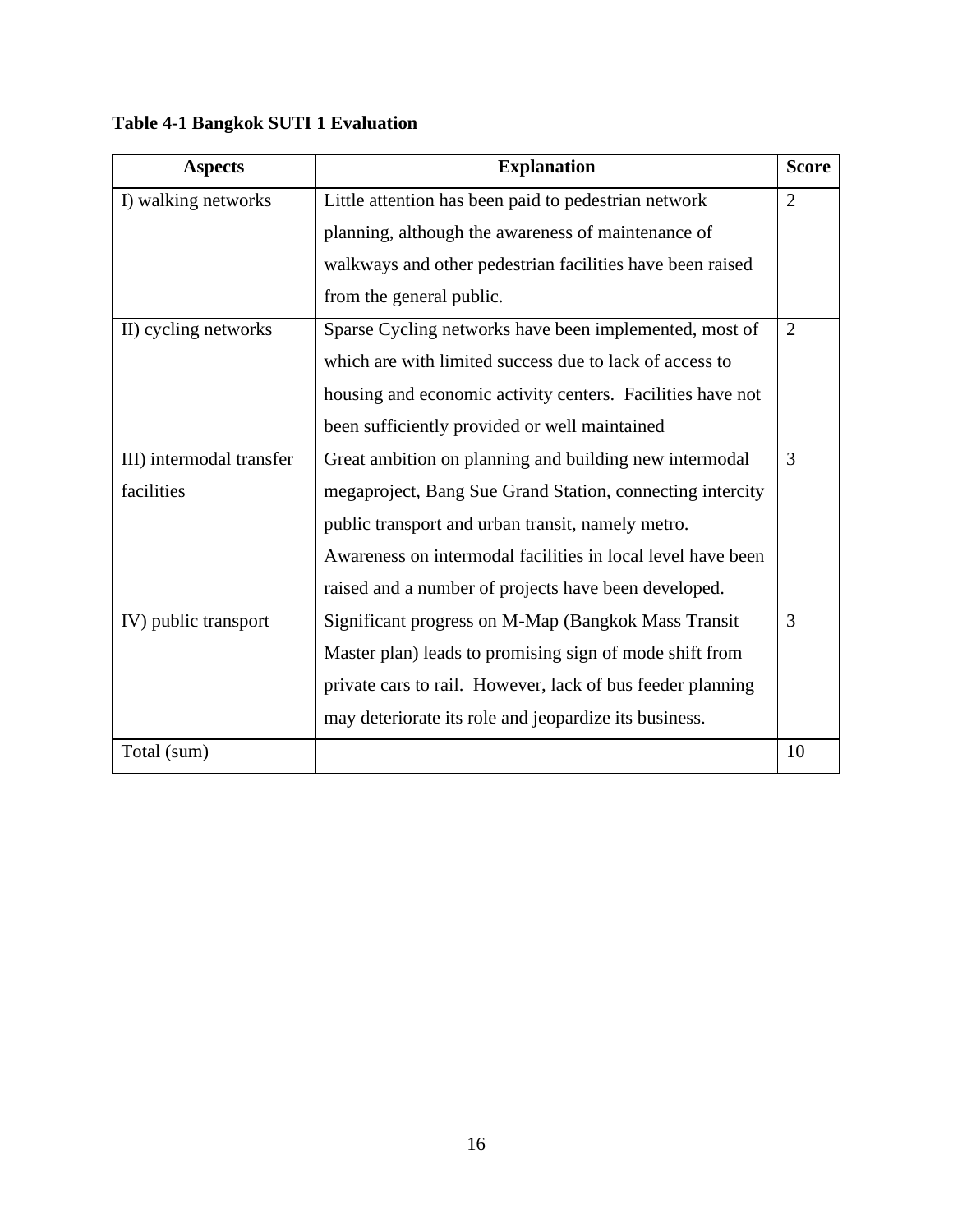# <span id="page-19-0"></span>**3.2 SUTI 2: Modal share of active and public transport in commuting**

A few feasibility studies have estimated Bangkok transportation mode share. Various survey methods have been executed and different mode classifications have been defined. Single trips made by two or more modes are also interpreted and record differently.

A Bangkok travel demand study was conducted by OTP in 2018. The survey was design to classified trips by purposes, and public transportation was broadly defined high, medium and low performance. It was reported that private car and motorcycle contributed for 30% and 20% of the mandatory trips (i.e., work and education) respectively. Meanwhile transit trips form all levels of service took 37% of mode share.

MRTA 2019 annual report offers more similar classifications of mode share to that defined in the SUTI form. Current available public transport modes in Bangkok include (a) bus and minibus, (b) bus rapid transit which is limited to one route on the edge of its CBD area, (c) train and metro, (d) water transport including Chaopraya River express and San Saeb Canal boats. The private modes include private car and motorcycle, while the hired transport modes comprise taxi and motorcycle taxi. Table 4-2 shows the adopted from MRTA report for mandatory trips.

| <b>Purpose</b>                     | Commuting            |           |
|------------------------------------|----------------------|-----------|
|                                    | (Work and Education) |           |
| <b>MODE</b>                        | #                    | subtotals |
| a. Scheduled bus and minibus $(*)$ | 3.933                |           |
| b. BRT                             | 0.073                |           |
| c. Train, metro, tram              | 5.372                |           |
| d. Canal and River Express Boats   | 0.448                |           |
| d. Public transport                | $(a+b+c+d)$          | 9.83      |
| e. Walking                         | 1.6300               |           |
| f. Bicycle                         | 0.0000               |           |
| g. Active transport                | $(f+g)$              | 1.63      |
| h. Passenger car                   | 14.2000              |           |

| <b>Table 4-2 Bangkok SUTI 2 Evaluation</b> |  |  |
|--------------------------------------------|--|--|
|--------------------------------------------|--|--|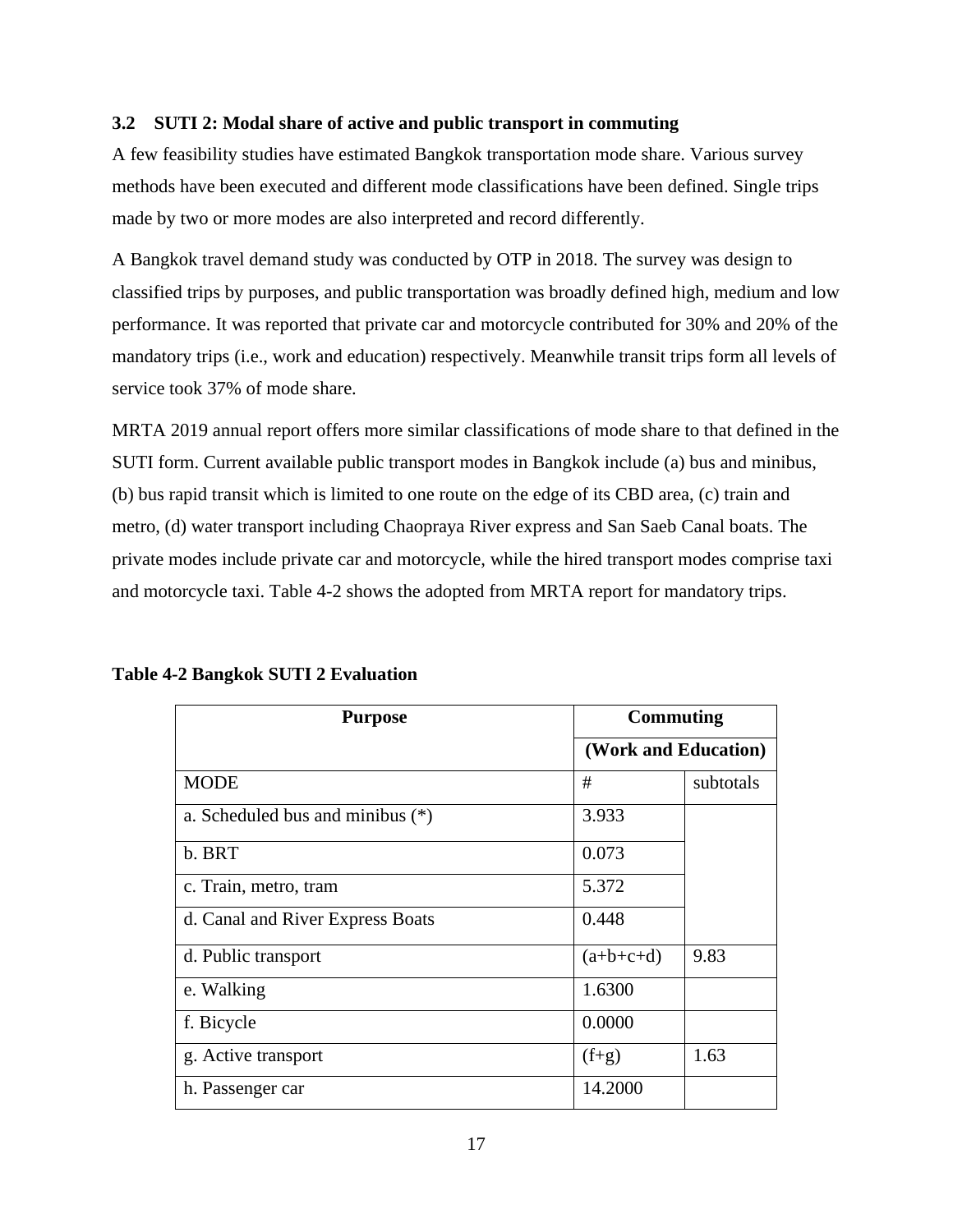| <b>Purpose</b>                                | <b>Commuting</b><br>(Work and Education) |       |
|-----------------------------------------------|------------------------------------------|-------|
|                                               |                                          |       |
| i. 3W - Private                               | 0.0000                                   |       |
| <i>i</i> . Taxi                               | 1.3600                                   |       |
| k. Motorcycle and Motorcycle Taxi             | 8.3200                                   |       |
| m. Other motorized (trucks, etc)              | 0.0000                                   |       |
| n. Individual motorized $(**)$                | $(i+j+k+l+m)$                            | 23.88 |
| o. Total                                      | $(e+h+o)$                                | 35.34 |
| p. Public and active                          | $(e+h)$                                  | 11.46 |
| q. Modal share of active and public transport |                                          | 32.4  |

The MRTA survey gives close results to the OTP study. It suggests that more than 35 million trips are made daily in Bangkok and 11.5 million of these trips are made by walk and public transport, while bicycle trips are so few that it can be negligible. Thus, the mode share of active and public are estimated at 32.4%.

It should be noted that the scoring system for SUTI 2 gives the mode share range between 10% to 90%. Original value becomes 28.03. However, the maximum value is considerably high and greatly affect the scoring result. This report thus narrows down the range and adopts 75% as the maximum. The SUTI 2 (mode share) for Bangkok is recalculated as 37. 6 which normalized value would be 34.49.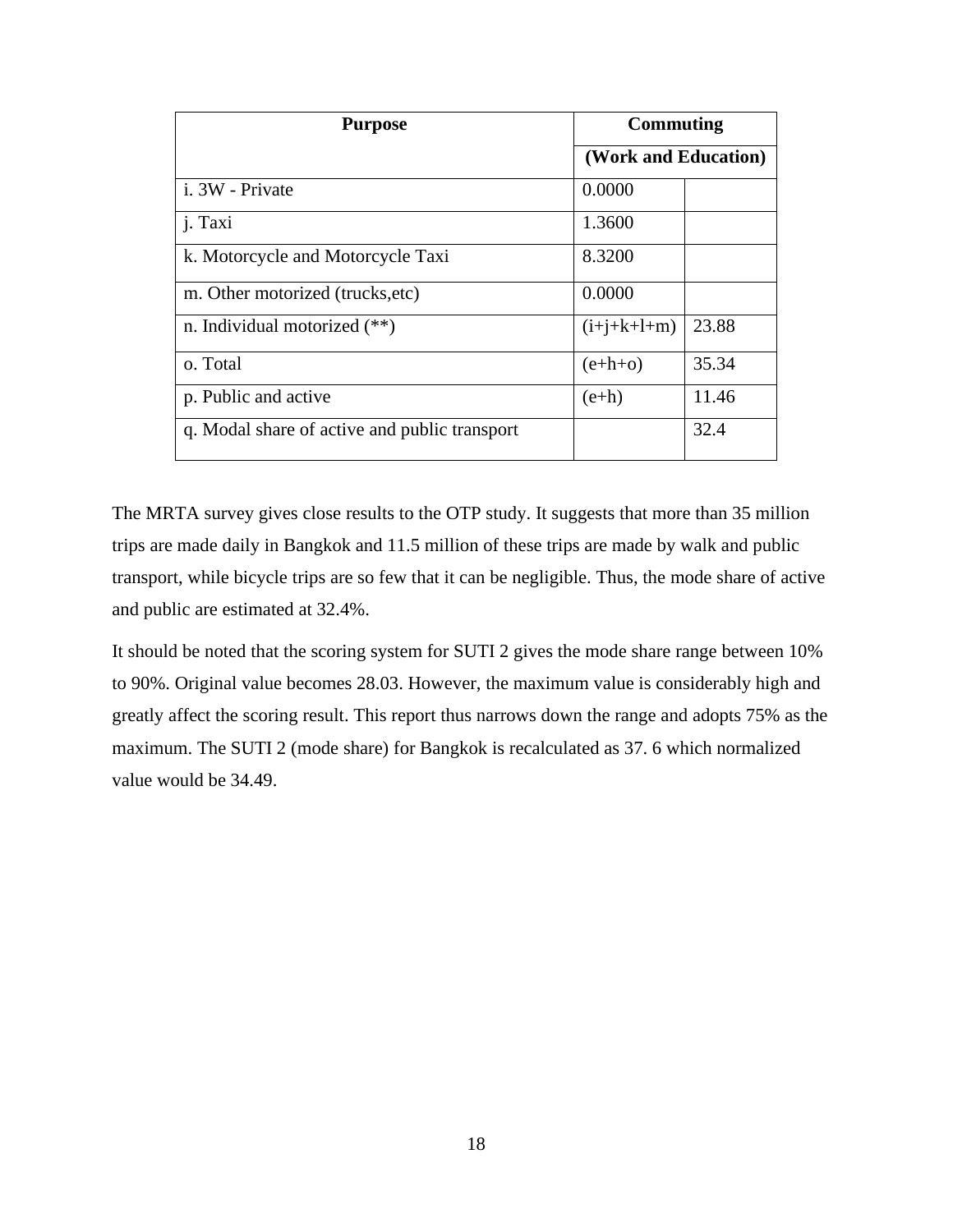# <span id="page-21-0"></span>**3.3 SUTI 3: Convenient access to public transport service**

Bangkok metro network contains 113 stations in 2019. BMTA also reported that 3531 bus stops are listed on its maintenance expenses. These stations and stops are distributed to cover most of Bangkok and effectively provide accessibility to communities with some small exceptions in the agricultural zone of the city in the northeast. The population living around the transit stops are estimated within the circular area of the station/stop locations as shown in Table 4-3.

| <b>Stops and</b><br><b>Stations</b> | Coverage area<br>within a radius<br>of $500m (km2)$ | Pop.<br>density<br>(inh/km <sup>2</sup> ) | <b>Inhabitants</b> |
|-------------------------------------|-----------------------------------------------------|-------------------------------------------|--------------------|
| Rail                                |                                                     |                                           |                    |
| 113                                 | 84.31249284                                         | 3592                                      | 302,850            |
| <b>Bus</b>                          |                                                     |                                           |                    |
| 3531                                | 1109.296366                                         | 3592                                      | 3,984,593          |
| <b>Total Population</b>             | 5,666,264                                           |                                           |                    |
| % within 500m buffers               | 75.67                                               |                                           |                    |

#### **Table 4-3 Bangkok SUTI 3 Evaluation**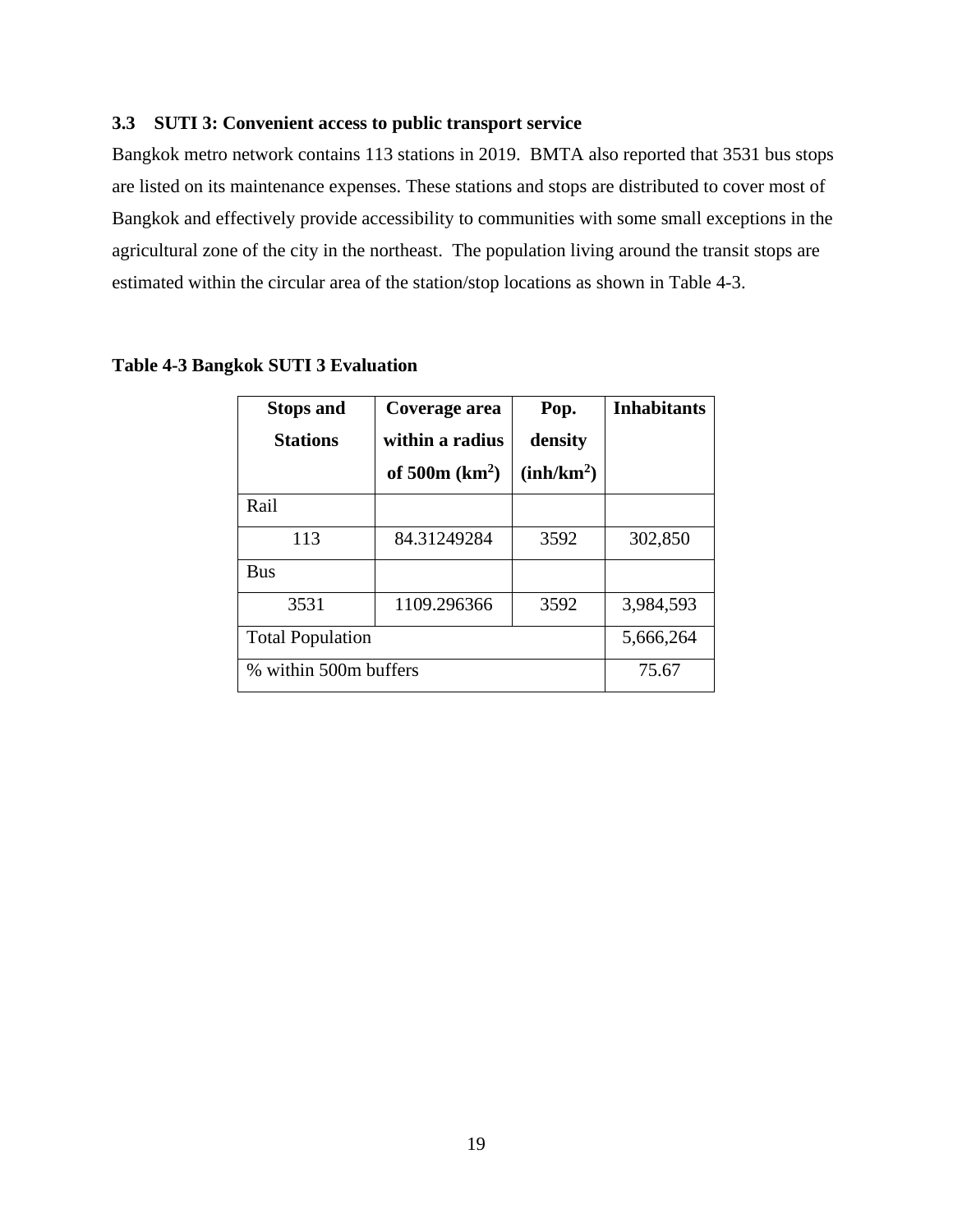#### <span id="page-22-0"></span>**3.4 SUTI 4: Public transport quality and reliability**

The customer satisfactory survey is mandatory for transit operators including BTS, BEM and BMTA. The survey is carried out annually. The results are used to prepare the action plan or improvement plan so that the company can respond to the customer's needs. They are also used for self-evaluation and measured against the company's goals and vision.

The survey design focuses similar categories as designated by SUTI manual with some small exceptions. BTS, the Green Line operator classified 8 service categories, and so do BMTA with similar context. MRT defines further detailed categories but does not address ticketing and marketing issue. Thus, a few similar categories from MRT report are group together in line with BTS and BMTA, and the average scores are used as representative of the grouped category.

However, the surveys do not ask the respondents whether they are satisfied or dissatisfied with the service categories, but provide the respondents with the Likert's scale rating. Only the aggregated statistics are available. Thus, the minimum score 1 is translated to 0%, the maximum score 5 is translated to 100%, and others in between are interpolated accordingly. Table 4-4 shows SUTI 4 evaluation.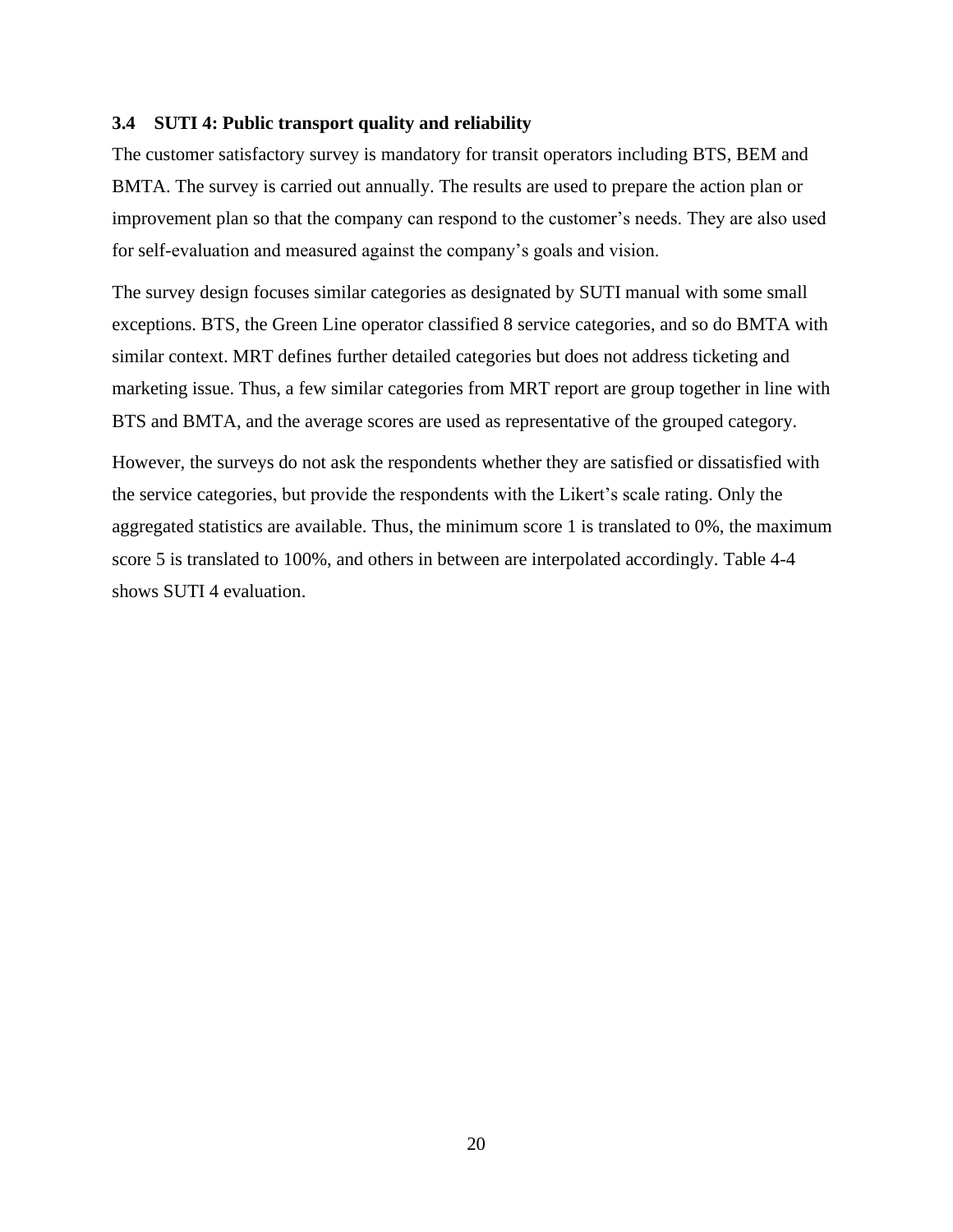|                             |             |                 | <b>MRT</b> |             |
|-----------------------------|-------------|-----------------|------------|-------------|
| Category                    | <b>BTS</b>  | <b>MRT</b> Blue | Purple     | <b>BMTA</b> |
| Safety                      | 4.05        | 4.11            | 4.04       | 3.57        |
| Service                     | 3.81        | 4.03            | 4.06       | 3.03        |
| Facilities                  | 3.87        | 4.06            | 4.06       | 3.13        |
| Reliability                 | 3.89        | 4.06            | 4.03       | 2.91        |
| Information                 | 3.84        | 4.06            | 4.05       | 2.79        |
| Value                       | 3.74        | 4.06            | 4.03       | 4.05        |
| Staff                       | 3.78        | 4.07            | 4.05       | 3.56        |
| <b>Ticket and Marketing</b> | 3.49        | N/A             | N/A        | 3.16        |
| Average                     | 3.81        | 4.06            | 4.05       | 3.27        |
| 100 Scale                   | 70.2        | 76.6            | 76.1       | 56.9        |
| Ridership                   | 241,200,000 | 124,573,770     | 12,781,205 | 160,021,110 |
| % Ridership                 | 44.8%       | 23.1%           | 2.4%       | 29.7%       |
| <b>Weighted Score</b>       |             |                 |            |             |
| (100)                       |             | 67.9            |            |             |

**Table 4-4 Bangkok SUTI 4 Evaluation**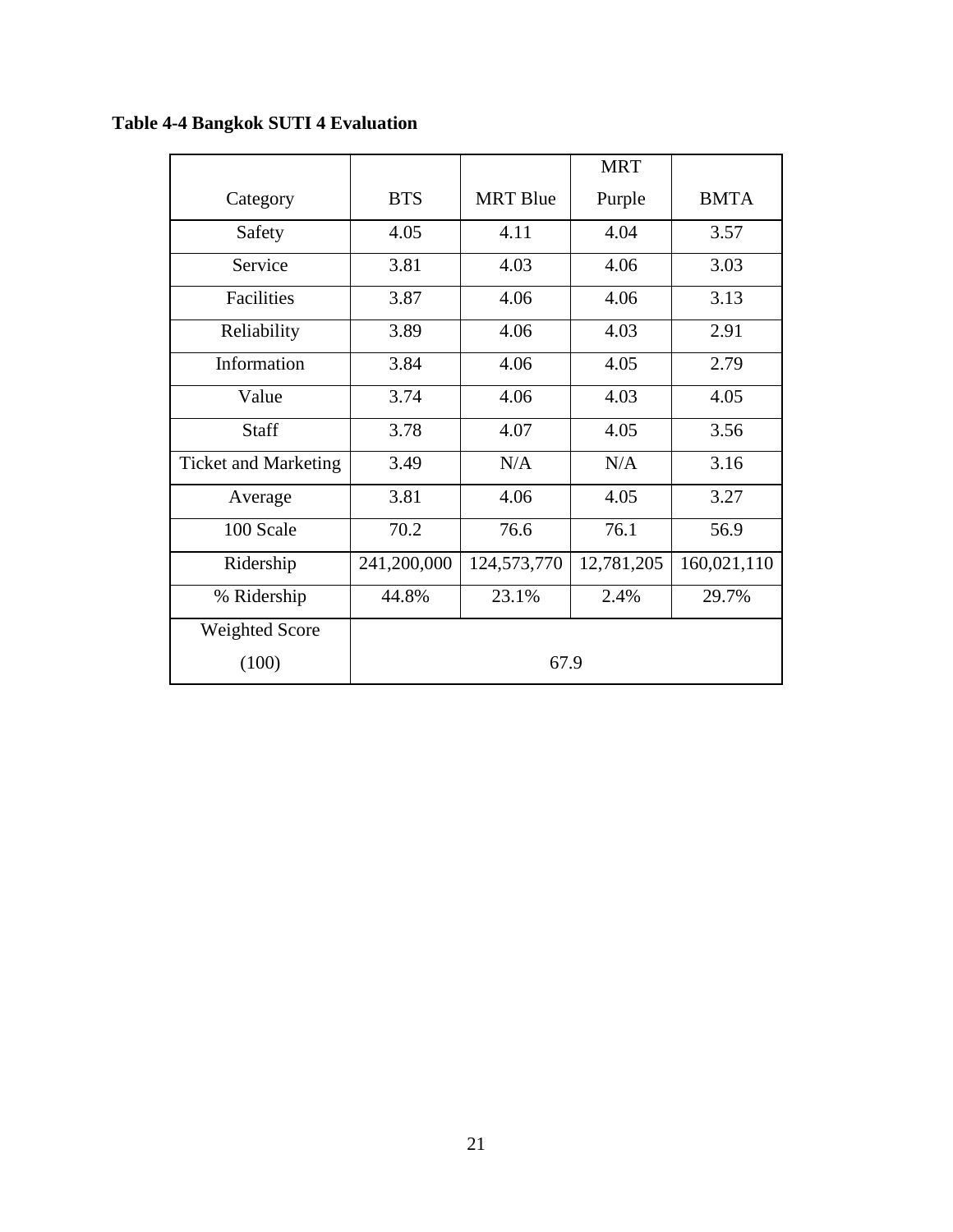### <span id="page-24-0"></span>**3.5 SUTI 5: Traffic fatalities per 100.000 inhabitants**

Thailand has been among the top ranks for road accidents per 100,000 inhabitants for many years. The accidents are the consequence of the large number of vehicle-kilometers traveled each year combined with lack of driver disciplines and improper road and environment design. Bangkok falls in the same case although it does with a lower rate. The nationwide road accident fatality rate in 2019 is 38.1 whereas Bangkok rate is 10.3. The lower-than-average may be contributed from the lower speed in the city and more law enforcement especially in DUI cases. However, this rate is still considered exceptionally high by the rest of the world. Other Bangkok transport modes have minor accidents from time to time, but no fatalities are reported. Table 4-5 summarizes the transport accident statistics for the city.

| <b>Fatalities</b>    | number    |
|----------------------|-----------|
| Road transport       | 586       |
| Railway transport    | 0         |
| <b>Express Boats</b> | 0         |
| Ferryboats           | 0         |
| Others               |           |
| Total                | 586       |
| <b>Inhabitants</b>   | 5,666,264 |
| Fatalities/100,000   |           |
| inhabitants          | 10.34     |

**Table 4-5 Bangkok SUTI 5 Evaluation**

It should be noted that the score 10.34 is out of range designated by the SUTI methodology. Thus, the high value of 9.90 is scored for this category in the aggregate SUTI in Section 5.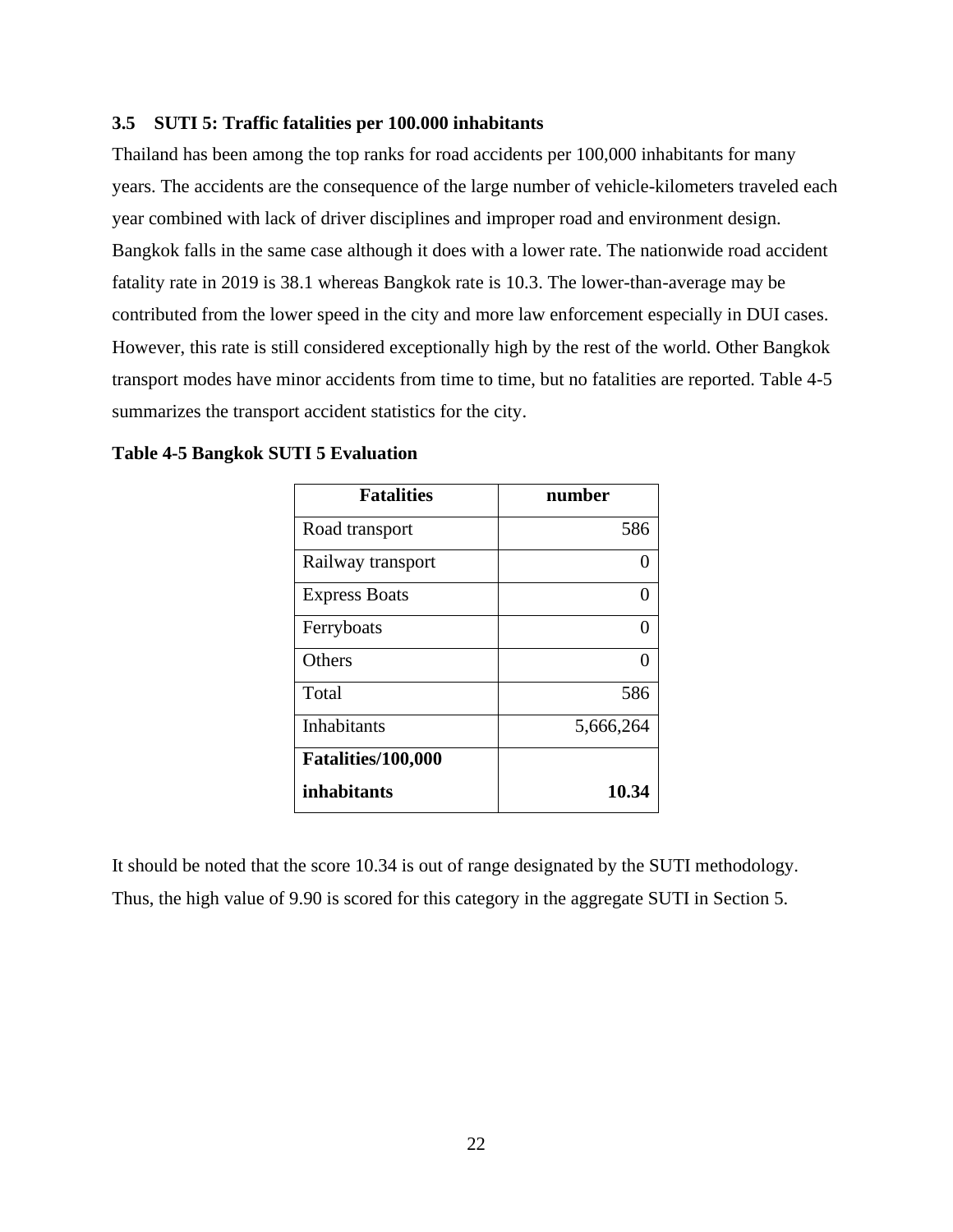#### <span id="page-25-0"></span>**3.6 SUTI 6: Affordability – travel costs as share of income**

The fare structure and levels of the four systems are investigated. In general metro system fare structure consists of initial and distance-based fare rate by distance or station which are rounded to the nearest baht. As of December 2019, BTS original lines charge 15 baht for the first station, 22 baht for the second, and add 3.45 baht per station thereafter, capped with a maximum of 42 baht. Both extended sections charge for additional 15-baht flat rate. MRT fare for Blue line starts at 16 baht for the first station, and 2.32 baht per station thereafter, capped with a maximum of 42 baht. MRT fare for Purple line starts at 14 baht and adopted the same graduate structure and maximum as that of Blue line. Once changing between the two MRT line, the capped fare starts increasing by station again, making the maximum travel fare between the two systems 70 bath.

BMTA's buses are simply divided into two types, air-conditioned and non-air-conditioned. Airconditioned buses adopted the distance-based fare structure similarly to the metro system. Three subtypes of airconditioned buses apply slightly different fares. Cream-Blue buses charge 12 to 20 baht with 2-baht increment. Yellow-orange Euro-II buses charge 13 to 25 baht with 2-baht increment. NGV489 buses charge 15, 20, and 25 baht. All buses charge 2 baht extra for the expressway section. Non-air-conditioned buses charge 8-baht flat rate, and 2 baht extra for expressway as well. The night bus would add 1.50 baht on top from 23:00-05:00.

The average metro and bus fare are obtained from the respective agency's annual reports. Table 4-6 explains the ticket fares and market share for Bangkok's main public transport modes.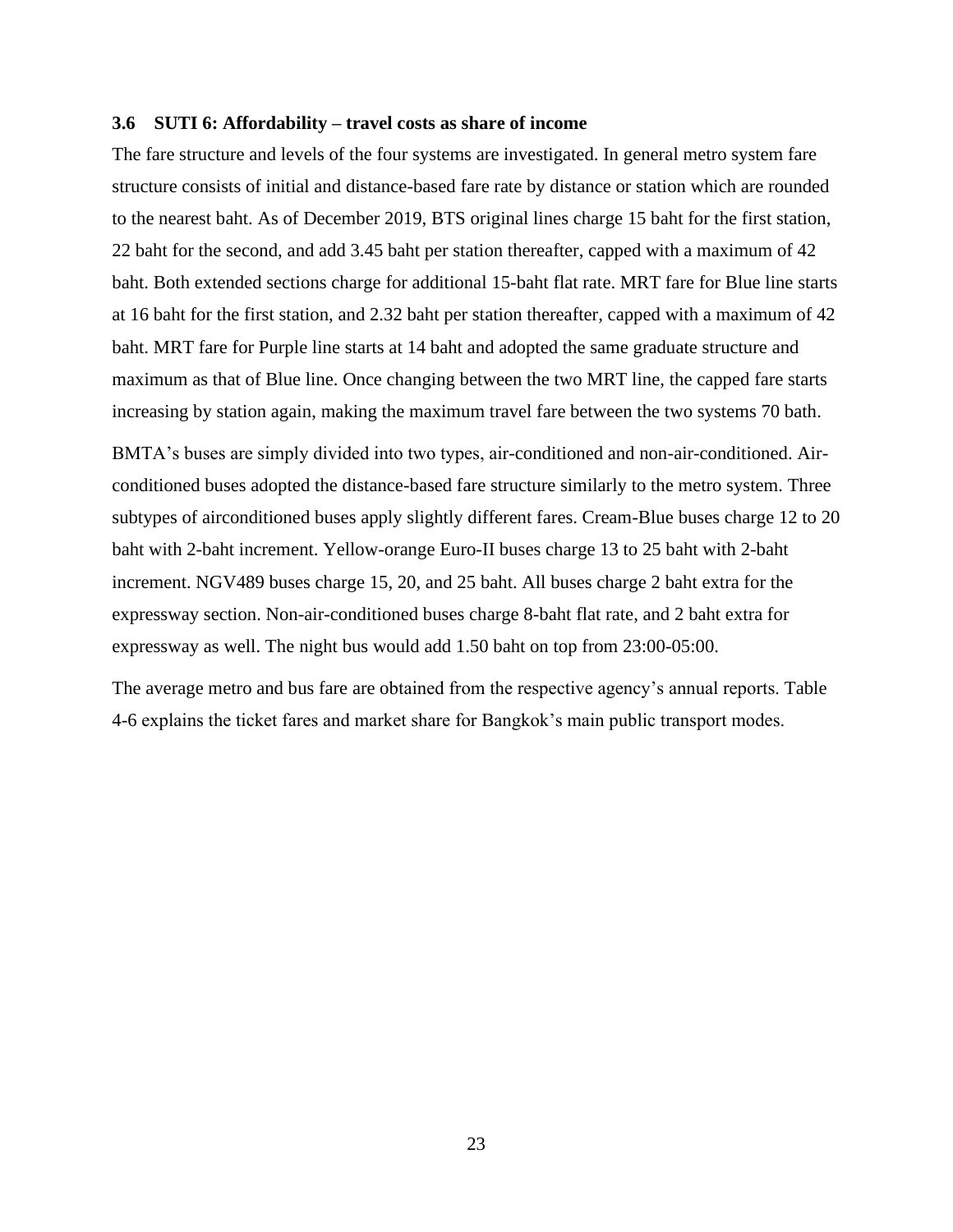| <b>Services</b>                   | <b>Monthly</b> | <b>Market</b> | <b>Single</b> | <b>Monthly</b> | Weighted |
|-----------------------------------|----------------|---------------|---------------|----------------|----------|
|                                   | Ridership      | shares        | ticket price  | cost(60)       | monthly  |
|                                   |                |               |               | tickets)       | cost     |
| <b>BTS</b>                        | 19,810,650     | 44.7          | 29.0          | 1,740          | 778      |
| <b>MRT</b> Blue                   | 9,750,000      | 22.0          | 24.7          | 1,481          | 326      |
| <b>MRT</b> Purple                 | 1,602,480      | 3.6           | 20.0          | 1,202          | 43       |
| <b>BMTA</b>                       | 13,152,420     | 29.7          | 13.6          | 818            | 243      |
| Total                             | 44315550       | 100           |               | $\overline{0}$ | 1390     |
| Mean household income, 2019       | 39,459         |               |               |                |          |
| Expense to monthly income $(\% )$ | 3.52           |               |               |                |          |

**Table 4-6 Bangkok SUTI 6 Evaluation**

The statistics may have reasonably distorted the fact for Bangkok affordability. The reason was that commuters often rely on several modes to complete their journeys. One may have to pay for access mode to the station or stop and connect to the bus or metro line before making another transfer to the final destinations.

Bangkok public transport systems are operated by many private companies or state enterprises under different contracts and conditions. For several years attempts have been made to establish common fare structure for all systems to reduce expenses on trip makers. Due to complex conditions in revenue sharing and responsibility, the "common ticket" have not been materialized. The government still maintain high expectation on this project and set the target for it to be completed next year (2021). Meanwhile the commuters have to take this burden by paying duplicate initial fare for entering new public systems every time transfer occurs.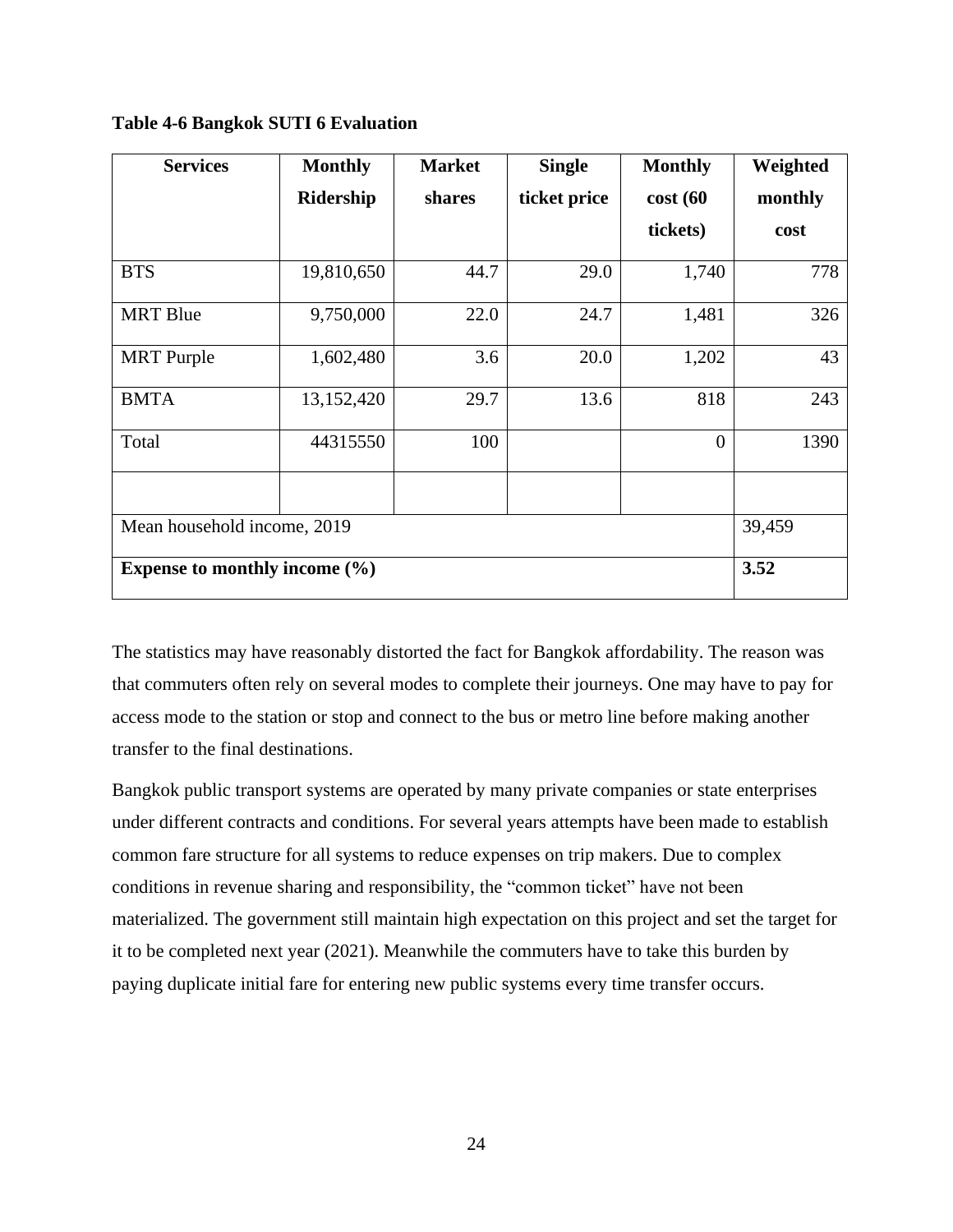# <span id="page-27-0"></span>**3.7 SUTI 7: Operational costs of the public transport system Metro Operation**

All metro transit service systems in Bangkok have been driven by public-private partnership (PPP) mechanism to achieve efficiency and readiness of the service. The projects have to be structured in a way that they attract interest of private investors with financial opportunities. Focusing on operation and maintenance cost and revenue sharing, two main PPP schemes have been exercised, although the contracts may be different in further details.

The original sections of Green and Blue Lines are operated under the "net cost" PPP contract under which the operators pay for their concession, operation and maintenance cost and enjoy the revenue over the contract period. The government has put focus on control over service safety and fare escalation rules to ensure essential welfare for the public.

The other scheme namely the "gross cost" PPP contracts are applied to Purple Line, Blue Line Extension, and Green Line  $1<sup>st</sup>$  and  $2<sup>nd</sup>$  phase Extensions. The government agencies pay a fixed amount of "availability payment" (AP) for the private operators to run the service. The operators take the risk of operation and maintenance costs but leave the business risk (i.e. farebox revenue) to the government. The metro lines or sections that are viewed unprofitable and normally have to opt for this contract option to secure the bank funding.

Two private operators namely Bangkok Transit System (BTS) and Bangkok Expressway and Metro (BEM) currently takes the majority of Bangkok metro contracts. Both are registered public company and listed in the stock market. Thus, they essentially aim for profit operation. Their business structures are rather complicatedly set up, which makes it difficult to determine clear cut operation burden. BTS holding company sets up a subsidiary company, BTS Rail Mass Transit Growth Infrastructure Fund (BTSGIF). BTS sell the future revenue to BTSGIF while takes some of the operation cost burden. Thus, the annual report showsthe fuzzy boundary of expenses between the two companies. BEM has a more direct way to manage their operation and maintenance costs. However, the revenues are recorded from both farebox (Blue Line) and AP (Blue Line Extension and Purple Line). In the business point of view, both BEM gross cost concession contracts are running at a loss but the costs are compensated by the AP from the government, namely Mass Rapid Transit Authority (MRTA) and the farebox revenues do not appear on the private account.

25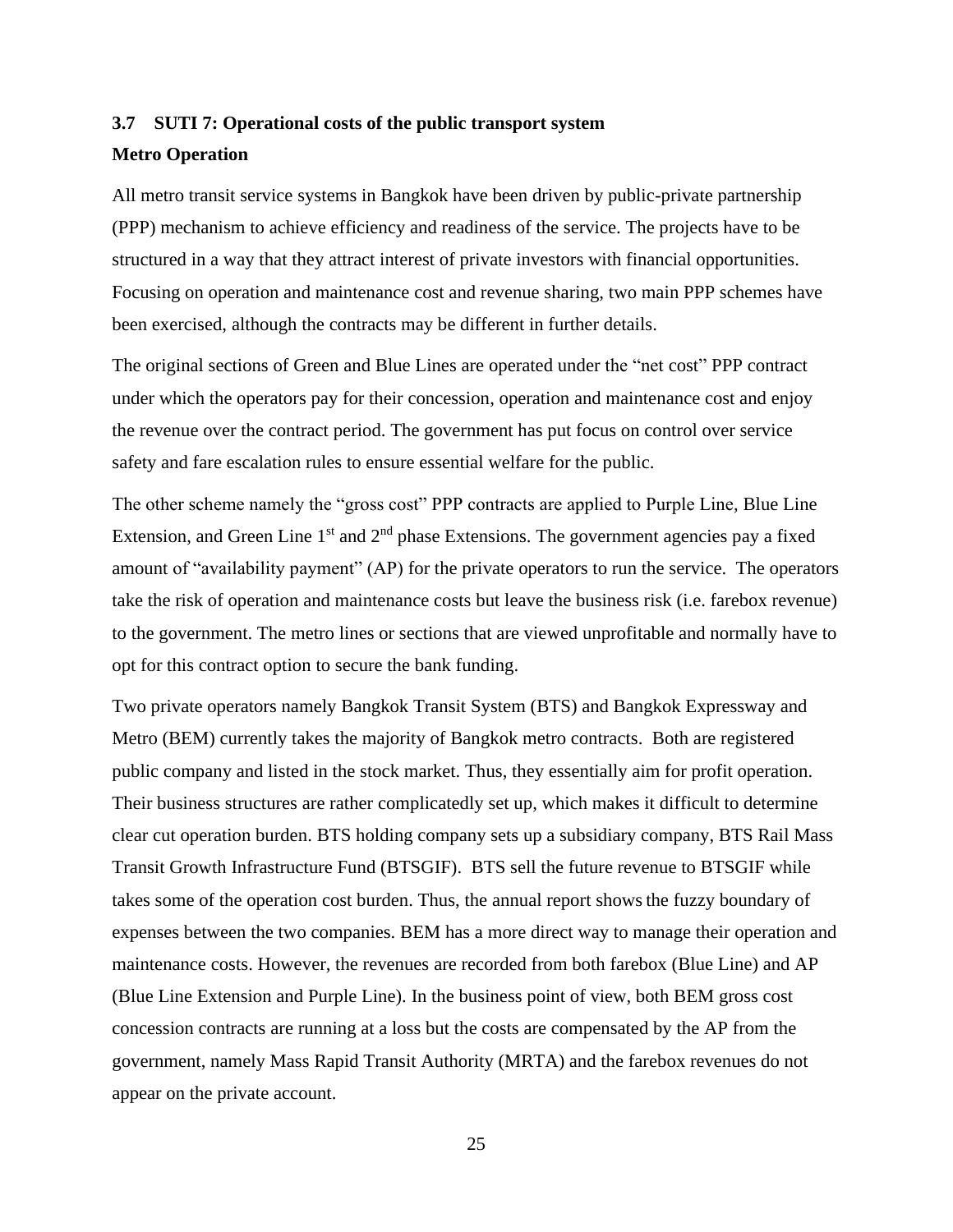# **Bus Operation**

Majority of Bangkok buses are owned and operated by Bangkok Mass Transit Authority (BMTA). Many small private companies are granted the license to run a certain fleet of buses. Only BMTA bus operation expenses and farebox revenues are realized while the private operation's balance is reflected in BMTA annual report as an income from licensing.

# **Score**

Subject to the unknowns described above, the best estimate for operation and revenue is shown in Table 4-7.

| <b>Services</b> | <b>Fare Revenue</b> | <b>Expenses</b> | <b>Farebox</b> | Yearly      | share |
|-----------------|---------------------|-----------------|----------------|-------------|-------|
|                 |                     |                 | ratio          | Ridership   | (%)   |
| <b>BTS</b>      | 6,814,244,379       | 2,015,852,432   | 338%           | 241,200,000 | 45%   |
| <b>BEM</b>      | 5,022,000,000       | 4,214,000,000   | 119%           | 124,573,770 | 23%   |
| <b>BEM Blue</b> | 127,000,000         | 211,000,000     | 60%            | 12,781,205  | 2%    |
| Line Ext.       |                     |                 |                |             |       |
| <b>Bus</b>      | 4,572,762,151       | 8,668,446,132   | 53%            | 160,021,110 | 30%   |
| Total           | 16,536,006,530      | 15,109,298,564  | 196%           | 538576085   | 100%  |

# **Table 4-7 Bangkok SUTI 7 Evaluation**

Both metro companies are operating with good profits. This is due to rapid increase in ridership in the recent years and the PPP structure that allows private companies to enter the market and provide efficient service. BMTA's bus, on the other hand, continues to lose its ridership and struggle to keep up with the operation cost as well as providing competitive service. In the overall picture, Bangkok public transport generates almost twice farebox revenue compared to operation costs.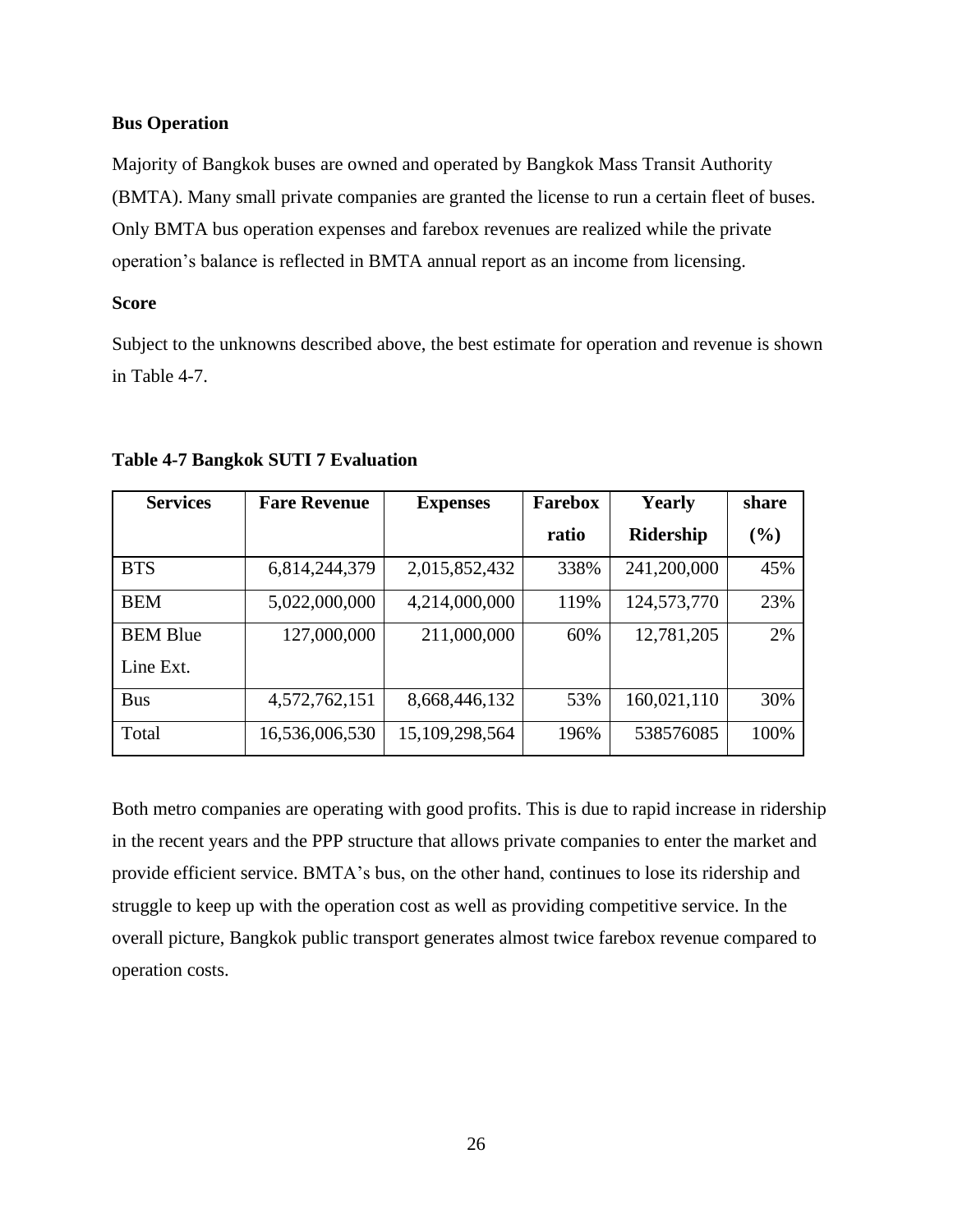#### <span id="page-29-0"></span>**3.8 SUTI 8: Investment in public transportation systems**

The total investment in transport sector is obtained from 2019 BMA action plan, assuming the actual spending between the public and private transport project remain at the same ratio as planned. It is found that a great amount of budget is spent on road improvement, pavement rehabilitation and traffic signal and control projects under the Civil Works Division and Traffic and Transport Division to respond to the first strategy "safe metropolitan". Considerable amount of budget is also spent on improving pedestrian walkways under the same strategy, which is recorded as a part of public transport facility portion for the analysis. In fact, there are as many pedestrian projects as road projects but with much lesser budget due to their nature of investment. Some projects are ambiguously defined whether it would involve on the private or public transport facilities such as safety device installation and pavement and footpath improvement.

Not only is the responsibility of transportation investment in Bangkok limited to Bangkok Metropolitan Administration (BMA), but the Central Government also contributes to a large sum of investment for the city, especially such large infrastructures as metro systems. In a national scope, budget has been distributed to different modes of transportation. A report from National Economic and Social Development Board (NESDB) shows the 2017-2021 investment plan. The total investment for transportation sector in 2019 is 396,831 million baht and the investment for urban rail sector (i.e., M-Map network) is 160,448 million baht. The rest of the budget are assigned to intercity motorway, railway, aviation, and freight, but no other urban transport. Thus, the aforementioned urban rail budget is included into score calculation. Table 4-8 shows the 2019 budget allocation and SUTI 8 evaluation.

| <b>Investments</b>                 | 2019       | <b>Total</b> |         |
|------------------------------------|------------|--------------|---------|
|                                    | <b>BMA</b> | Central      |         |
|                                    |            | Government   |         |
| <b>Public Transport Facilities</b> | 1,332.00   | 160,448      | 161,780 |
| <b>Total Transport</b>             | 5,096.00   | 160,448      | 165,544 |
| Share                              |            |              | 97.73%  |

**Table 4-8 Bangkok SUTI 8 Evaluation (million baht)**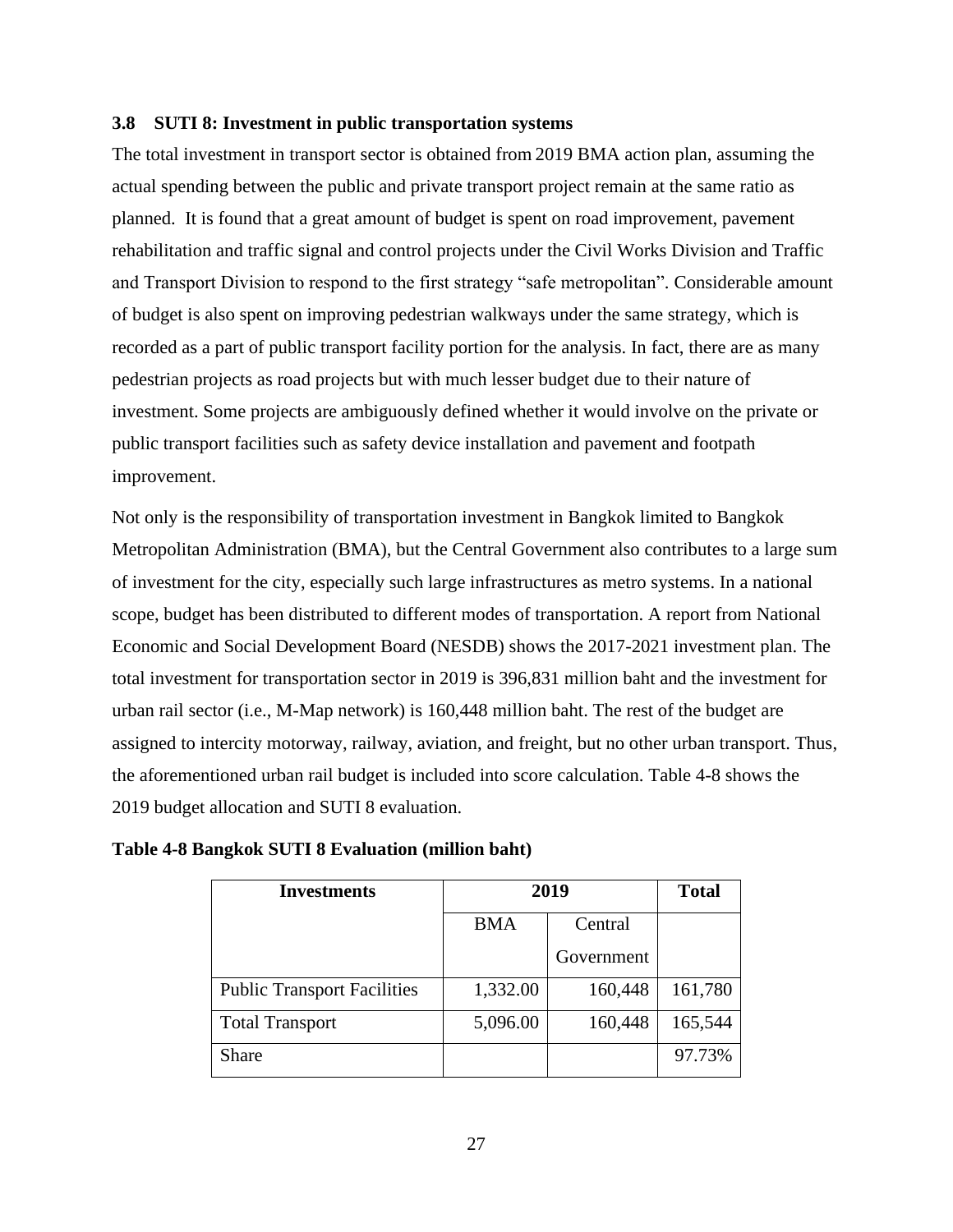# <span id="page-30-0"></span>**3.9 SUTI 9: Air quality (pm10)**

Air quality has been of great concerns for the city in the last few years. PM2.5 has become a focus in place of PM10. The available PM10 is selected as an indicator for SUTI 9 calculation over PM2.5 as its values are more in the max-min range (i.e. 10-150) of the SUTI scoring system. PM 10 values range from 17 to 94 with average 40.89 and median 38, while PM2.5 values range from 34 to 177 with average 83.40 and median 77. Table 4-9 shows daily statistics for PM10 in 2019.

| Date           | <b>PM10</b> |            |     |     |     |     |     |     |     |     |        |     |
|----------------|-------------|------------|-----|-----|-----|-----|-----|-----|-----|-----|--------|-----|
|                | Dec         | <b>Nov</b> | Oct | Sep | Aug | Jul | Jun | May | Apr | Mar | Feb    | Jan |
| $\mathbf{1}$   | 39          | 30         | 48  | 18  | 25  | 32  | 28  | 28  | 38  | 50  | 61     | 38  |
| $\mathbf{2}$   | 36          | 36         | 37  | 25  | 24  | 43  | 26  | 25  | 39  | 52  | 57     | 40  |
| 3              | 44          | 39         | 36  | 23  | 23  | 43  | 33  | 28  | 36  | 47  | 44     | 48  |
| $\overline{4}$ | 51          | 41         | 45  | 26  | 18  | 63  | 30  | 25  | 37  | 40  | 50     | 55  |
| 5              | 51          | 58         | 45  | 27  | 22  | 33  | 45  | 31  | 27  | 46  | 48     | 62  |
| 6              | 60          | 59         | 33  | 28  | 24  | 43  | 36  | 47  | 35  | 46  | 38     | 76  |
| $\overline{7}$ | 58          | 61         | 29  | 31  | 25  | 37  | 36  | 60  | 28  | 29  | 41     | 74  |
| 8              | 68          | 61         | 34  | 26  | 23  | 35  | 37  | 61  | 35  | 33  | 43     | 47  |
| 9              | 64          | 60         | 26  | 29  | 25  | 35  | 28  | 61  | 27  | 31  | 36     | 49  |
| 10             | 68          | 61         | 34  | 26  | 18  | 43  | 25  | 55  | 31  | 31  | 40     | 59  |
| 11             | 74          | 69         | 41  | 30  | 18  | 59  | 25  | 54  | 32  | 39  | 41     | 85  |
| 12             | 67          | 62         | 37  | 29  | 18  | 39  | 23  | 55  | 32  | 51  | 50     | 73  |
| 13             | 68          | 54         | 23  | 20  | 24  | 34  | 23  | 39  | 28  | 42  | 72     | 76  |
| 14             | 63          | 41         | 19  | 24  | 33  | 26  | 24  | 43  | 24  | 34  | 50     | 78  |
| 15             | 67          | 46         | 31  | 31  | 32  | 24  | 27  | 55  | 20  | 31  | 50     | 67  |
| 16             | 61          | 54         | 42  | 28  | 32  | 22  | 30  | 51  | 21  | 47  | 43     | 63  |
| 17             | 59          | 56         | 46  | 35  | 22  | 24  | 31  | 49  | 29  | 47  | 36     | 67  |
| 18             | 60          | 55         | 44  | 31  | 20  | 22  | 21  | 58  | 32  | 51  | 31     | 58  |
| 19             | 59          | 51         | 46  | 33  | 27  | 24  | 20  | 53  | 33  | 45  | $26\,$ | 70  |
| 20             | 57          | 40         | 46  | 33  | 26  | 27  | 34  | 42  | 48  | 41  | 26     | 62  |

# **Table 4-9 Bangkok SUTI 9 Evaluation**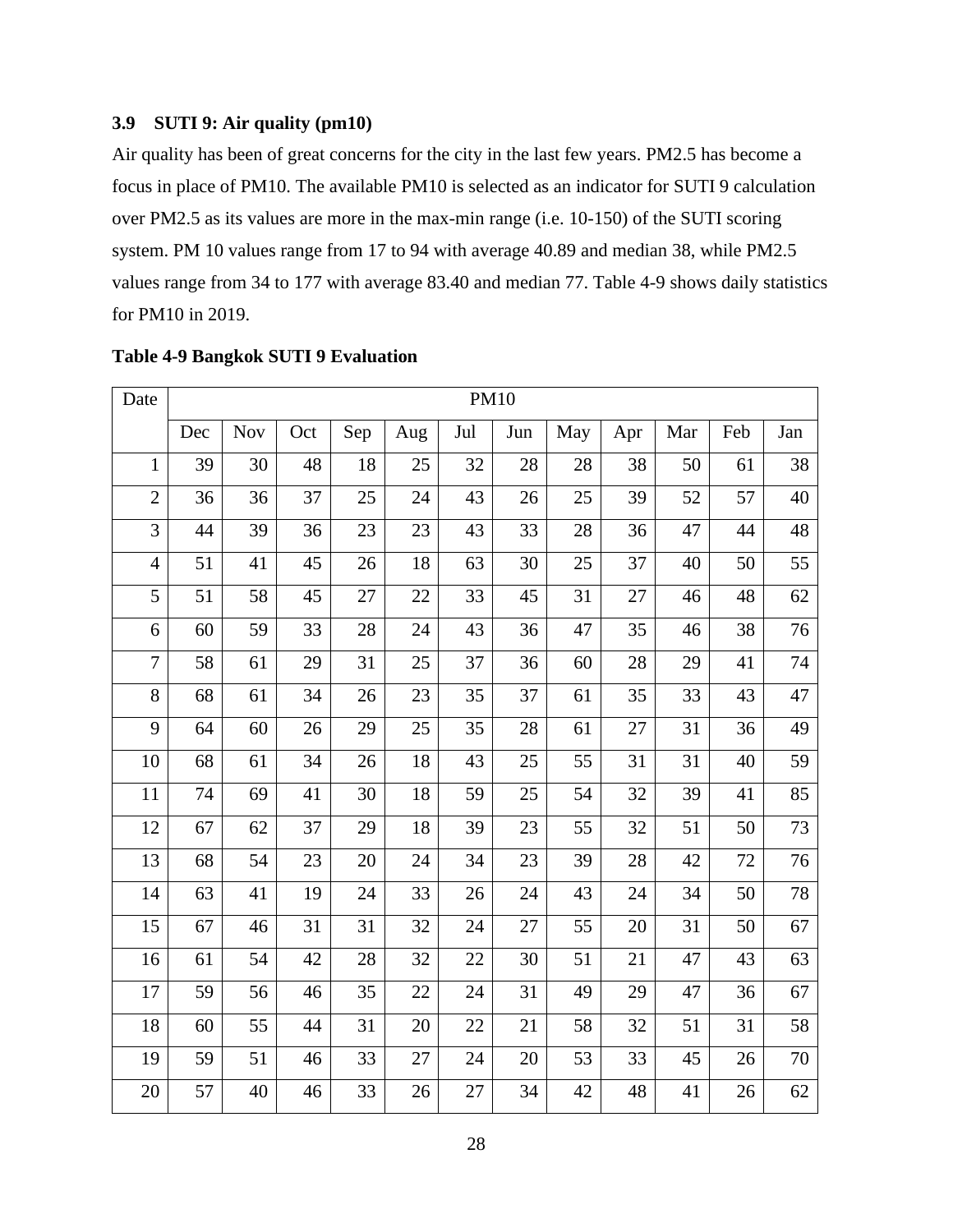| Date                     | <b>PM10</b> |            |     |     |     |     |     |       |     |     |     |     |
|--------------------------|-------------|------------|-----|-----|-----|-----|-----|-------|-----|-----|-----|-----|
|                          | Dec         | <b>Nov</b> | Oct | Sep | Aug | Jul | Jun | May   | Apr | Mar | Feb | Jan |
| 21                       | 57          | 41         | 50  | 26  | 23  | 17  | 37  | 43    | 55  | 36  | 34  | 74  |
| 22                       | 50          | 44         | 69  | 33  | 25  | 27  | 32  | 38    | 34  | 47  | 31  | 65  |
| 23                       | 50          | 51         | 46  | 25  | 25  | 28  | 29  | 34    | 39  | 53  | 37  | 64  |
| 24                       | 52          | 49         | 36  | 41  | 24  | 39  | 25  | 35    | 37  | 44  | 38  | 60  |
| 25                       | 54          | 55         | 42  | 59  | 20  | 27  | 26  | 40    | 39  | 34  | 38  | 79  |
| 26                       | 51          | 46         | 44  | 59  | 18  | 34  | 24  | 32    | 46  | 38  | 38  | 73  |
| 27                       | 57          | 47         | 32  | 49  | 24  | 28  | 27  | 38    | 49  | 36  | 50  | 62  |
| 28                       | 57          | 38         | 34  | 62  | 22  | 33  | 31  | 41    | 26  | 41  | 52  | 73  |
| 29                       | 59          | 35         | 37  | 66  | 21  | 20  | 25  | 23    | 24  | 40  |     | 82  |
| 30                       |             | 36         | 40  | 77  | 25  | 25  | 21  | 24    | 27  | 38  |     | 94  |
| 31                       |             |            | 48  |     | 21  | 27  |     | 30    |     | 39  |     | 79  |
| 2019 Annual Average PM10 |             |            |     |     |     |     |     | 40.89 |     |     |     |     |
| 2019 Annual Median PM10  |             |            |     |     |     |     |     | 38.00 |     |     |     |     |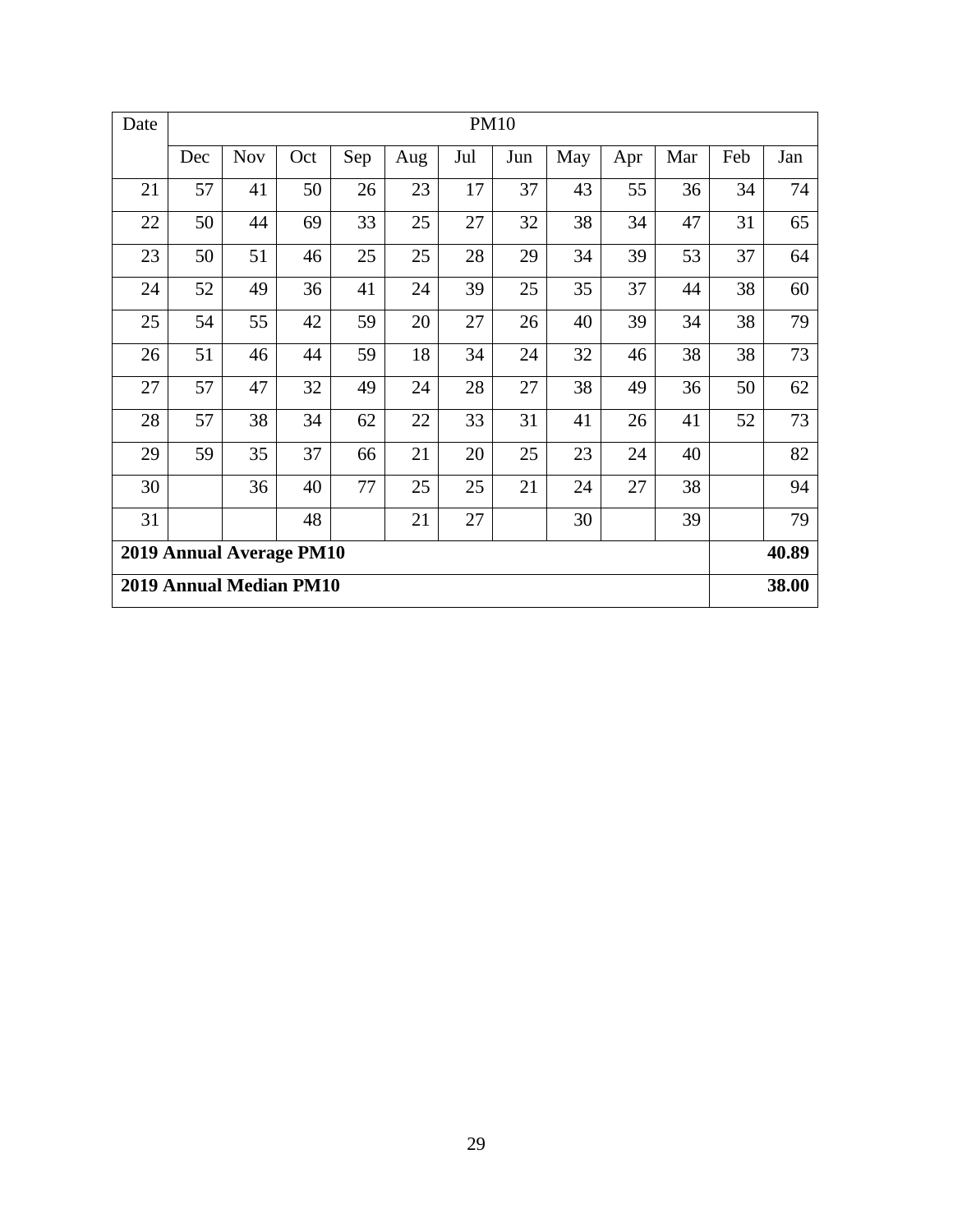# <span id="page-32-0"></span>**3.10 SUTI 10: Greenhouse gas emissions from transport**

The greenhouse gas emissions are estimated from fuel sales. The diesel and gasoline sales statistics is available through the Office of Policy and Plan, Ministry of Energy. The data have been collected from the gas stations throughout the country, but the data specific to Bangkok are not available. Bangkok share of gasoline consumptions is then estimated from the number of registered vehicles in Bangkok versus the total registration nationwide.

The gasoline is categorized into several types of gasoline used in Thailand, namely Benzine 95, gasohol 91, gasohol 95, gasohol E20 and gasohol E85. Although they may contribute to CO2 differently, the referenced factors are not available. Therefore, calculation of the CO2 emissions still relies on the factors suggested by the SUTI manual. Table 4-10 shows SUTI 10 calculation.

|           | <b>Litres of fuel</b> | CO2-factor | <b>Emission</b> | <b>Population</b> | Emission/ |
|-----------|-----------------------|------------|-----------------|-------------------|-----------|
|           | sold                  | (kg/l)     | (tons/year)     |                   | capita    |
| Gasoline/ | 3,230,655,231         | 2.272      | 7,338,433       |                   |           |
| Petrol    |                       |            |                 |                   |           |
| Diesel    | 1,542,034,281         | 2.676      | 4,126,484       |                   |           |
| Total     |                       |            | 11,464,917      | 5,666,264         | 2.02      |

| Table 4-10 Bangkok SUTI 10 Evaluation |  |  |
|---------------------------------------|--|--|
|---------------------------------------|--|--|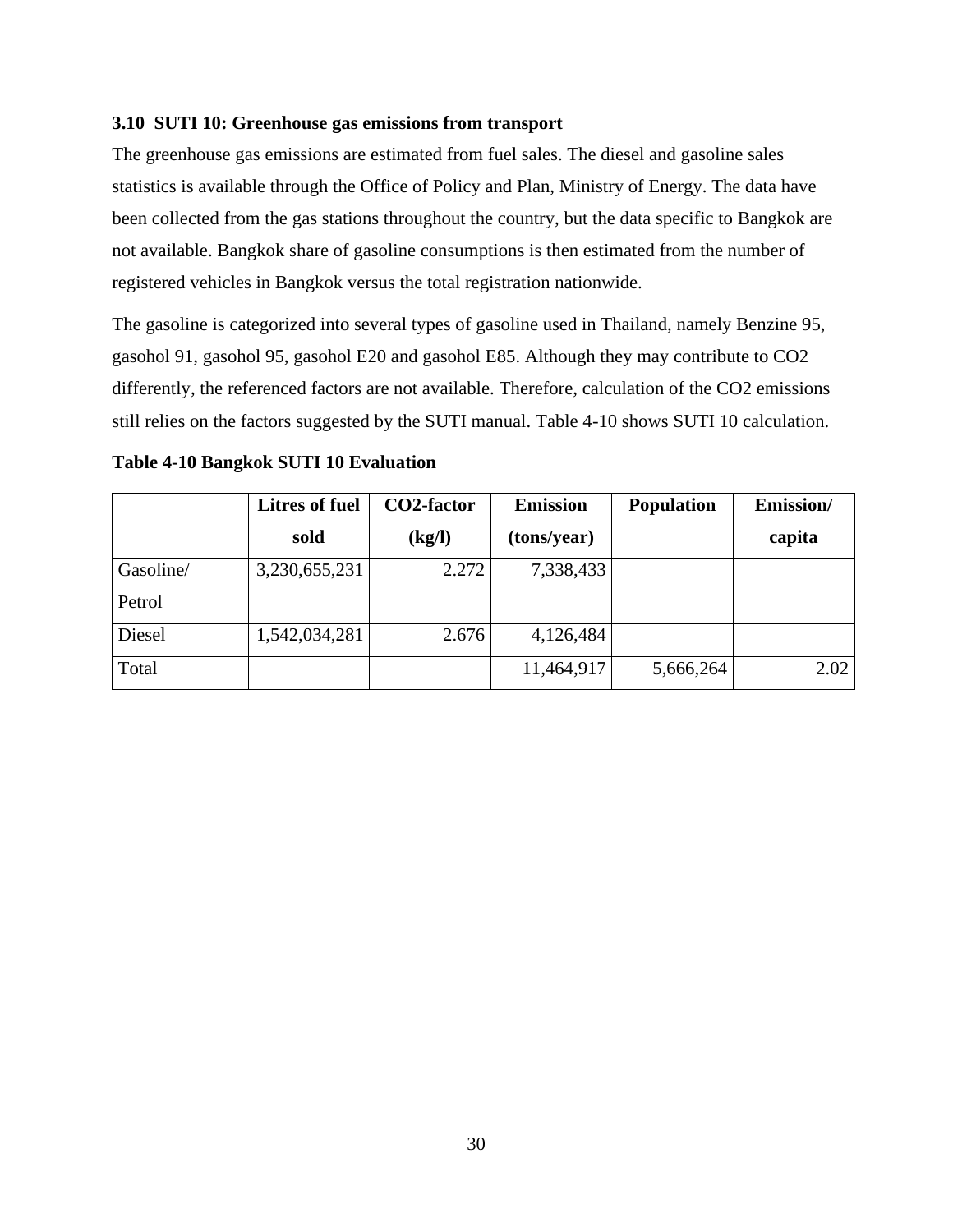# <span id="page-33-1"></span><span id="page-33-0"></span>**4.1 SUTI Score**

SUTI for the city is determined by the geometric mean of the 10 indicators in Chapter 3. The SUTI score comes out at 42.22. Table 4-1 summarizes SUTI for Bangkok.

|  |  | <b>Table 4-1 Bangkok SUTI</b> |
|--|--|-------------------------------|
|--|--|-------------------------------|

|                | C1 RESULT SPIDER DIAGRAM                                                                                             | Input value | Normalized |
|----------------|----------------------------------------------------------------------------------------------------------------------|-------------|------------|
|                |                                                                                                                      |             | Score      |
| $\mathbf{1}$   | Extent to which transport plans cover public transport,<br>intermodal facilities and infrastructure for active modes | 10          | 62.50      |
| $\overline{2}$ | Modal share of active and public transport in commuting<br>(adjusted)                                                | 37.6        | 34.49      |
| 3              | Convenient access to public transport service                                                                        | 75.67       | 69.58      |
| $\overline{4}$ | Public transport quality and reliability                                                                             | 67.9        | 58.26      |
| 5              | Traffic fatalities per 100.000 inhabitants                                                                           | 9.9         | 1.00       |
| 6              | Affordability – travel costs as part of income                                                                       | 3.52        | 99.93      |
| $\overline{7}$ | Operational costs of the public transport system                                                                     | 100         | 100.00     |
| 8              | Investment in public transportation systems                                                                          | 50          | 100.00     |
| 9              | Air quality (pm10)                                                                                                   | 38          | 77.93      |
| 10             | Greenhouse gas emissions from transport                                                                              | 2.02        | 26.42      |
|                | <b>SUTI Geometric mean</b>                                                                                           |             | 42.22      |

Its low value is primarily the result of the low public transport mode share (SUTI 2) and, more dominating, the high rate of accidents per 100,000 inhabitant (SUTI 5) which exceeds SUTI scale. The high rate of private car usage also reflects on the high petrol sales and resulting in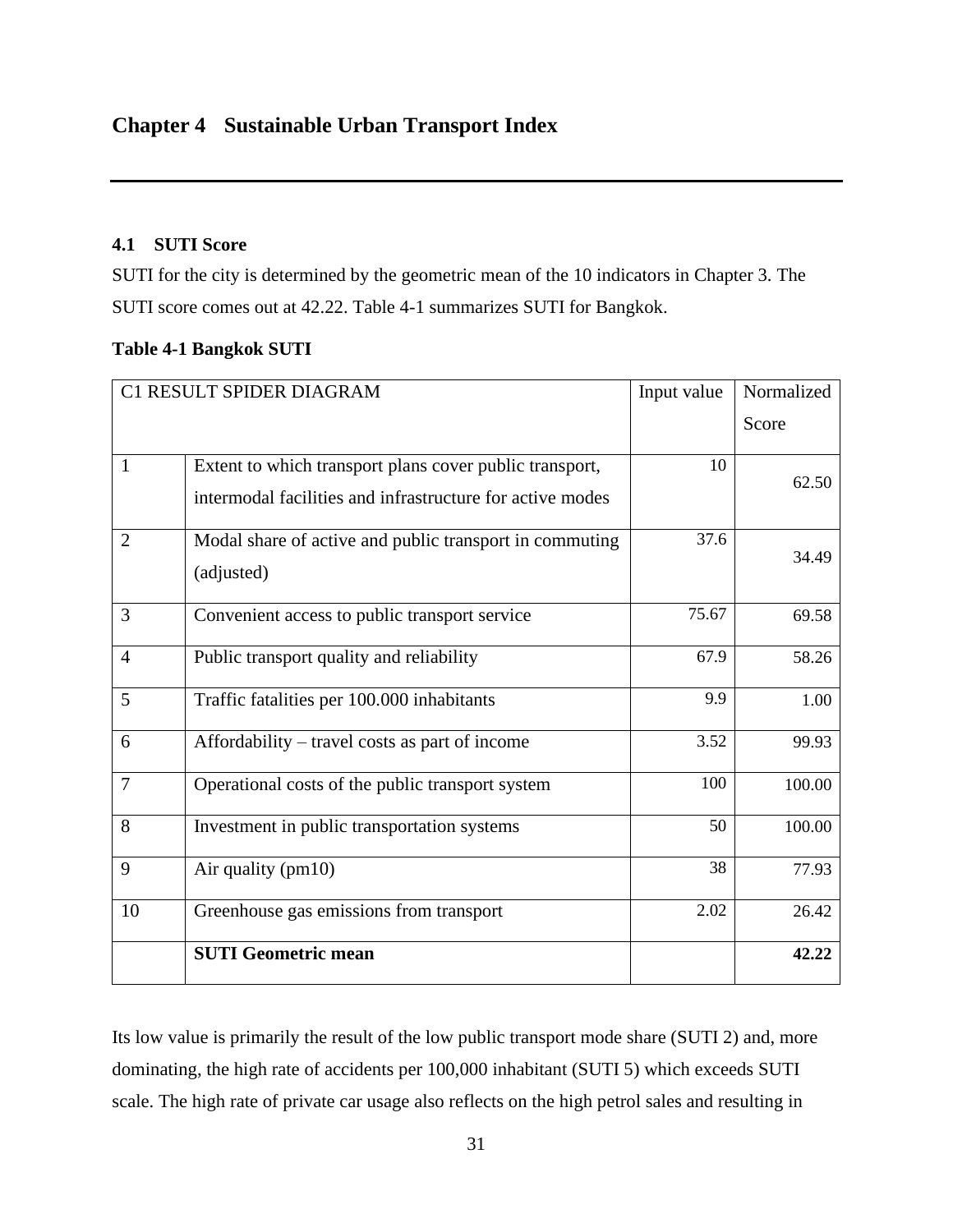high greenhouse gas emission (SUTI 10). The travel cost is likely to be underestimated in the affordability category (SUTI 6) which may be indicate a lower value than it should be due to lack of fare integration and need to pay multiple access fees in case of using more than one mode. The same case applies to operational cost of the public transport system (SUTI 7) where the structure of concession contract would ensure operators to operate with profits under normal circumstances.

The greatest strength of the city public transportation is the fact that metro operators are operating under PPP contracts which allows great profit opportunity and in turn good quality services. Public transport plan (SUTI 1) and convenient access to public transport service (SUTI 3) are among the brightest points, as a result of comprehensive metro development plan and implementation.

### <span id="page-34-0"></span>**4.2 Spider Web**

The spider web chart in Figure 4-1 shows the overall picture of strengths and weaknesses for public transport systems and services in Bangkok.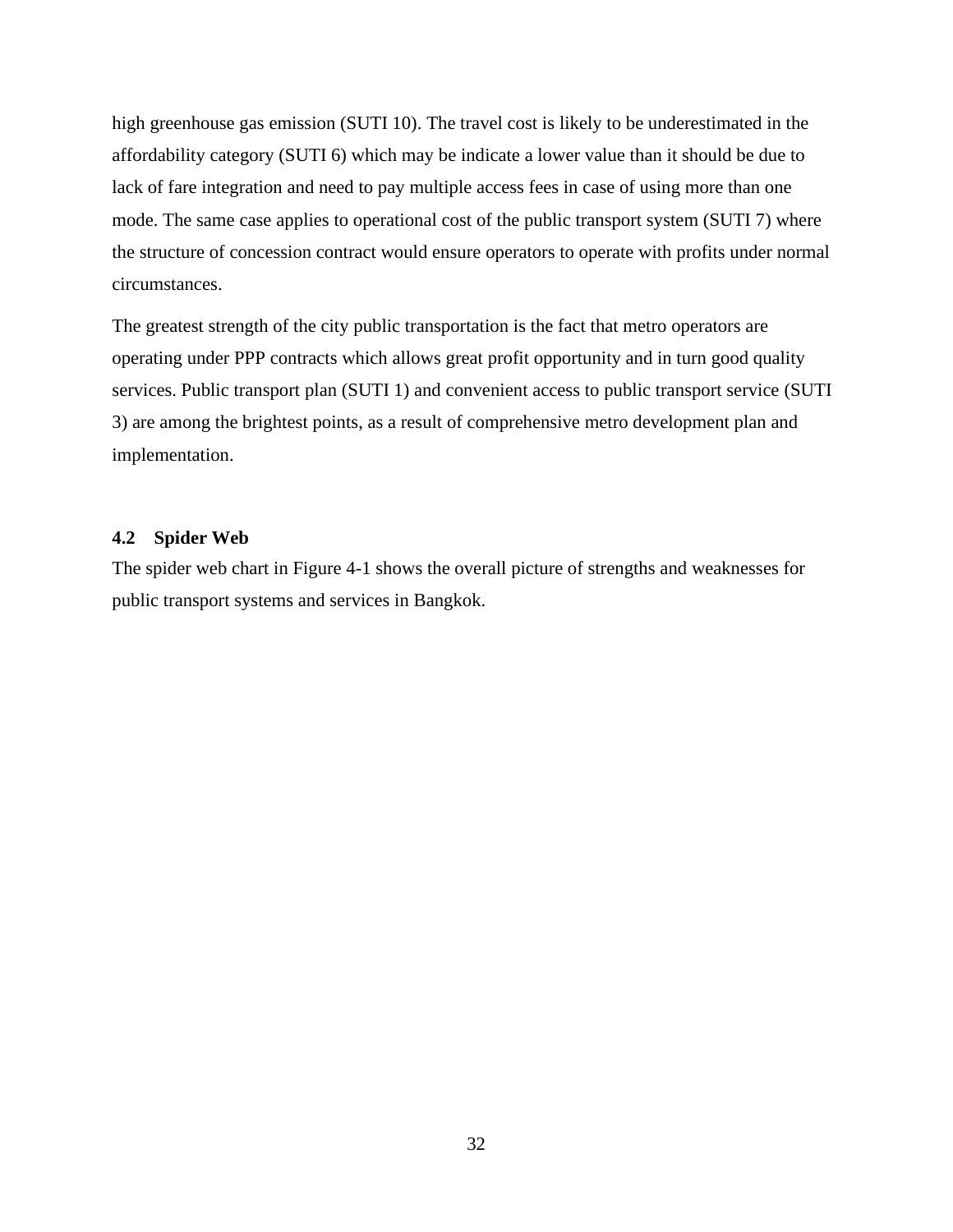

**Figure 4-1 Bangkok SUTI Scores for Ten Indicators**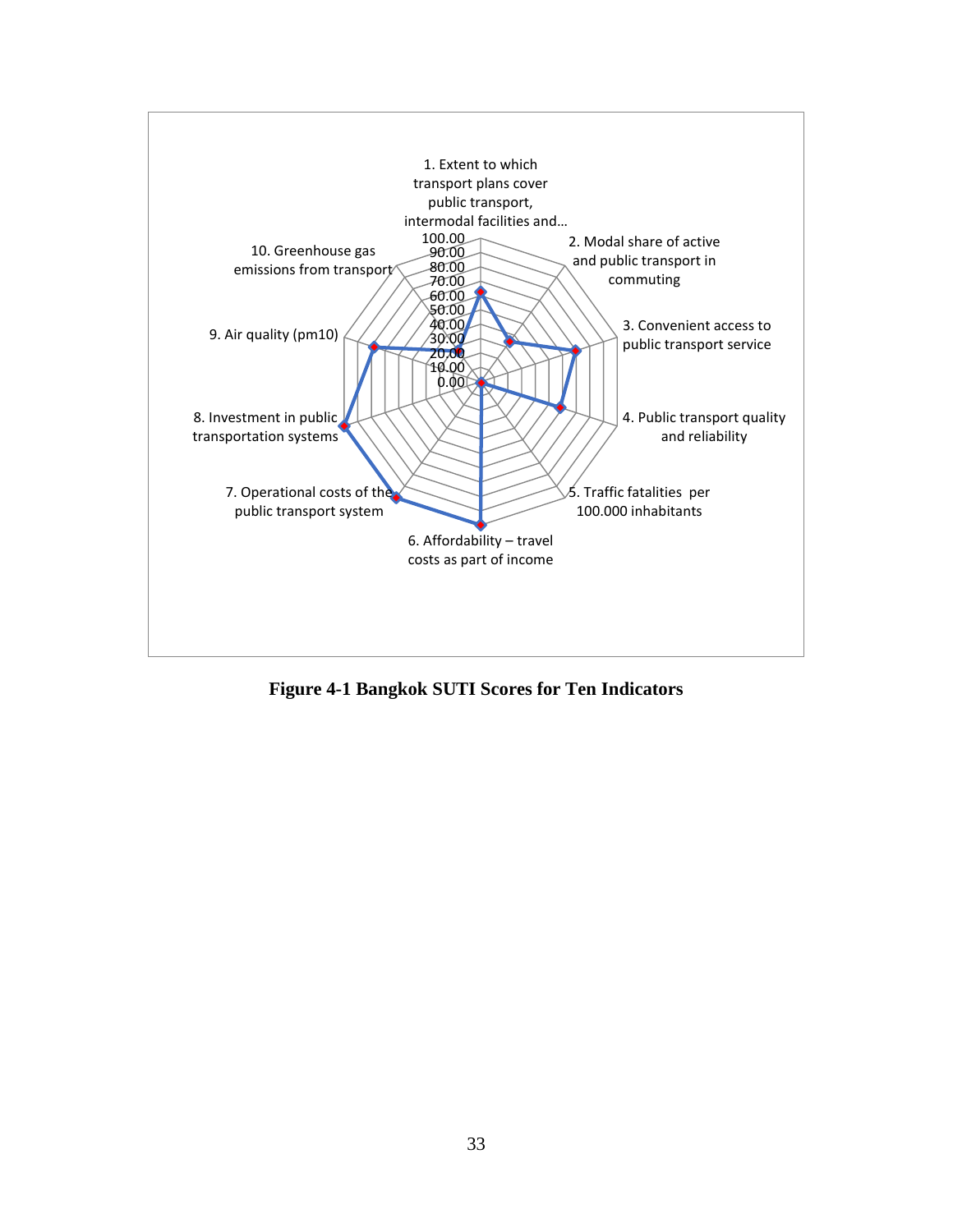#### <span id="page-36-1"></span><span id="page-36-0"></span>**5.1 Walkability**

One of the basic but important elements to promote use of public transport is walkability. Being able to walk safety and conveniently means higher accessibility which encourages public transport usage. While Bangkok enjoys its lively activities that encourage walking in many parts of the city, the walkway physical conditions are still questionable. Most walkways have not been well constructed, maintained and regulated. Motorcycles and vendors are illegally using walkways as shortcuts and detour from mainline street traffic which even accelerating deterioration.

Walkscore, a famous pedestrian rating company which as recently extended their service to Bangkok as well as many major cities around the world, gives the walk score in a range of 70-90 around most Bangkok metro stations. Goodwalk, another local pedestrian rating company also rates high score to most metro station locations. Both rating systems are based only on the utility of walking, i.e., how many useful things can be carried out while walking in the area. The more shops, services and other settlements in the walkable distance, the higher the rating. However, neither rating takes into account the physical conditions or the connectivity of the walkways.

Bangkok streets has been continually widened to accommodate rapidly growing motorized traffic. In the process, walkways have been trimmed down to give way to extra vehicular lane or curb parking space. The limited width become a major barrier to proper design and necessary street furniture placement. Trees, electric poles, utility boxes, benches and street lightings are often aligned on the same line yet leaving small space for walking. Construction sites and roadworks involving walkways almost always neglect provide proper measures for pedestrian, leaving them to walk on the street surface with motorized vehicles. Space conflicts between pedestrian walkway and metro station stairways are common as the land acquisition plan does not necessarily provide enough room for both to coexist. Figure 5-1 and 5-2 show the space conflicts between walkway by utility furniture and stairway.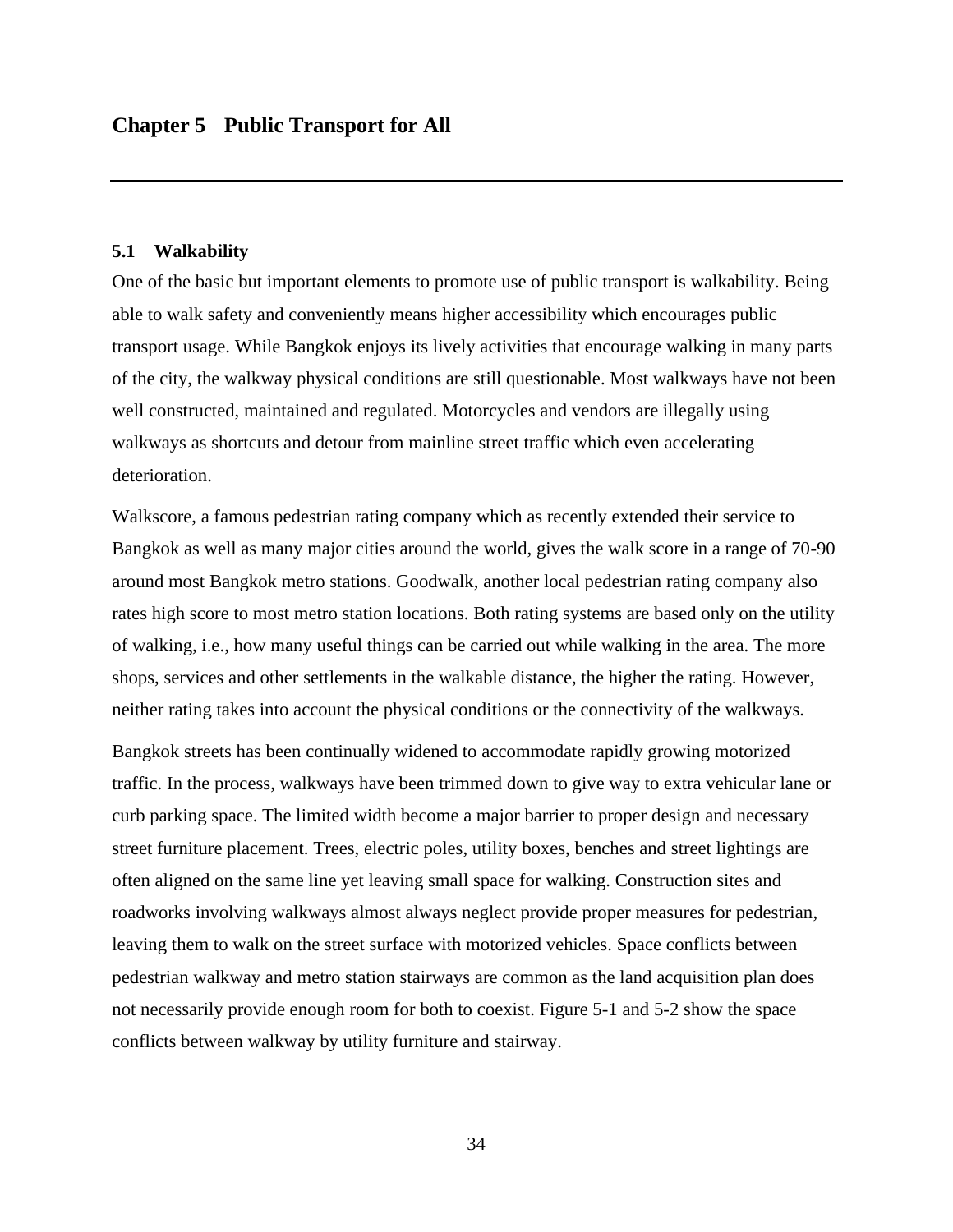

**Figure 5-1 Street Furniture Taking Pedestrian Walkway Space**



**Figure 5-2 Metro Station Stairways Taking more than Half of Walkway Width**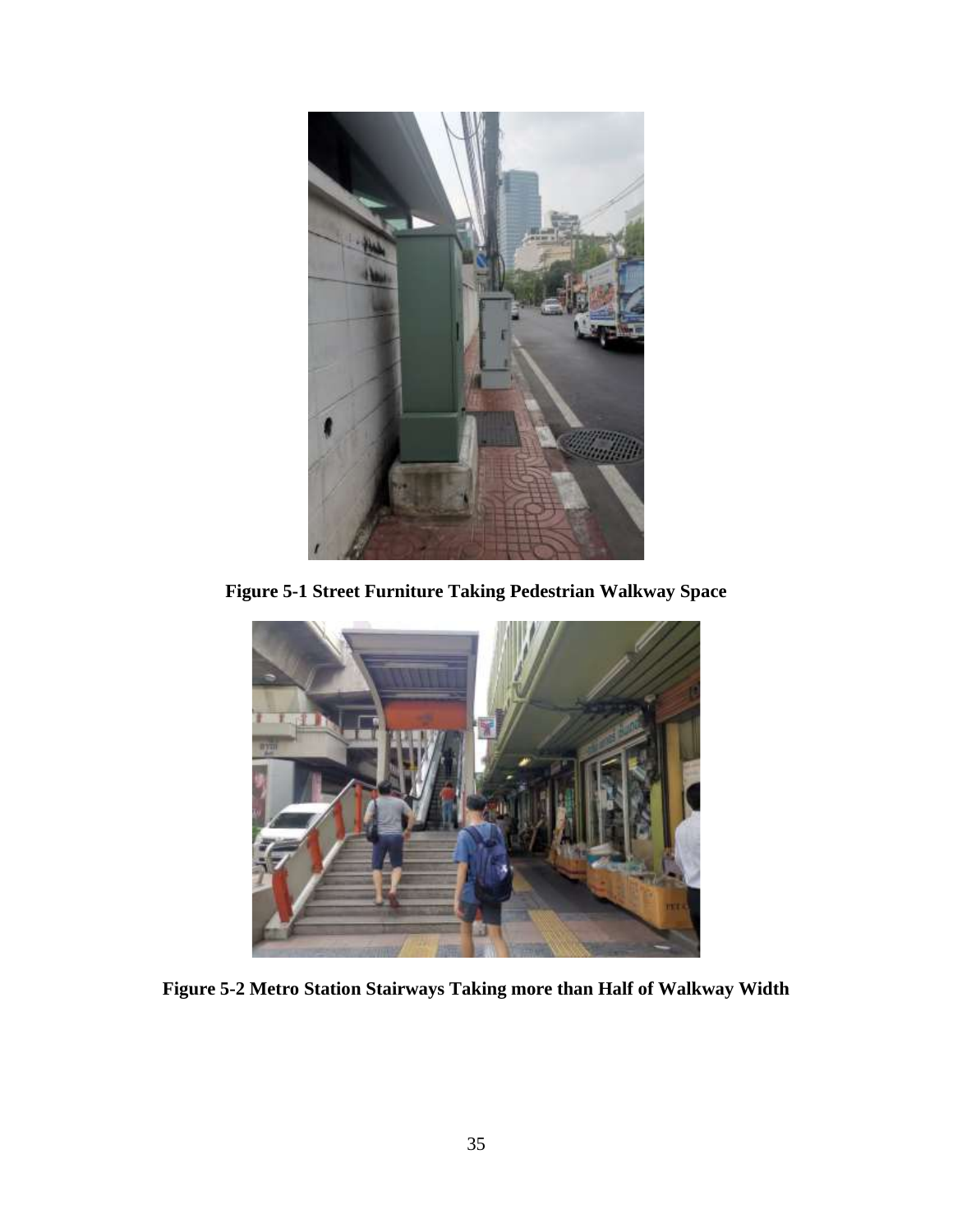As deteriorated conditions of walkway pavement cause inconvenience and is sometimes harmful, public becomes more aware of the basic pedestrian rights to use safe and convenient walkways. Lately, there have been several discussion topics on social media platforms involving walking experience in various spots of Bangkok. Problems have been reported, and most of which have been promptly fixed with short term solutions by the responsible agencies. Long-term action plans for pedestrian network have been discussed and initiated in a few locations around the city. Some plans have also been developed together with walking street and transit-oriented development (TOD) concepts in an attempt to promote the economic activities of the selected vicinity. One of the most famous projects that has already been successfully implemented is Khlong Ong Ang, which can be accessed via MRT Sam Yot Station. It becomes one of the city's top destinations and welcomes a large number of tourists every weekend.

#### <span id="page-38-0"></span>**5.2 Inclusiveness in Public Transport**

Recently there has been increasing public awareness on the rights for women, disables and elderly. Universal design and design for all concepts have been considered and mandated for almost all sectors ranging from building and facility design, manufacturing, tourism and transport. For transport facility design, attention is specifically paid to elderly and disables. Disabled Life Quality Promotion and Improvement Act B.E. 2556 by the Ministry of Social Development and Human Security and Building Control Act B.E. 2543 by the Ministry of Interior Affairs issues two ministerial laws specifying facilities for disables in transit station to ensure that disables and elderly are able to use public transport by themselves without unreasonable difficulties. Recently, the Ministry of Transport commissions a series of study to investigate whether transport facility design matches the requirements of these laws, and whether there are any room for improvement based on real user experiences.

Metro systems in Bangkok have provided facilities for disables and elderly including elevators, ramps, Braille block, passenger announcement, and security guard assistance. In 2015, the court ordered the operators/the project owner to provide complete facilities for disables as listed in the ministerial laws for all metro stations. All newly constructed stations have been equipped with full list of facilities while the existing ones have also been improved to fulfil the requirements.

36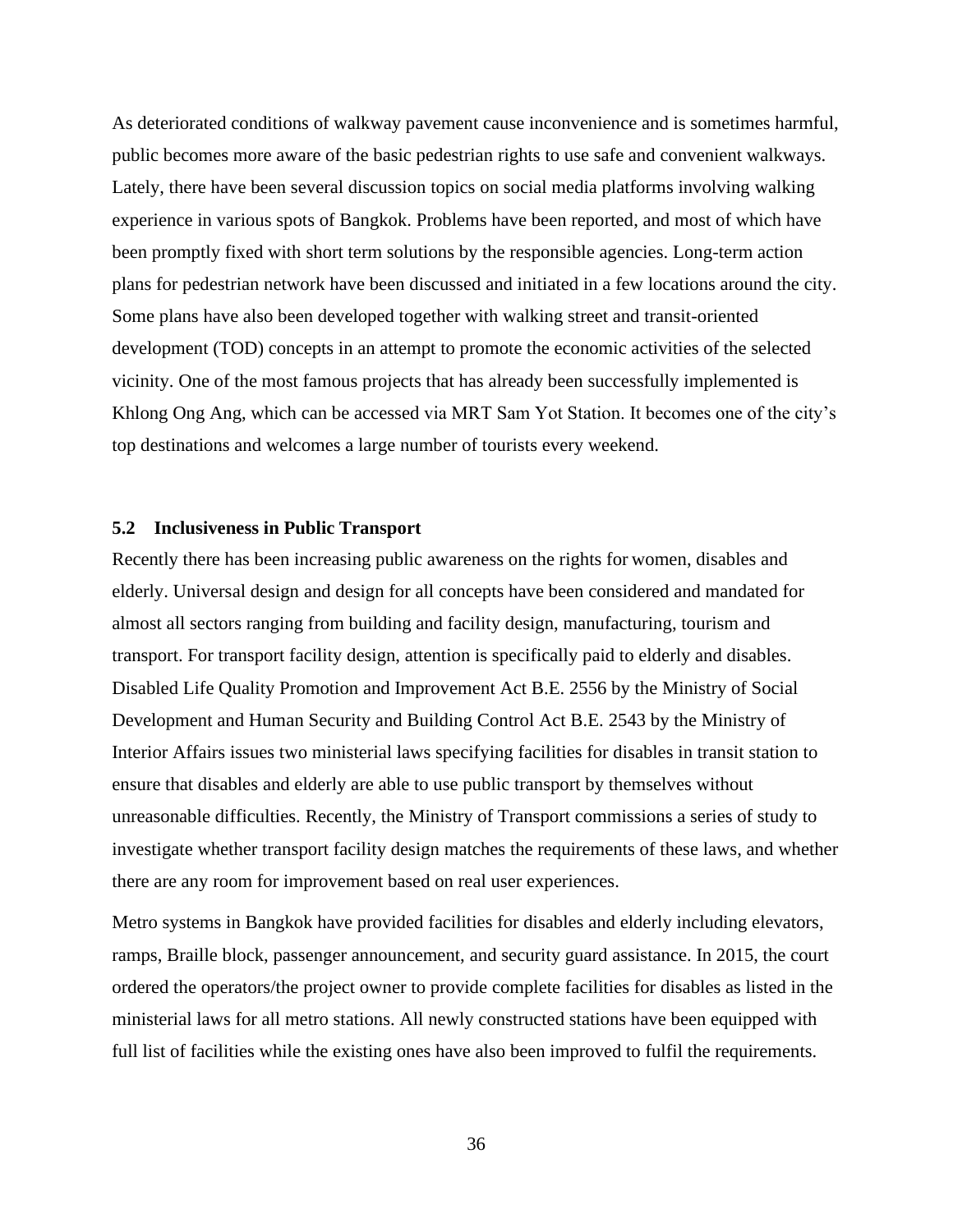The rolling stock itself are also designed for people with special needs. Platforms are leveled with the train floor making it easy for wheelchairs and elderly to board the train. Priority seats are available on metro trains for monks, children, pregnant women, elderly and differently abled (Figure 5-3). It is, however, normal practice for Bangkokian to give up seats for those in needs, no matter they are priority seats or not. Monks are included in the priority list as Buddhism prohibit them from touching women. Seats are normally given to children, pregnant women, and elderly. Differently able in wheelchair also have a designated space in the coach equipped with the locks to secure the wheel from rolling. Meanwhile, women are treated equally and do not receive any privilege. However, they are safe to travel on public transport system alone.



**Figure 5-3 Priority Seats for Monks, Children, Pregnant Women, Elderly and Disables**

The bus system, on the other hand, still lacks comparable facilities. The walkway and ramp leading to bus stops are not normally well maintained. Bus stairs are high and do not accommodate wheelchairs. Priority seat are not normally designated. Only special discounted fares are offered for senior citizen and differently able. Most part of their travel is made possible through the bus ticket staff and fellow passengers.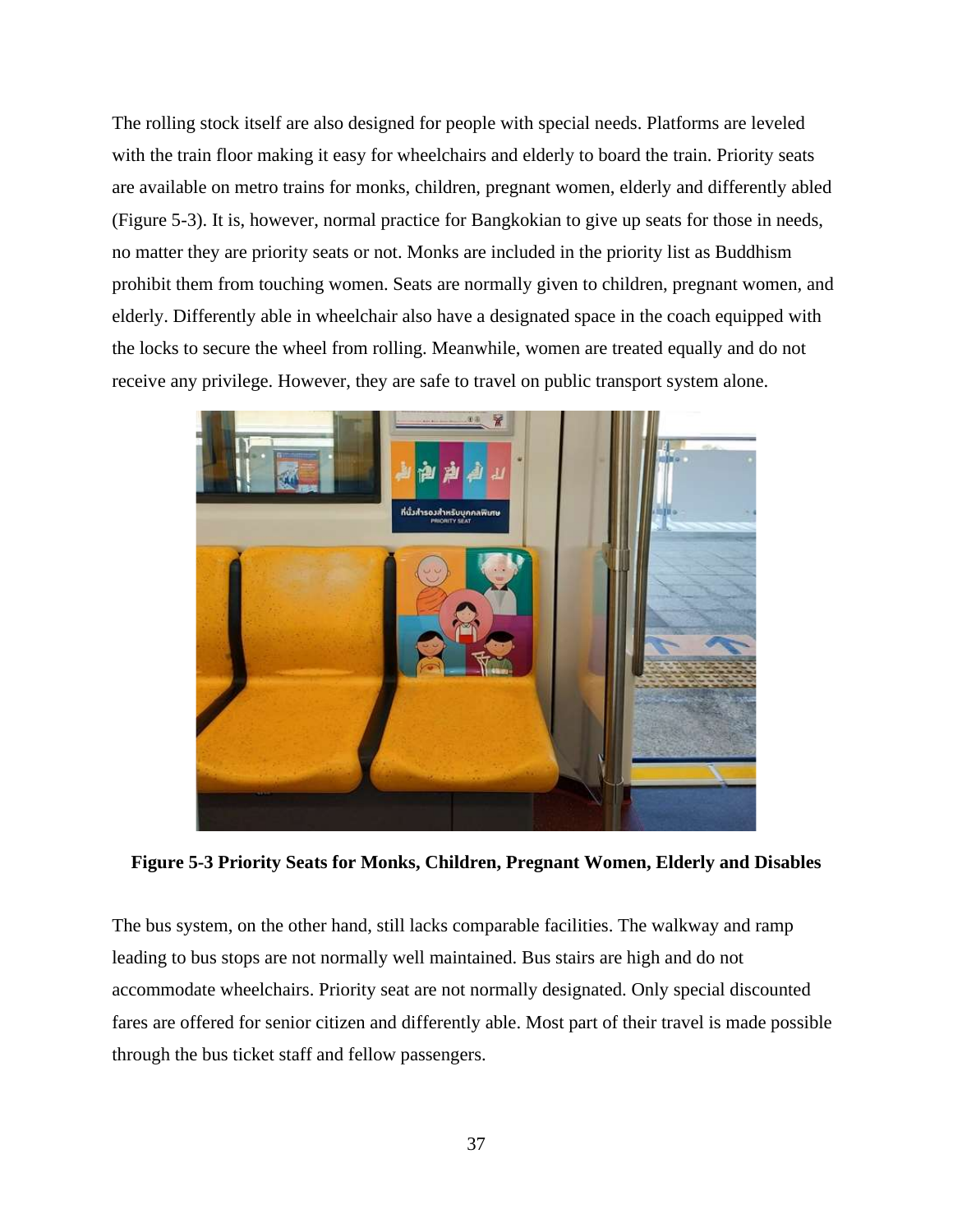### <span id="page-40-0"></span>**5.3 Gender Issue**

In general, men and women are valued quite equally in Thailand, except for very few old traditional interests. Although women take more crucial role and are more accepted in professional jobs, they customarily take extra domestic responsibilities at the same time. However, men are more likely to own access to family's private mode of transport, if any, and leaving women with public transport option whether through self-access or being dropped off.

On public transport women are not normally viewed as physically vulnerable. While seats and other forms of helps would be given up for the group of special needs as mentioned in section 5.2, they are hardly offered to normal adult women. However, there is still possibility for sexual misdemeanor on board or within public transport premises. In the past, undesirable discrete events occurred including stalking, photo shooting, voyeurism, jostling, and other forms of obsceneness. A 2017 survey revealed that 35% of the respondents experienced sexual harassment. 50% of the misconducts occurred on the bus, 10% on vans, 9% on metro, and the rest were on hired transportation.

Operators have realized the sexual harassment issues and establish measure and protocol to cope with the problem (Figure 5-4). BTS and BEM, two main metro operators provide security guards in all the station areas. Female security guards are also appointed to selected locations to offer helps to women in close-contact situations. These security measures have also been collaborated with local and tourist police forces. Meanwhile, BMTA, the main Bangkok bus operator provides training for their 13,000 staff in all 8 service districts and publishes a manual to prevent sexual harassment on their buses.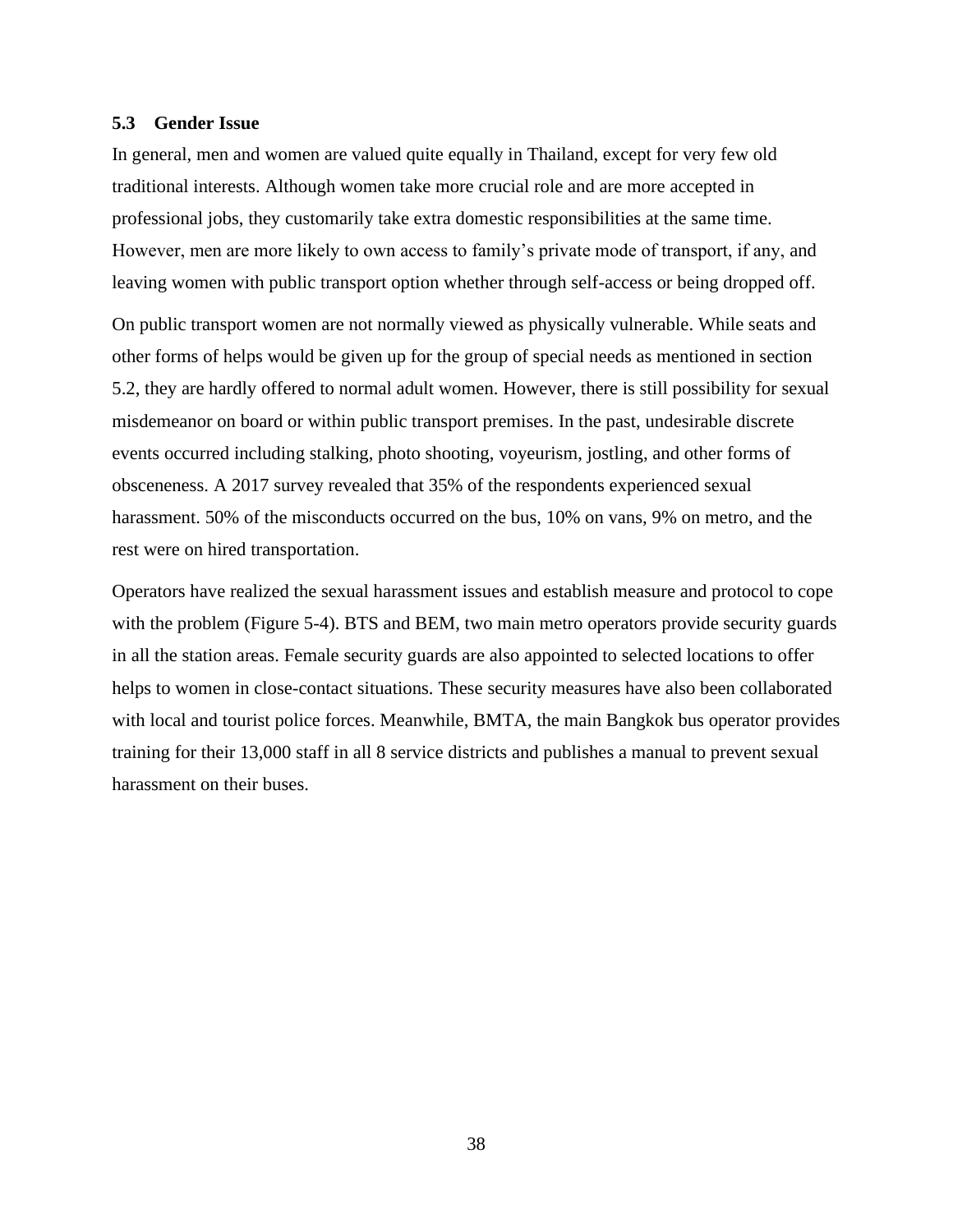

### ตัวอย่างเหตุการณ์การคุกคามทางเพศที่พบบ่อย

#### ตัวเล่าพที่ 1 เนียดชิด ถูกเนื้อต้องตัว

ម្មរិពនផាងអញ្ជើលជួលបាះគ្នា អូរ៉ុំពែនងាង งายกิโมโต้มาตัวยกันทำทีเป็นบังหลับ เข้ารับเอนตัวเข้าหาฝ่ายหญิงจนเขน เมียตอิต หรือเอนคีรษะพิวัชบโหล่ฝ่าย หญิง ผู้โดยสารหญิงมีกำกิอิตอัดและ ะและ คุณออกราชออก เด็กที่จอมา<br>คนสาจสะทิดและนอกให้ฟ่ายชายชนิง<br>ออกห่าง แต่อีกไม่มานผู้โดยสารชายที ทำพฤติกรรมเติมชั่วอีก

#### กใด ซพิเก็ 3 ที่มาของต้

ผู้โดยสารหญิงนังเท้าอี้ริยกางเดิม ผู้ใดยลารขายยืมพิงพนักเท้าอี้ตัวนั้น เดียงดัวกันเข้าหาฝ่ายหญิง และอนตัว เบียดชิดจนผิดสังเกต ผู้โดยสารหญิง มีกำทีจิดอัง และพยายามเปียงตัวหลบ

ตัวอย่างที่ 3 พูดแชว เที่ยวพาราลี

หญิงสาววัยรุ่นเดินทางมาคนเดียว โดนอยู่ตรงที่ว่างทำยรถ ต่อมานี วัยรุ่นชาย 2 คนเข้าไปบังประทบ และ พยายามขวนผ้ายหญิงพูดคุยสละ หัวเราะศึกศักท์นเองพำยเดียวยณะที่ผู้ โดยลารหญิงไม่ได้พูดใต้ตอบ หรือพุด ตอนแบบขอไปที่และมีกำก็อื่ออัตอย่าง เห็นได้อัด แต่ก็ไม่กล้าลูกจากที่มังตรง άu







# **Figure 5-4 Manual of Sexual Harassment Prevention by MRTA**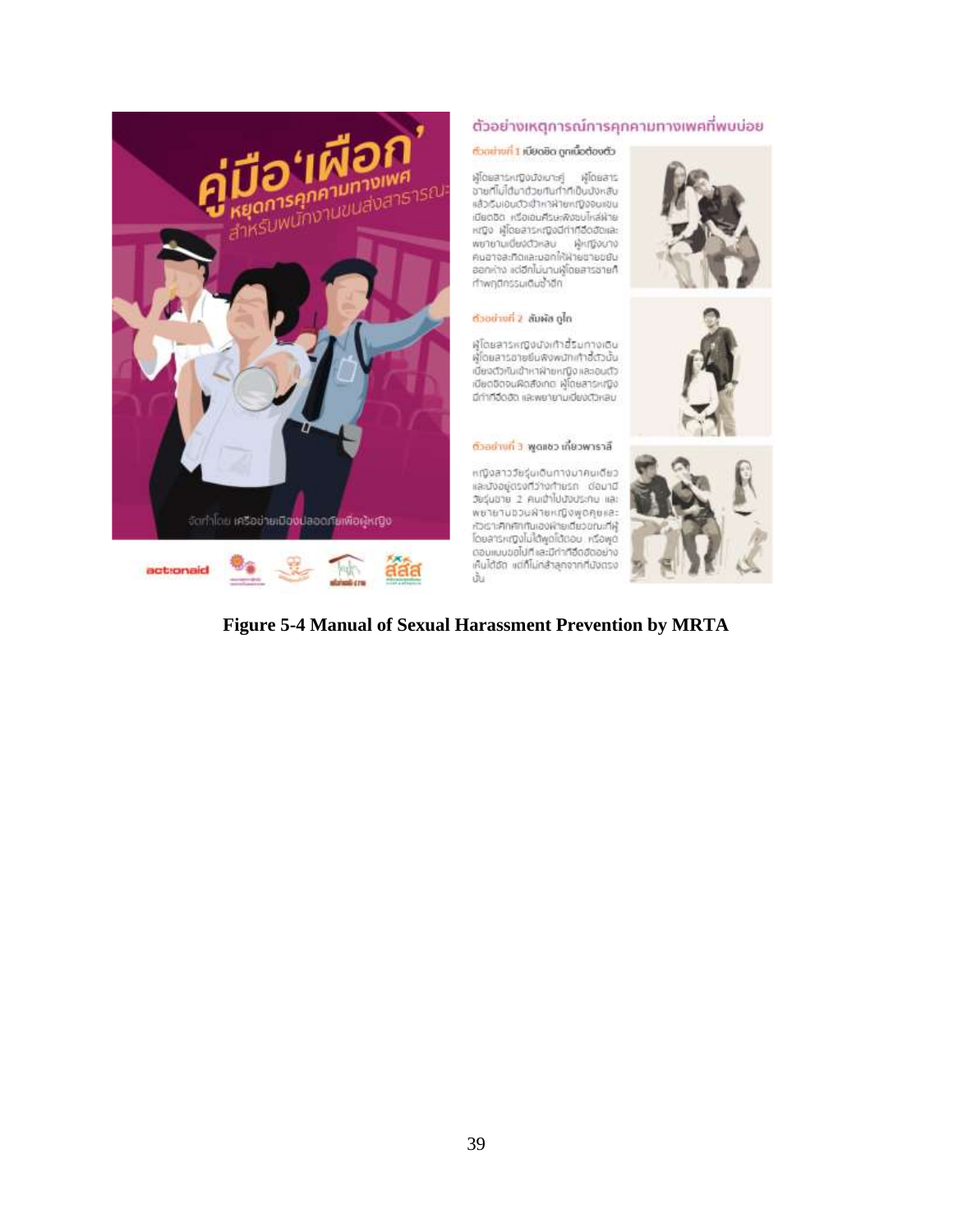# <span id="page-42-1"></span><span id="page-42-0"></span>**6.1 COVID-19 Situation**

Thailand is the second country in the world and first outside China to have detected a Covid-19 case in January 2020. The country's first three cases were all Chinese tourists, while some of the later cases involved Thais who visited China or were in contact with Chinese tourists. The detection statistics was gradually rising until it sets an alarm to the public. The government encouraged everyone to avoid large group meeting and to work from home if possible. Restaurants, nightclubs, malls, stadiums, and public parks were ordered to close, whereas supermarkets, schools and other public venues with lower risks were restricted with some specific regulations.

In April, at the peak of epidemic spread, almost all social activities were cancelled and people are requested to stay home. After weeks of rigid restrictions, the number of domestic infections reduced and finally reached zero for a long period of time.

Overall, the travel demand started to fall in February, took a sharp decline in March and reached the lowest point in April due to work-from-home-policy. Even road traffic was apparently much less congested. Traffic gradually picked up in the months after and kept stable trend until present, which was still considerably lower than last year average. Figure 6-1 shows comparison in expressway traffic between year 2019 and 2020, with percentage change showing in red line using the right secondary axis.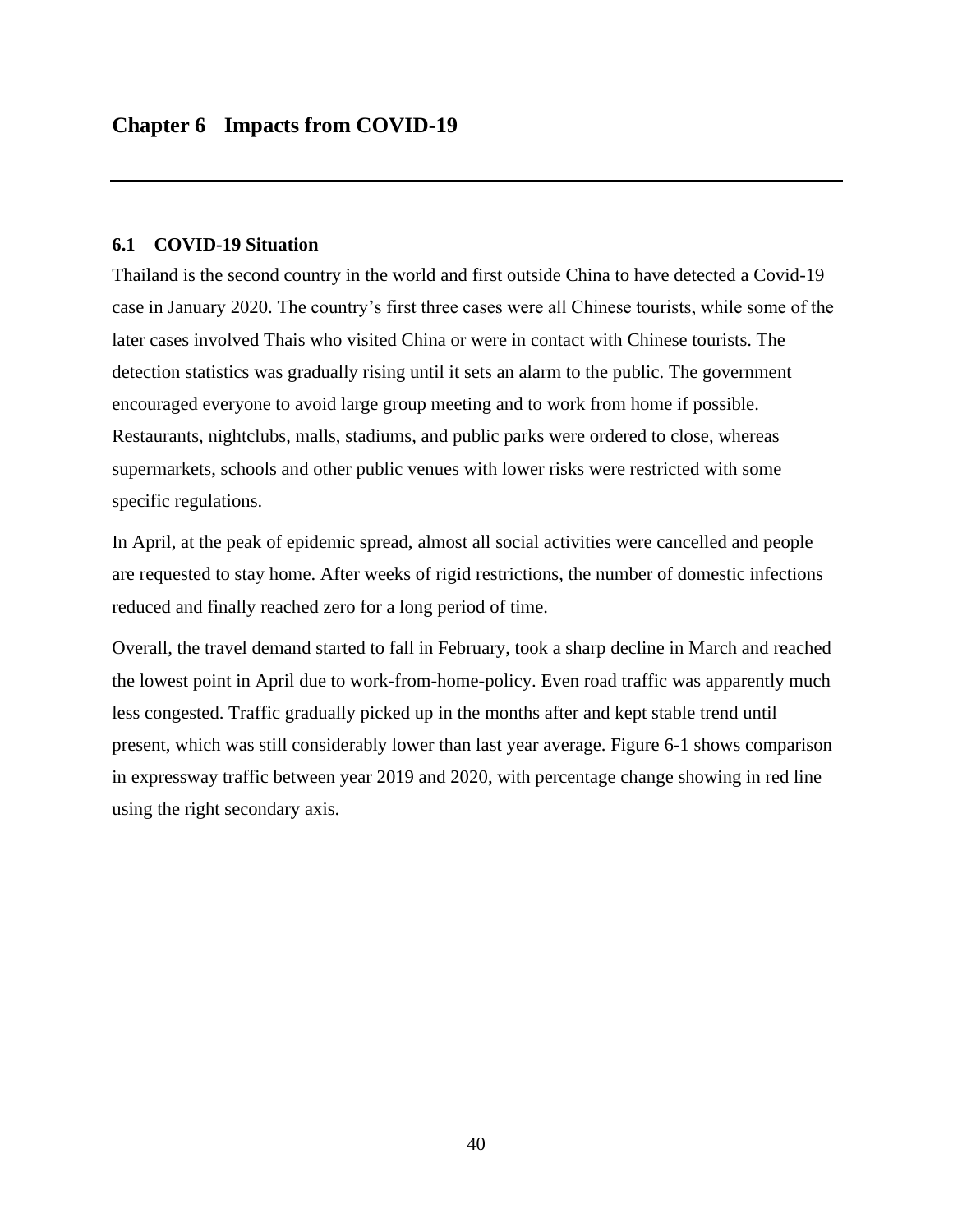

Source: Annual Expressway Traffic and Revenue Report, BEM, December 2020.

# **Figure 6-1: COVID-19 Impact on Bangkok Expressway Traffic (Excluding Don Muang Tollway)**

# <span id="page-43-0"></span>**6.2 COVID-19 Impacts to Public Transport**

Several measures have also been applied to public transport. Passengers had temperature checked at the gate of the metro station and had to wear masks at all time in the metro systems. Markings were put on the platform and all queuing area to remind passengers to keep proper distance. Alcohol gel was provided at the entrance and exit. Measures for bus riding was slightly more relaxed as it did not have more defined system boundary than the bus vehicle itself. However, passengers were also required to wear masks on board and social distancing policy was encouraged. Figure 6-2 displays an example of public transport measures against COVID-19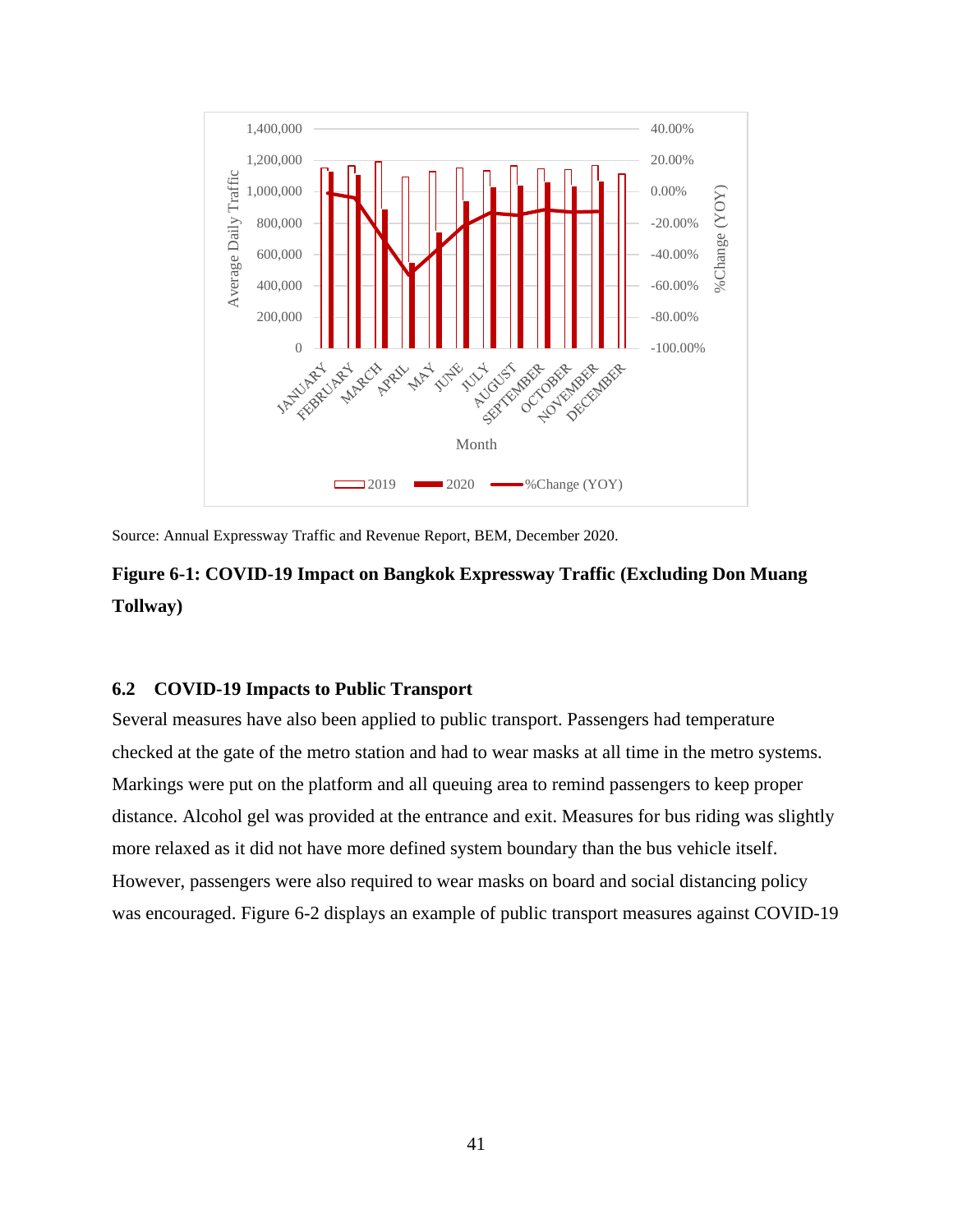

Source: Mahidol University, 2020

# **Figure 6-2 Example of Public Transport Measures against COVID-19**

It was estimated that the social distancing measures reduced public transport capacity by 30-40% for all trips. In fact, public transport suffers further loss of ridership. Two key possible reasons possibly contributed to this decline. As the pandemic news became more intense, people naturally did not feel secured enough to use public transport system. Moreover, the work from home policy coupled with cancellations of social events greatly reduced daily travel demand. Introduction of new remoted conference technology kept business and other economic activities running. Figure 6-3 compares ridership on BEM's Blue Line during April 2019 and 2020. Lastly Figure 6-4 offers the same comparison for BTS's Light and Dark Green Lines.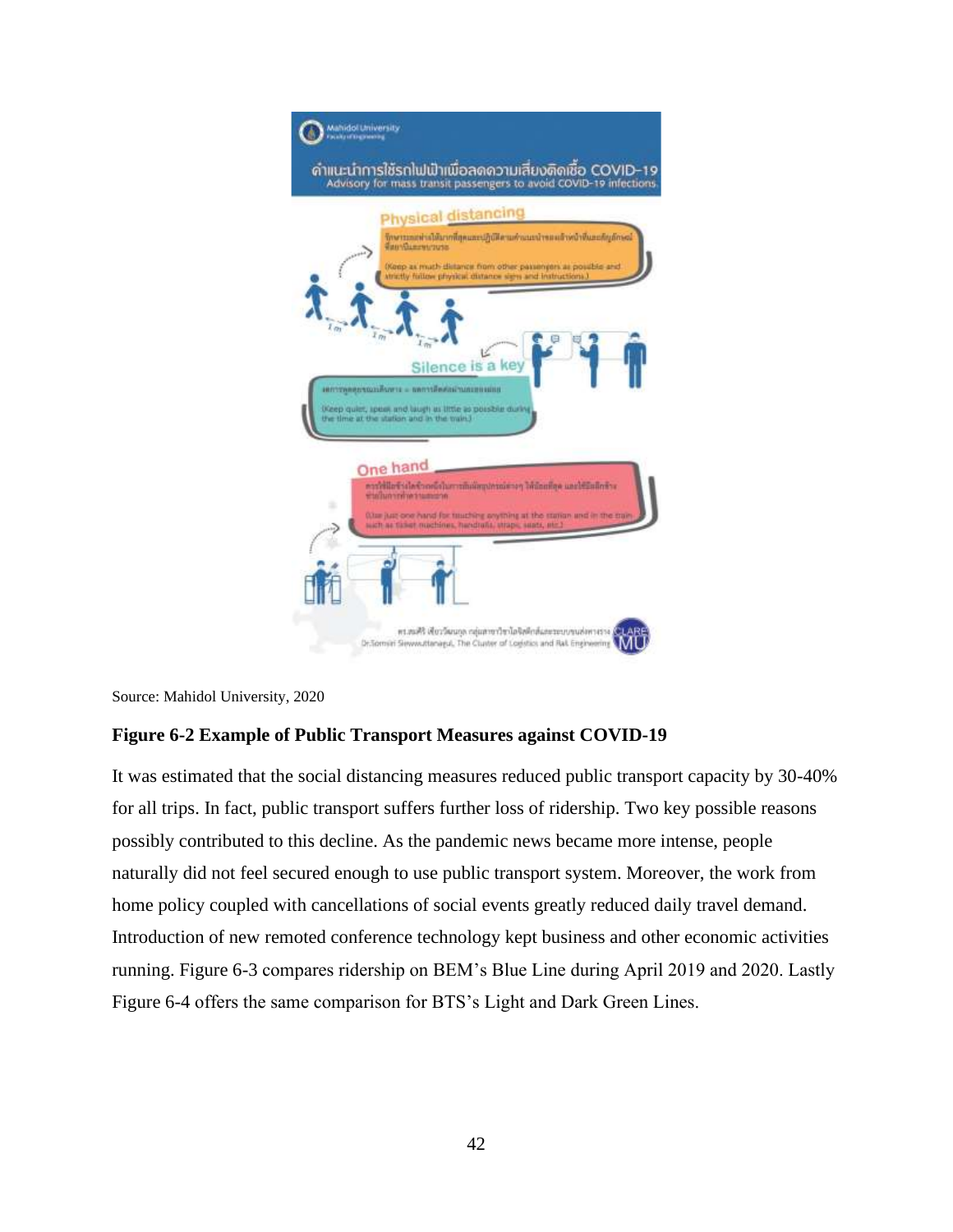

Source: Annual Ridership and Farebox Report, BEM, December 2020.

**Figure 6-3: COVID-19 Impact on Bangkok Blue Line Ridership**



Source: Annual Ridership and Farebox Report, BTSGIF, December 2020.

### **Figure 6-4 COVID-19 Impact on Bangkok Green Line Ridership**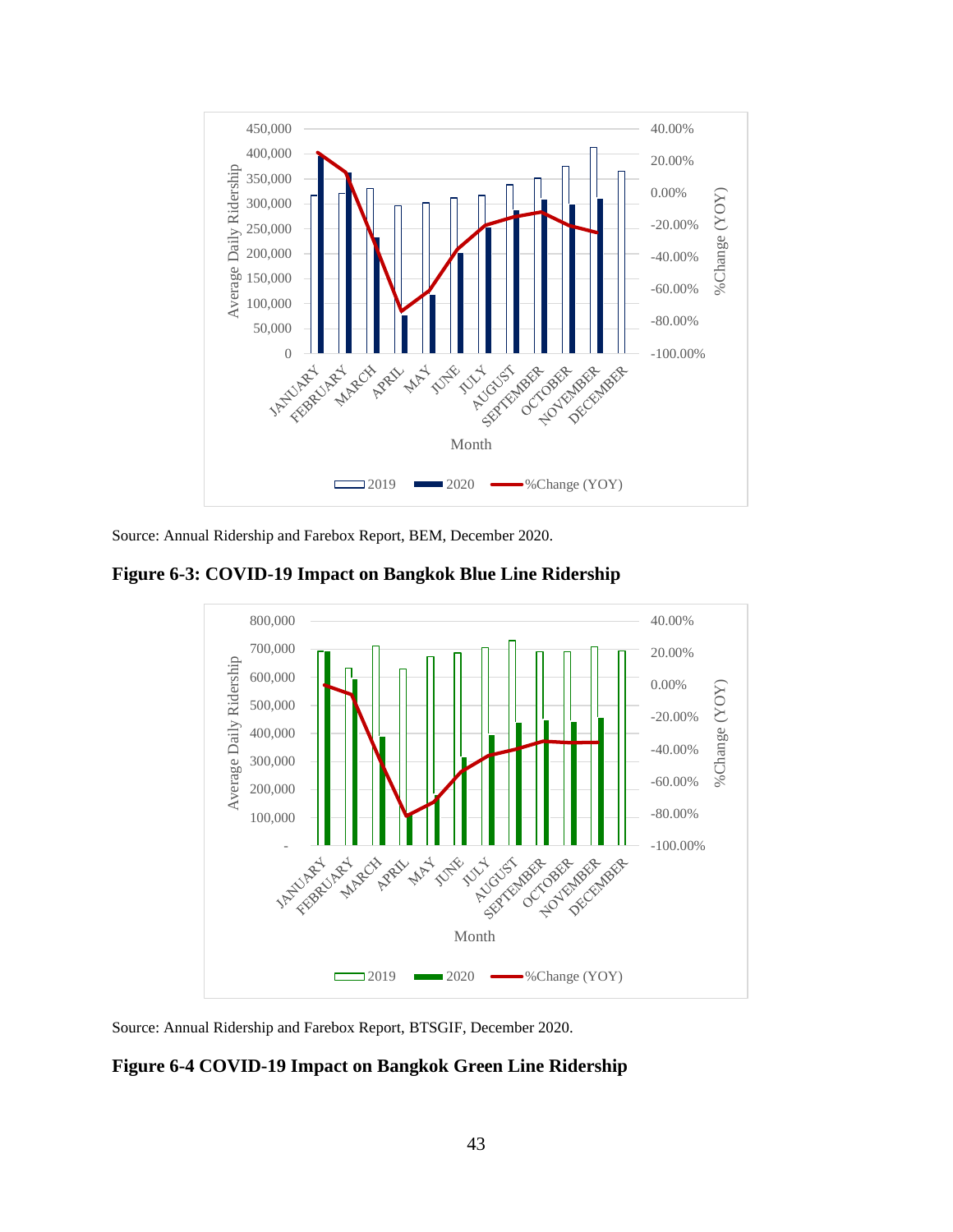A quick comparison shows that public transport lost more patronage than the expressway in term of percentage. In April 2020, the expressway traffic fell to 550,000 vehicles per day from 1,095,000 vehicles per day in the same month of 2019, accounting for 50% year-over-year (YoY) drop. Three months after the traffic climbed back to a steady state at 1,050,000 vehicles per day, yet around 8% drop from the year before. The April-to-April statistics elsewhere saw Blue Line ridership dropped from 297,000 to 78,000 trips per day or 73.5% drop. Meanwhile Green Line which served as the backbone of the city suffered the largest drop from 631,000 to 117,000 trips per day which was equivalent to 81.5% decline. Both lines picked up more passengers after that critical period, but not as well as expressway traffic. It is likely that some public transport users may have shifted to private car and have not switched back. Now Blue and Green Lines are receiving 20% and 30% lower passengers than they did in the same period last year respectively.

Low ridership continues to affect the business performance. Not only does the revenue goes down, several measures against the disease also incur costs. More security guards are required. Shield and blockage have been installed. Alcohol gel and temperature check must be provided at the gates. These measures increase operating costs to the operators, while the farebox revenues are still not recovered.

#### <span id="page-46-0"></span>**6.3 COVID-19 Impact to Hired Transportation Service**

Taxi is expected to take the greatest negative impact as tourists are the key income of the industry. Taxi passengers are from the high-income group. These passengers are ready to shift as they can afford to buy and use private cars to avoid the risk of infection. Lastly, upon announcement of Emergency Decree on Public Administration in Emergency Situations, people are prohibited to leave their home after 10 pm. This even reduced opportunity of taxi drivers to earn their income.

Kasikorn Research Center forecasted COVID-19 impacts to transport businesses as shown in Table 6-1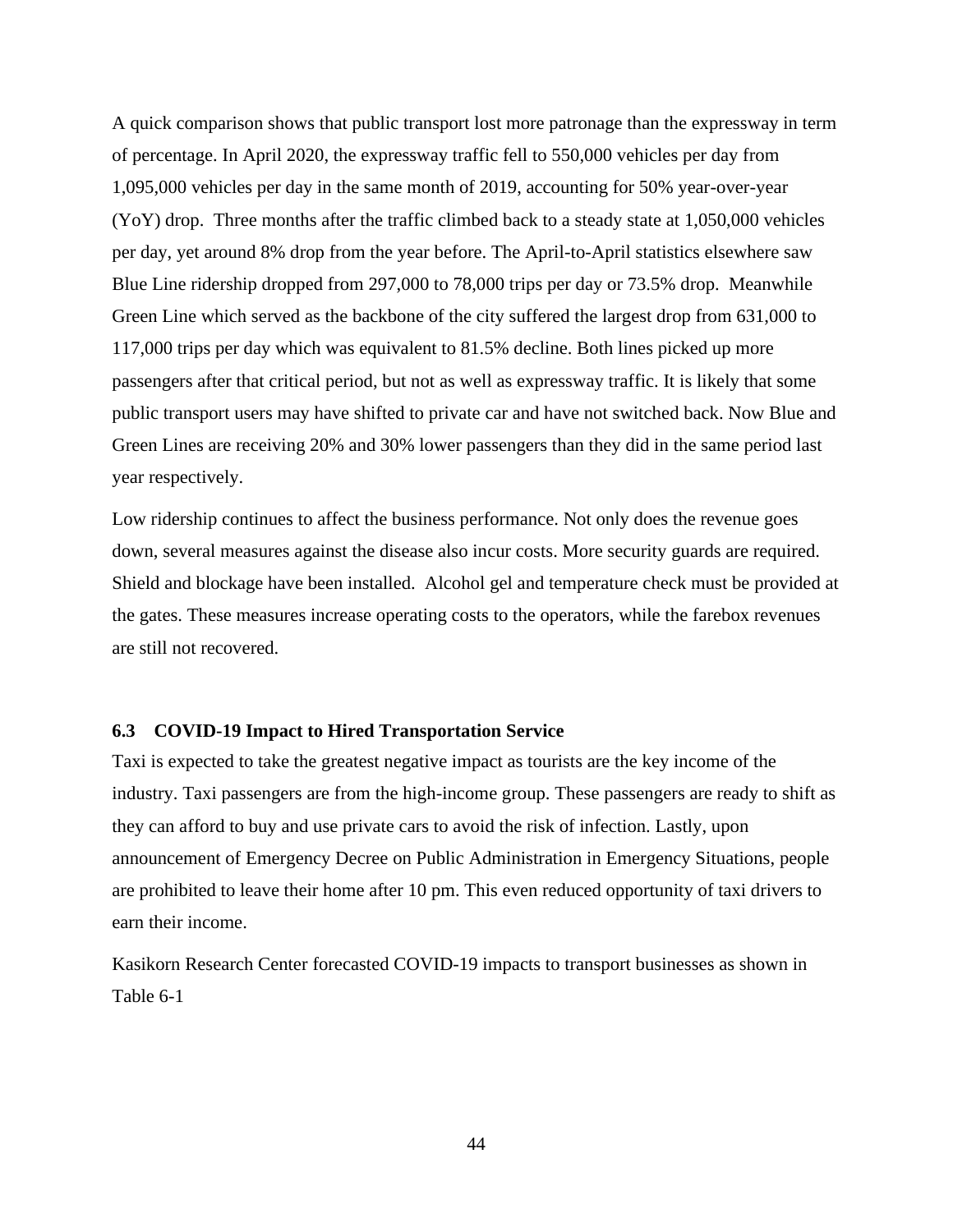| <b>Transport Business</b>     | <b>2019 Market Value</b> | <b>2019 Market Value</b> | % change           |
|-------------------------------|--------------------------|--------------------------|--------------------|
|                               | (million baht)           | (million baht)           |                    |
| <b>Public/Hired Transport</b> | 120,355                  | $66,185 - 72,202$        | $-40\%$ to $-45\%$ |
| Taxi                          | 58,912                   | $26511 - 29456$          | $-50\%$ to $-55\%$ |
| <b>Motorcycle Taxi</b>        | 49,593                   | $32236 - 34715$          | $-30\%$ to $-35\%$ |
| <b>Bus (BMTA and joints)</b>  | 9,213                    | $5988 - 6449$            | $-30\%$ to $-35\%$ |
| Van                           | 2,637                    | $1,450 - 1,582$          | $-40\%$ to $-45\%$ |
| <b>Rail Mass Transit</b>      | 10,935                   | $7,114 - 7,691$          | $-30\%$ to $-35\%$ |
| <b>BTS</b>                    | 6,963                    | $4,526 - 4,874$          | $-30\%$ to $-35\%$ |
| <b>MRT</b>                    | 3,162                    | $2,213 - 2,372$          | $-25\%$ to $-30\%$ |
| <b>ARL</b>                    | 810                      | $405 - 446$              | $-45\%$ to $-50\%$ |
| <b>Total</b>                  | 131,290                  | $73,239 - 79,893$        | $-39\%$ to $-44\%$ |

# **Table 6-1 Covid-19 Impacts to Transport Businesses**

Source: Kasikorn Research Center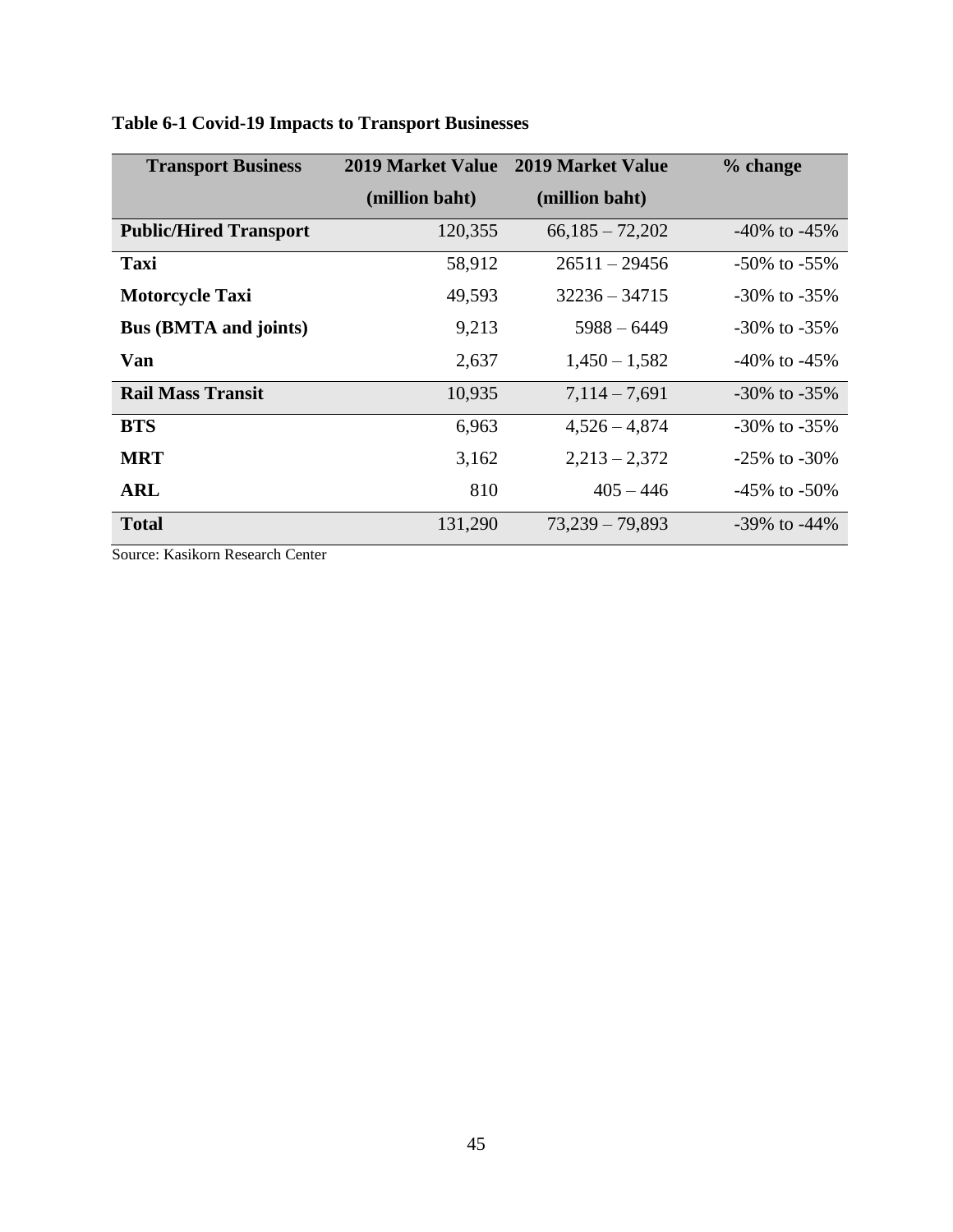#### <span id="page-48-1"></span><span id="page-48-0"></span>**7.1 Bangkok Urban Transport**

Bangkok mass transit main modes are rail and bus which accommodate around nine million trips per day between them. Bangkok railway network has been developed through a series of rail transit master plans. As of December 2020, six metro lines are in operation including Light and Dark Green Lines, Blue Line, Purple Line, Airport Rail Link, and newly opened LRT Gold Line, for a total of 169 km providing coverage throughout the city. The city bus service was exclusively run by BMTA which also grant licenses out to private counterparts to operate some selected routes. The 2019 statistics reported that BMTA owns 3,005 buses and the private joint companies own 9,927 buses bringing the total to 12,932 buses and 456 routes. The city water transport is fairly popular, albeit limited to the river and canal small network.

The city transport has supports from ample tuk-tuk, taxi and motorcycle taxi services. All of these hired transport forms are available everywhere in the city. However, lack of regulations and law enforcement sometimes lead to reliability and security problems. The arrival of ondemand taxi service has partially alleviated these difficulties by offering competitive service. The on-demand service also gradually expands to paratransit mode covering some selected area of the city.

#### <span id="page-48-2"></span>**7.2 Urban Transport Performance Analysis based on SUTI Scoring**

The SUTI scoring system has been employed to evaluate ten aspects of urban transport. The overall score from the city is 42.22. Remarkable strengths of the city urban transport, as suggested by the SUTI score, include public transport plan (SUTI 1) and convenient access to public transport (SUTI 3). Bangkok has a great bus network which provide coverage to most part of the city. Yet the routes have not been evaluated or improved for years. Some routes may not be operating with proper frequency during different times of the day and different days of the week. On the other hand, metro network does not provide as good coverage but many lines are under construction and will be in operation in the near future. A large sum of money and effort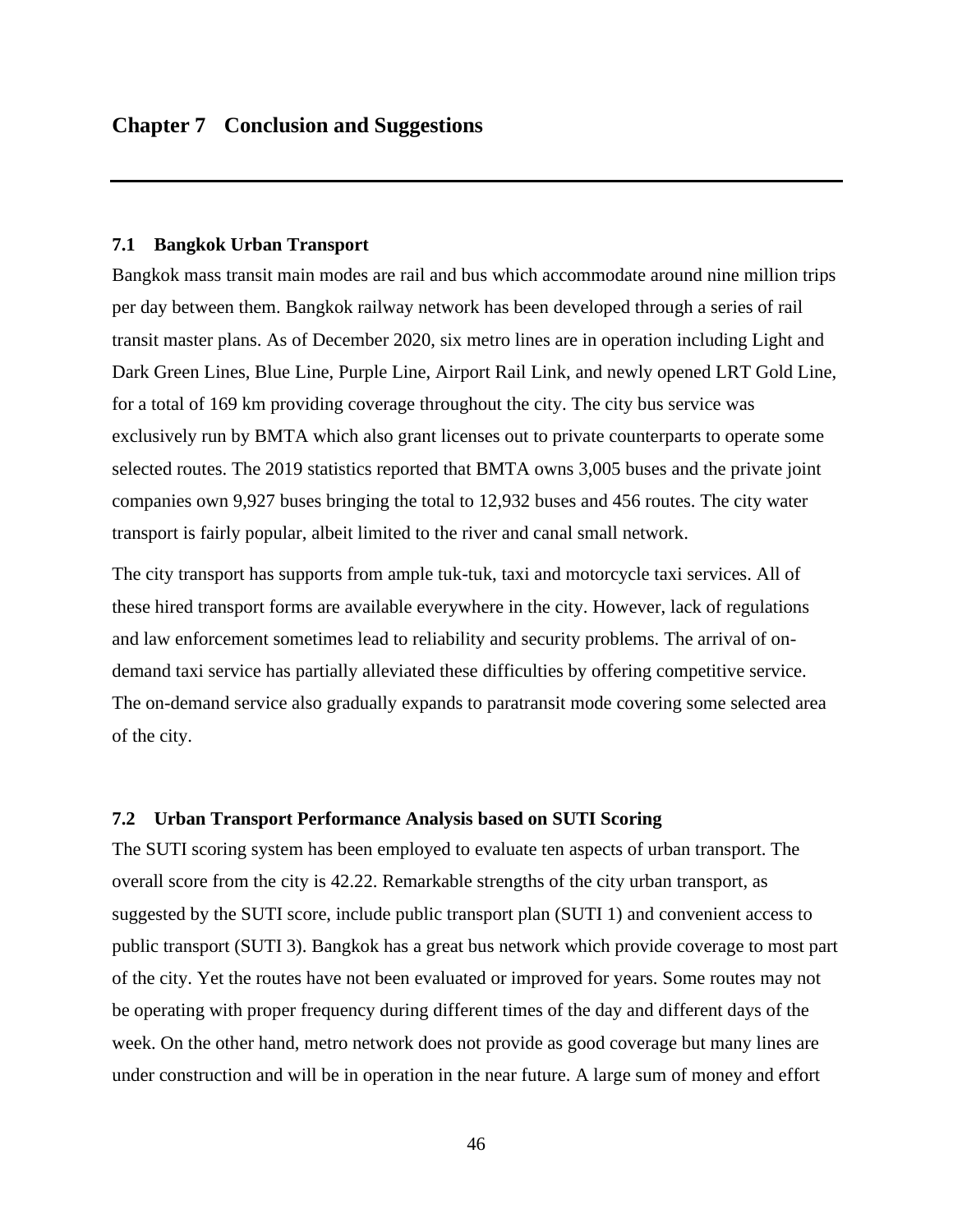have been spent on establishing and reviewing metro master plan as well as feeder and supporting elements for public transportation.

Affordability (SUTI 6), and operational cost of the public transport system (SUTI7) also receive high scores. However, there could be some misleading information and interpretation on the last two categories. Affordability is estimated from ticket price, but the number of transfers is neglected. The common ticket program which is expected to combine all the fare systems (i.e. bus, rail and water) together is still in progress. Now travelers have to pay multiple initial fare when transfer from one system to another, and that normally translates to unnecessarily high travel expenses. Furthermore, they might need to pay for access cost including taxi and motorcycle taxi to reach the station/stop. Operation cost of the service providers appeared low in the book. This is because the government tends to form PPP concessions in which it absorbs the costs and offers attractive deal to attract quality private operators. Moreover, the operators often create complex organizational structure due to business reason. This makes operating expenses very difficult to track.

Notable weaknesses include the low public transport mode share (SUTI 2) and the rate of accidents per 100,000 inhabitants (SUTI 5). Despite the extensive mass transit master plan and high import tax of motor vehicles, costs of driving in Bangkok are still considered low. Parking fees in downtown are relatively low compared to mass transit fare and are often waived when the customers spend to a specified amount. Gasoline prices are also low compared to other non-oil producer countries. Mass transit still lacks pricing strategies to compete with private mode, for example group ticket or off-peak fare. The high usage rate of private cars and motorcycles naturally lead to high rate of accidents. Laws have not been sufficiently and effectively enforced. Law violations such as speeding and red-light running are common cause of accidents. Consequently, these accidents lead to great economic loss from property damage, injuries and fatalities, as well as incurring traffic congestions.

#### <span id="page-49-0"></span>**7.3 Suggestions**

After reviewing data and information of Bangkok urban transport against the SUTI scoring system and evaluation methodology, it was found that some categories may be overrated, underrated or misinterpreted in some manners. Thus, the following suggestions are summarized

47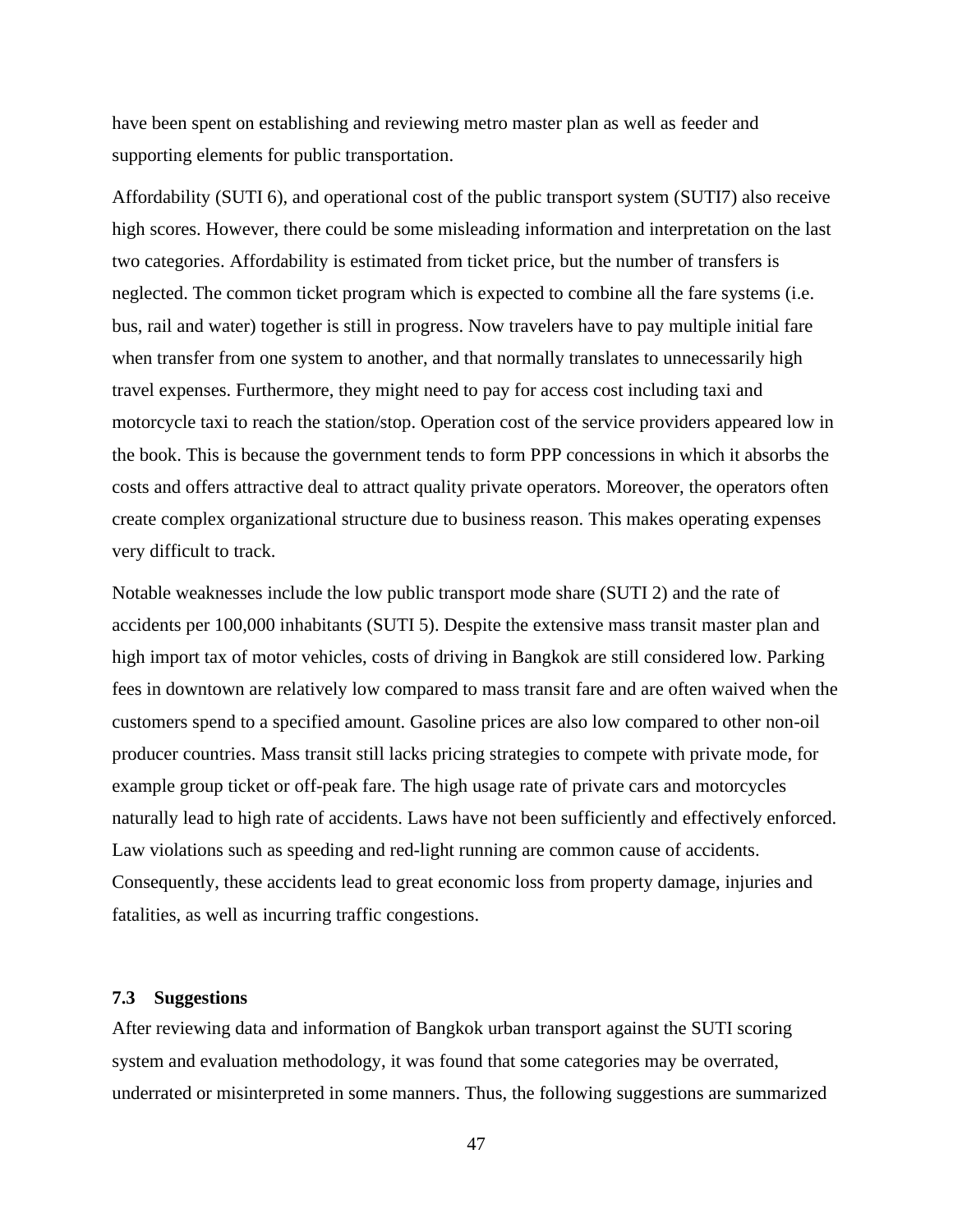in an attempt to improve the SUTI scoring system to truly reflect condition and reveal the problems that may exist.

- 1. SUTI 2 score for public transport mode share sets the minimum and maximum values at 10% and 90% which are quite ambitious. Singapore which runs one of the best public transport systems in the world currently has 67% public transport mode share, and aim to achieve 75% in 2030 (source: [https://www.mot.gov.sg/about-mot/land](https://www.mot.gov.sg/about-mot/land-transport/public-transport)[transport/public-transport\)](https://www.mot.gov.sg/about-mot/land-transport/public-transport). Therefore, the min-max range for this score should be considered lower.
- 2. SUTI 5 score for traffic fatalities allows the maximum of 10 fatalities per 100,000 inhabitants which is surpassed by Bangkok numbers in most years. This year statistics, for example, shows 10.34 but the analysis for this report uses 9.90 so that the index is calculable. In the future the cap should be revised to accommodate larger fatality rates.
- 3. SUTI 6 score for affordability only compares the average monthly cost for a single ticket fare to the average monthly income. It fails to reflect the true travel expenses for the whole trip chain. Although Bangkok urban transport consists of good metro and bus network, a great portion of transit trips require either transfers between transit lines or connection with other modes. Nonetheless, the city does not have a common fare system. Travelers must pay access fee every time they change the mode. So, the true public transport expenses may be much higher than the figure has estimated. Alternative calculation of SUTI 6 may be offered if the travel expenses statistics are available.
- 4. The calculation of the overall SUTI index should be reconsidered. Compared to the arithmetic means, the geometric mean is known to be more suitable for data that are drawn from small sample size and highly fluctuated. However, the SUTI index is not really the "mean" or "average", but rather the combined interpretation of ten scores. A sharp drop in one or two scores would severely affect the overall SUTI index. In Bangkok case, consider SUTI 5 which scores only 1. When include it in the product to find geometric mean, the SUTI 5 becomes a great "punishment to the overall geometric mean, resulting in SUTI index of 42.22. Should the arithmetic mean be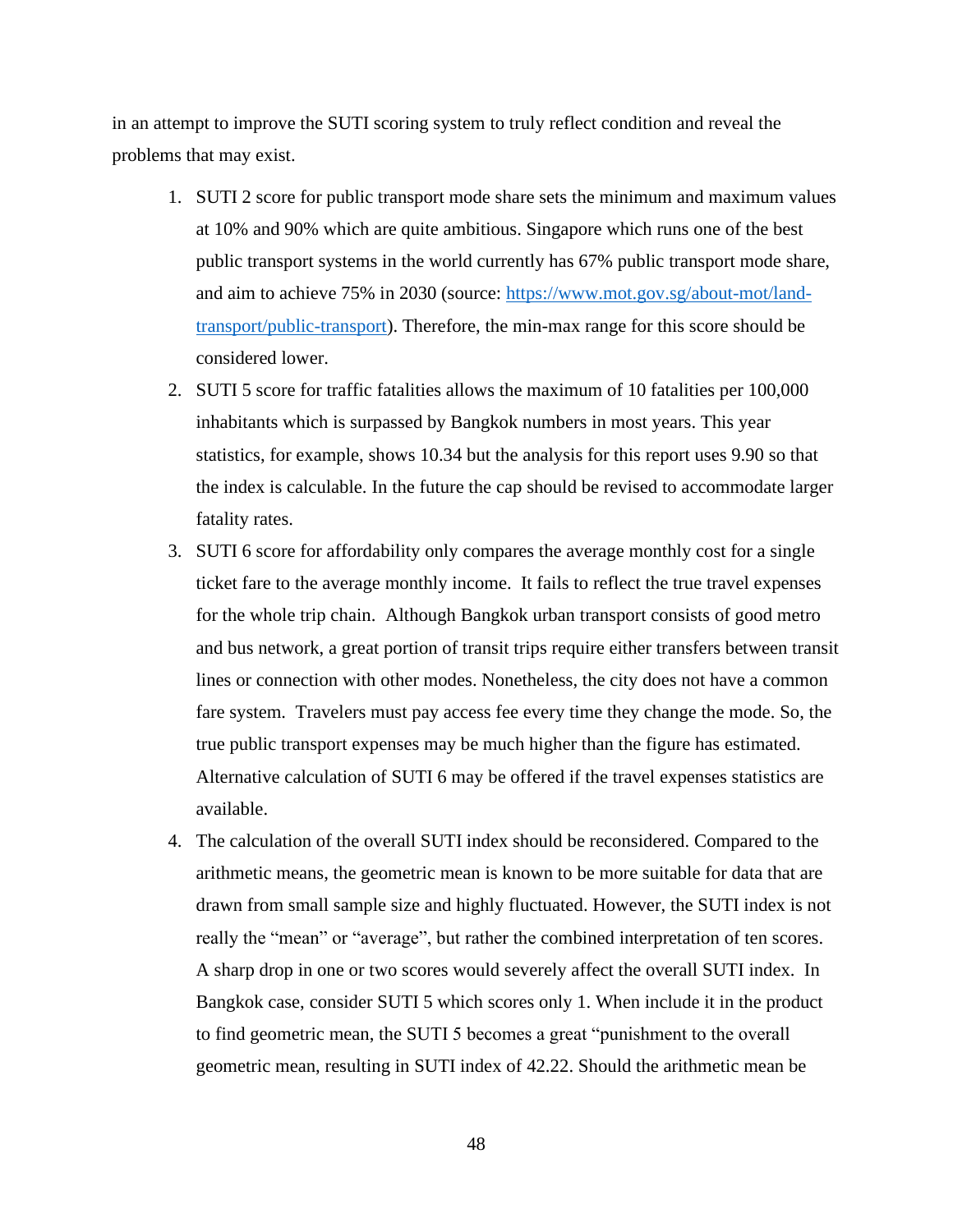used, the drop-in index would have not been this low. Figure 7-1 shows the effect of SUTI 5 to the overall SUTI index.



**Figure 7-1 Effect of SUTI 5 to the overall SUTI**